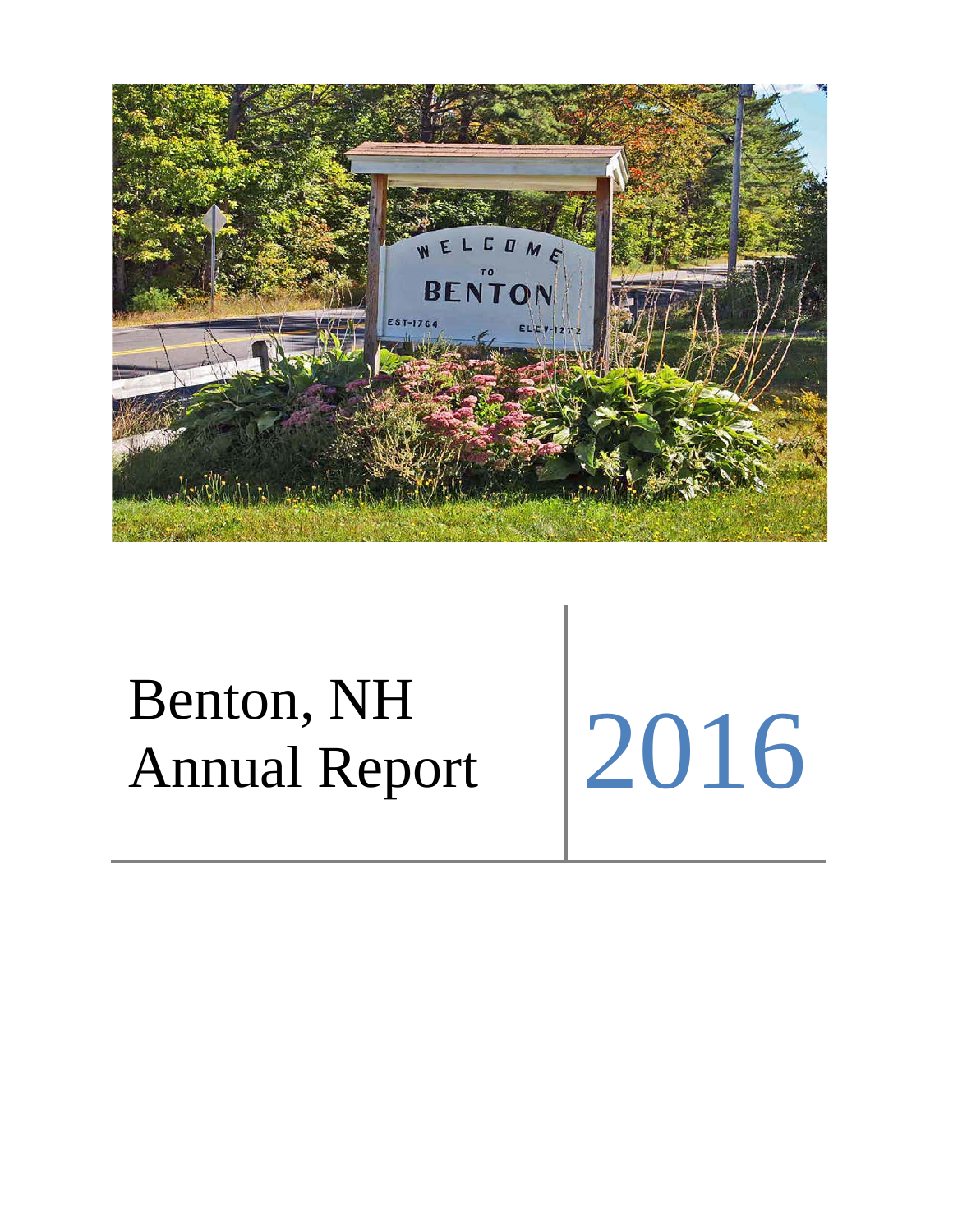# Town of Benton, New Hampshire Annual Report of Town Officers and Benton School District Year Ending December 31, 2016

# Table of Contents

| <b>Benton Town Officers</b>                             | $\overline{2}$ |
|---------------------------------------------------------|----------------|
| <b>Selectmen Comments</b>                               | 3              |
| <b>Proposed Haverhill Fire Contract</b>                 | $\overline{4}$ |
| <b>Annual Town Meeting Warrant</b>                      | 5              |
| Budget and Summary Analysis – Expenditures              | 7              |
| <b>Budget and Summary Analysis - Estimated Revenues</b> | 8              |
| <b>Tax Collector Overview</b>                           | 9              |
| Report of the Treasurer                                 | 11             |
| Payments by the Selectmen                               | 13             |
| Notes from the Town Clerk                               | 14             |
| <b>Report of Clerk to Treasurer</b>                     | 15             |
| Vital Statistics for 2016                               | 16             |
| 2016 Annual Town Meeting Warrant Minutes                | 17             |
| Report of the Trustees of the Trust Funds               | 21             |
| Annual Report of the Benton School District 2015-2016   | 24             |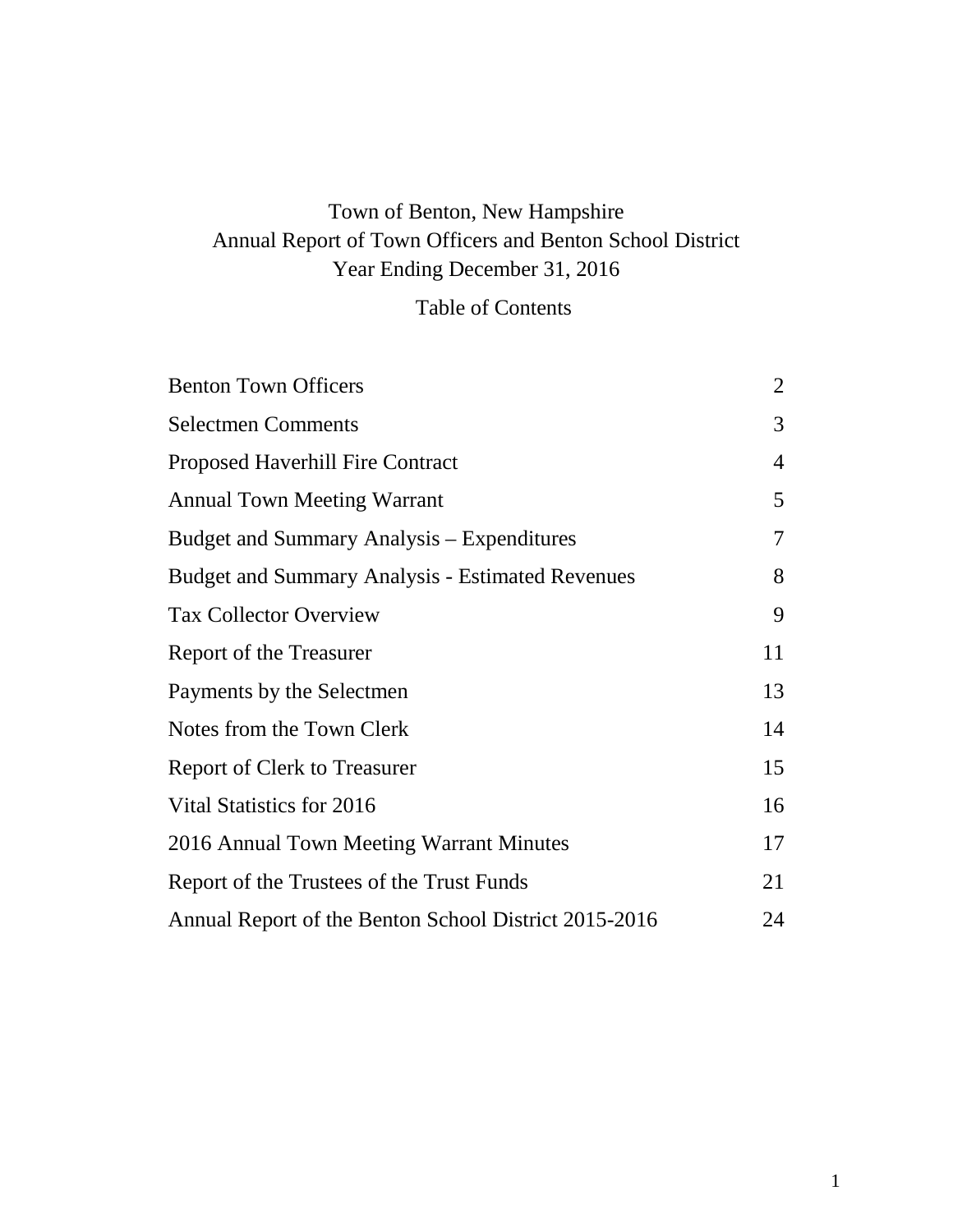# **Benton Town Officers**

|                                                |                           | Term       | Expires |
|------------------------------------------------|---------------------------|------------|---------|
| <b>Board of Selectmen</b>                      | Aaron Goodwin             | 3 yrs      | 2017    |
|                                                | Paula Boutin              | 3 yrs      | 2018    |
|                                                | Regina Elliott            | 3 yrs      | 2019    |
| Moderator                                      | <b>Gilbert Richardson</b> | $2$ yrs.   | 2018    |
| Treasurer                                      | Dwight Swauger            | $1 \, yr.$ | 2017    |
| Auditor                                        | <b>Robert Steel</b>       | $1 \, yr.$ | 2017    |
| <b>Tax Collector</b>                           | <b>Michael Stiebitz</b>   | $1 \, yr.$ | 2017    |
| <b>Town Clerk</b>                              | <b>Michael Stiebitz</b>   | $1 \, yr.$ | 2017    |
| Supervisors of the Checklist                   | Marguerite Christopher    | 3 yrs.     | 2017    |
|                                                | Stephanie Saffo           | 3 yrs.     | 2018    |
|                                                | Elena Chevalier           | 3 yrs.     | 2019    |
| <b>Ballot Clerk</b>                            | Lynne Toher               | $1 \, yr.$ | 2017    |
| <b>Ballot Inspector</b>                        | <b>Maxine Tyler</b>       | $1 \, yr.$ | 2017    |
| Surveyor of Wood and Lumber Joseph Boutin, Jr. |                           | $1 \, yr.$ | 2017    |
| Trustee of the Trust Funds                     | Laura Richardson          | 3 yrs      | 2017    |
|                                                | <b>Mark Elliott</b>       | 3 yrs      | 2018    |
|                                                | <b>Martin Noble</b>       | 3 yrs.     | 2019    |
| <b>Planning Board</b>                          | <b>Kenneth Kealey</b>     | 5 yrs.     | 2021    |
|                                                | Richard Saffo, Sr.        | 5 yrs.     | 2017    |
|                                                | <b>Martin Noble</b>       | 5 yrs.     | 2018    |
|                                                | <b>Wayne Chevalier</b>    | 5 yrs.     | 2019    |
|                                                | Sam Gregory               | 5 yrs.     | 2020    |
| Sexton                                         | Aaron Goodwin             | $1 \, yr.$ | 2017    |
| <b>Cemetery Trustee</b>                        | <b>Richard Harris</b>     | 3 yr.      | 2019    |
| <b>Cemetery Trustee</b>                        | Andrea Elliott            | 2 yr.      | 2018    |
| <b>Cemetery Trustee</b>                        | <b>Richard Paquin</b>     | 1 yr.      | 2017    |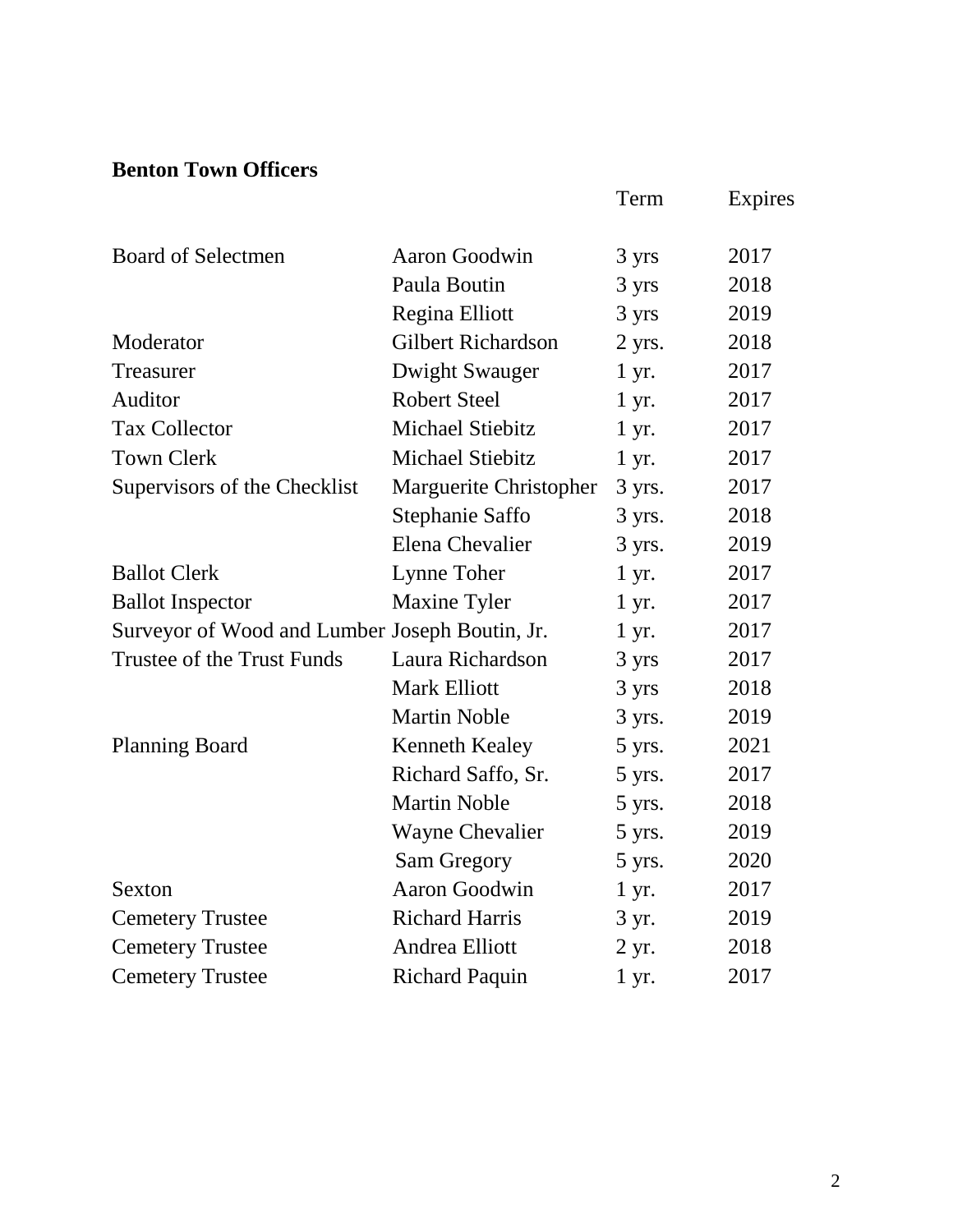# **Selectmen Comments**

2016 was a productive year in Benton with town roads being re paved, culverts repaired and replaced, new guardrails added and over 1,000 yards of gravel laid to be road bed. All these improvements and maintenance were brought about while staying under budget. New road projects and maintenance funds to keep town hall in good repair will be discussed at this meeting. We, along with our road contractor, Joe and J.B. Boutin, have strived to give you positive results for your tax dollar.

The Benton web site is still up and running. The address is: [www.tobentonnh.org.](http://www.tobentonnh.org/) The Selectmen can be reached by email at: [bentonselectboard@gmail.com.](mailto:bentonselectboard@gmail.com) The webmaster can be reached by e-mail at: [bentoninfo@gmail.com.](mailto:bentoninfo@gmail.com) The selectmen meet every Monday except holidays at 6:30pm at the Benton Town Hall. The meeting is informal and does not follow a prepared agenda.

# **Select Board:**

Aaron Goodwin, Chair Paula Boutin Regina Elliott

# **Highway Report**

Due to the mild winter, we were able to keep winter maintenance cost down. Tunnel Stream Road received many improvements; guard rails were installed near Davis Brook; Burke Hill got new pavement. We were also able to clean ditches, grade and gravel other portions. Brush was cut along guard rails and bridges. On Howe Hill Road, we cleaned a few of the ditches, graded and graveled the gravel section. Down on the Flats we graveled part of Flat Iron Road and ditched multiple areas that didn't have ditches.

Altogether we installed 3 new culverts, reset 2 culverts that were raised and put down 1,017 yards of gravel. We were able to complete this work and stay significantly under budget.

Thank you for letting us serve you.

Respectfully submitted, Joe Boutin & J.B.,

Joe Boutin Jr. & Son Logging and Excavating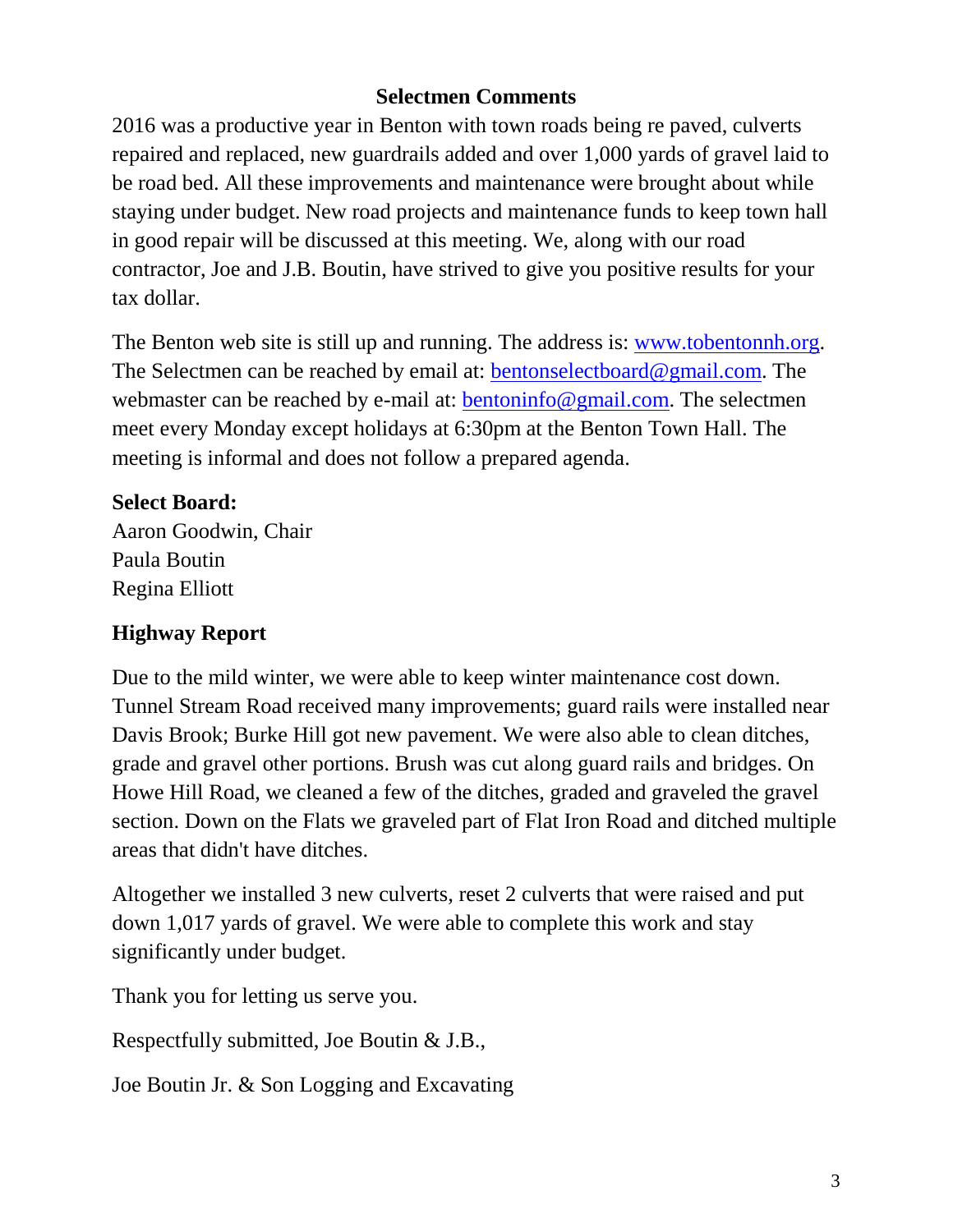The following is a proposed contract between the Town of Benton and the Town of Haverhill for fire protection services for 2017. Voters will have the chance to accept or reject this contract in Warrant Article 6:

------------------------------------

### TOWN OF HAVERHILL, NEW HAMPSHIRE

### **HAVERHILL AND BENTON FIRE PROTECTION AGREEMENT**

### **2017**

It is hereby agreed by all parties that the Town of Haverhill, NH will provide fire protection services only (specifically not including the Woodsville Ambulance services or Haverhill Corner Emergency Fire Rescue Unit), from January 1, 2017 to December 31, 2017 to the Town of Benton, NH on the following basis:

- 1. A basic fee of \$12,000 (twelve thousand dollars) shall be paid to the Town of Haverhill in 2 (two) equal payments for fire protection services from the Haverhill and North Haverhill Fire Departments. All service rendered above the basic fee will be assessed as described in section 2 (two) of this contract. Payment of the basic fee will be made in 2 (two) installments of \$6,000 (Six Thousand Dollars) each; the first due July 1, 2017 and the 2nd due December 1, 2017.
- 2. In addition to the basic fee, each Fire Department call shall be billed to the Town of Benton, within thirty days of the call whenever possible, according to the price schedule of the Twin State Fire Mutual Aid Association for equipment and all expendable materials or supplies and the current actual rate for labor paid to Haverhill Fire Department members. This is in addition to item 1 with two exceptions:
	- 1. False alarms caused by automatic alarm systems. Said false alarm calls will be billed at a rate of \$400.00; and
	- 2. Forest fires which will be billed in accordance with the State of NH Division of Forest and Lands standard rates for personnel and equipment.
- 3. The Town of Benton shall be a member of the Twin State Fire Mutual Aid Association and shall bear the cost of the annual membership.
- 4. The Town of Haverhill maintains all supervisory and operational control of fire service activities performed in Benton under this agreement. All firefighters remain employees oftheVillage District of the Fire Department that they belong to.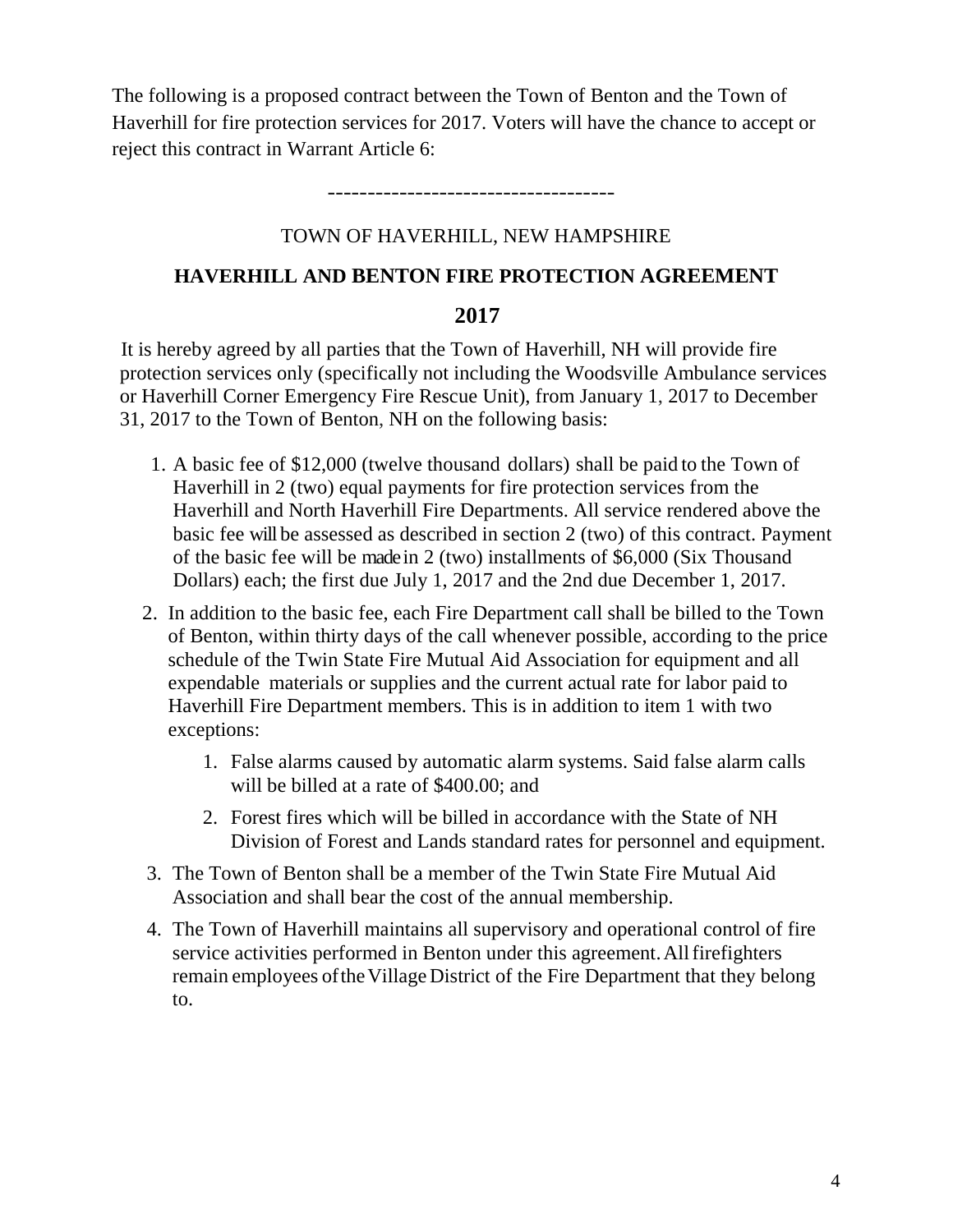# **2017 TOWN WARRANT**

# **Town of Benton**

# **March 14, 2017**

To the inhabitants of the Town of Benton qualified to vote in Town affairs:

You are hereby notified to meet at the Benton Community Building in said Benton on the second Tuesday of March next, the 14th, at seven o'clock in the evening.

When the town meeting opens, qualified voters will be asked to vote and act upon the following subjects:

 ARTICLE 1. To choose persons for the following positions and terms of service:

(Majority vote required)

| Position                     | Term    | Expires |
|------------------------------|---------|---------|
| Selectman                    | 3 years | 2020    |
| Treasurer                    | 1 year  | 2018    |
| Auditor                      | 1 year  | 2018    |
| <b>Town Clerk</b>            | 1 year  | 2018    |
| <b>Tax Collector</b>         | 1 year  | 2018    |
| Supervisor of the Checklist  | 3 years | 2020    |
| <b>Ballot Clerk</b>          | 1 year  | 2018    |
| <b>Ballot Inspector</b>      | 1 year  | 2018    |
| Surveyor of Wood and Lumber  | 1 year  | 2018    |
| Sexton                       | 1 year  | 2018    |
| <b>Planning Board Member</b> | 5 years | 2022    |
| Trustee of the Trust Funds   | 3 years | 2020    |
| <b>Cemetery Trustee</b>      | 3 years | 2020    |
|                              |         |         |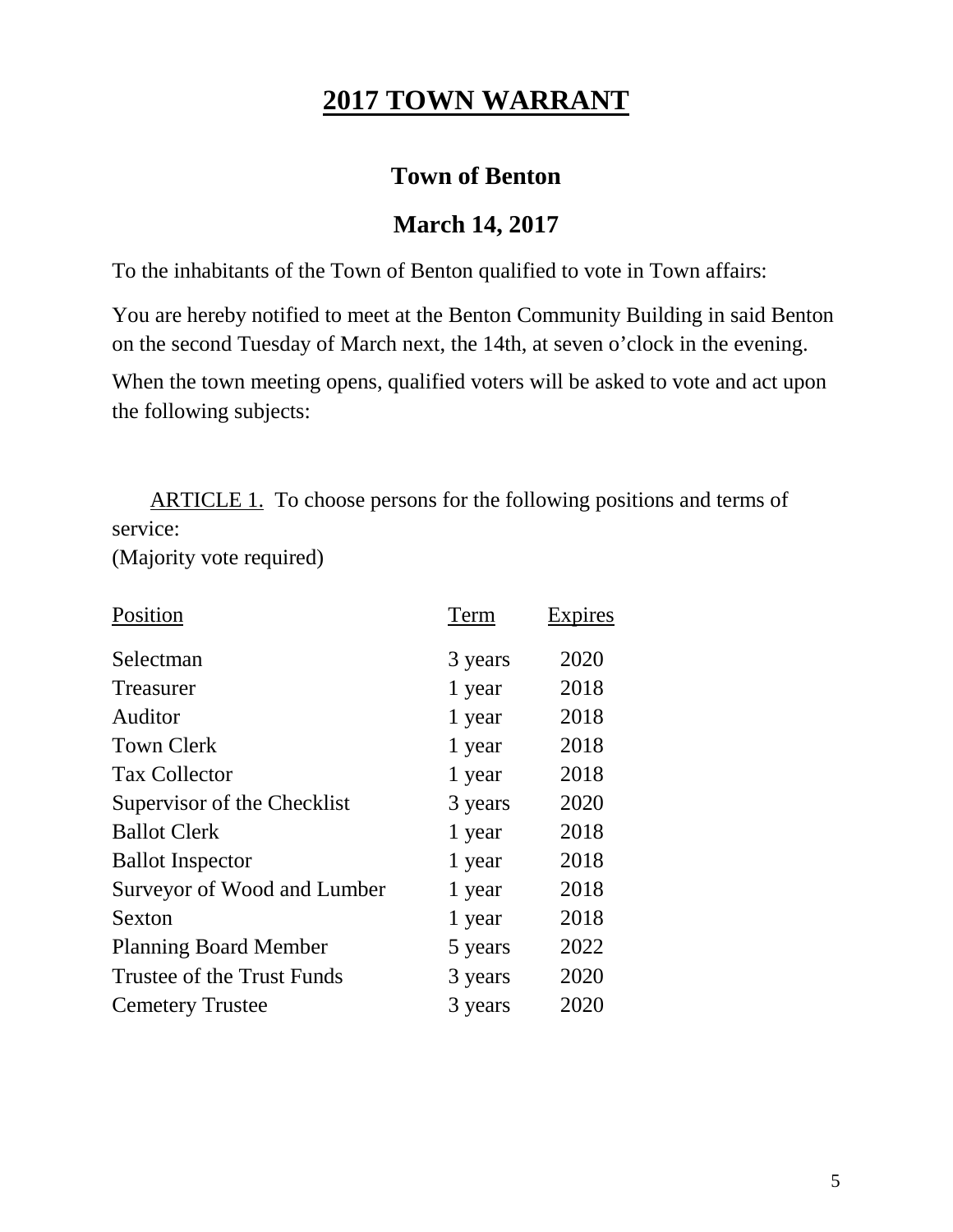ARTICLE 2. To see if the Town will vote to accept the reports of the officers and agents as printed. Selectmen recommend this article. (Majority vote required)

ARTICLE 3. To see if the Town will vote to raise and appropriate the sum of \$130,500 for general Municipal Operations. This article does not include appropriations contained in special or individual articles addressed separately. Selectmen recommend this article. (Majority vote required)

ARTICLE 4. To see if the Town will vote to raise and appropriate the sum of \$30,000 to repair and repave a 400' section of Howe Hill Road starting above R. Saffo's driveway and ending approximately 400' up the hill with said funds to come from unassigned fund balance. Selectmen recommend this article. (Majority vote required)

ARTICLE 5. To see if the town will vote to raise and appropriate \$5,000 to paint Town Hall with said funds to come from unassigned fund balance. This job will be put out to bid by the selectmen with \$5,000 being the guideline. Selectmen recommend this article. (Majority vote required)

ARTICLE 6. To see if the town will vote to approve a contract (Haverhill and Benton Fire Protection Agreement shown on pages  $4 \& 5$ ). This agreement will increase the fire fees from \$2,500 a year to \$12,000 annually and fire charges billed to Benton would be the selectmen's duty to capture these charges from the homeowner or their insurance. To raise and appropriate \$7,000 for this purpose with said funds coming from the unassigned fund balance. The remaining \$5,000 is included in the operating budget. Selectmen do not approve this article. (Majority vote required)

ARTICLE 7. To see if the town will vote to raise and appropriate \$10,000 to the Capital Reserve Fund – Fires account. These funds are to come from the unassigned fund balance. Selectmen recommend this article. (Majority vote required)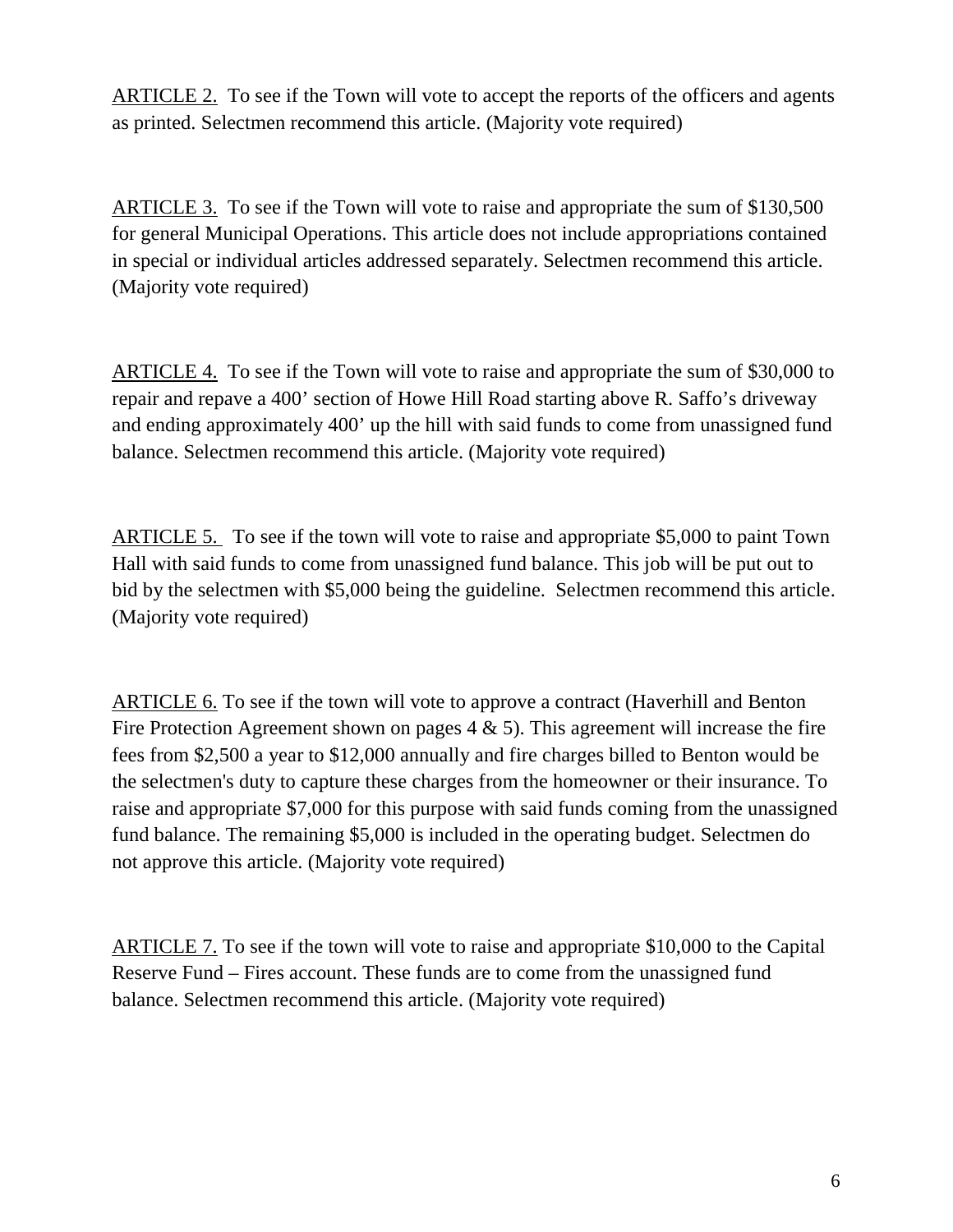| Account | Charge Point                                    | <b>Budget</b> | Spent       | <b>Balance</b> | Proposed 2017 |
|---------|-------------------------------------------------|---------------|-------------|----------------|---------------|
| 4130    | <b>Executive - Staff Salaries</b><br>& Expenses | \$11,500.00   | \$9,570.75  | \$1,929.25     | \$11,500.00   |
| 4140    | <b>Election Expenses</b>                        | \$2,000.00    | \$2,691.00  | $-$ \$691.00   | \$2,000.00    |
| 4150    | <b>Financial Administration</b>                 | \$7,500.00    | \$1,966.44  | \$5,533.56     | \$7,500.00    |
| 4152    | <b>Revaluation of Property</b>                  | \$5,800.00    | \$6,327.00  | $-$ \$527.00   | \$5,800.00    |
| 4153    | <b>Legal Expenses</b>                           | \$2,000.00    | \$2,000.00  | \$0.00         | \$2,000.00    |
| 4155    | Personnel Admin                                 | \$1,600.00    | \$1,530.00  | \$70.00        | \$1,600.00    |
| 4193    | Planning & Zoning                               | \$200.00      | \$0.00      | \$200.00       | \$200.00      |
| 4194    | Gov't Buildings                                 | \$5,000.00    | \$3,028.17  | \$1,971.83     | \$5,000.00    |
| 4195    | Cemeteries                                      | \$1,300.00    | \$2,106.38  | $-$ \$806.38   | \$1,300.00    |
| 4196    | Insurance                                       | \$2,000.00    | \$4,761.00  | $-$ \$2,761.00 | \$2,000.00    |
| 4197    | Ads & Regional Assoc.                           | \$2,700.00    | \$2,707.64  | $-$7.64$       | \$2,700.00    |
| 4199    | Avitar (software maintenance)                   | \$2,200.00    | \$2,361.72  | $-$161.72$     | \$2,200.00    |
| 4210    | Police                                          | \$3,200.00    | \$1,713.50  | \$1,486.50     | \$3,200.00    |
| 4215    | Ambulance                                       | \$5,500.00    | \$5,423.00  | \$77.00        | \$5,500.00    |
| 4220    | Fire                                            | \$7,500.00    | \$3,750.00  | \$3,750.00     | \$5,000.00    |
| 4299    | Other Public Safety                             | \$2,300.00    | \$0.00      | \$2,300.00     | \$2,300.00    |
| 4312    | Highways & Streets                              | \$70,000.00   | \$46,658.25 | \$23,341.75    | \$63,000.00   |
| 4316    | <b>Street Lighting</b>                          | \$500.00      | \$261.56    | \$238.44       | \$500.00      |
| 4319    | <b>Other Streets</b>                            | \$2,000.00    | \$125.96    | \$1,874.04     | \$2,000.00    |
| 4414    | <b>Animal Control</b>                           | \$1,000.00    | \$247.99    | \$752.01       | \$1,000.00    |
| 4441    | Admin. & Dir. Assist.                           | \$2,000.00    | \$0.00      | \$2,000.00     | \$2,000.00    |
| 4442    | <b>Direct Assistance</b>                        | \$500.00      | \$0.00      | \$500.00       | \$500.00      |
| 4444    | Inter Gov't Welfare Pymts                       | \$0.00        | \$0.00      | \$0.00         | \$0.00        |
| 4445    | Vendor Payments & Other                         | \$1,200.00    | \$1,183.97  | \$16.03        | \$1,200.00    |
| 4723    | <b>Interest on Tax Note</b>                     | \$500.00      | \$0.00      | \$500.00       | \$500.00      |
| 4915    | To CRF for Fire & Roads                         | \$0.00        | \$0.00      | \$0.00         | \$0.00        |
|         | <b>TOTALS</b>                                   | \$140,000.00  | \$98,414.33 | \$41,585.67    | \$130,500.00  |
| ART4    | <b>BLAKTOP PAVING</b>                           | \$30,000.00   | \$29,800.54 | \$199.46       |               |

# **Budget Analysis – 2016 Appropriations and Expenditures**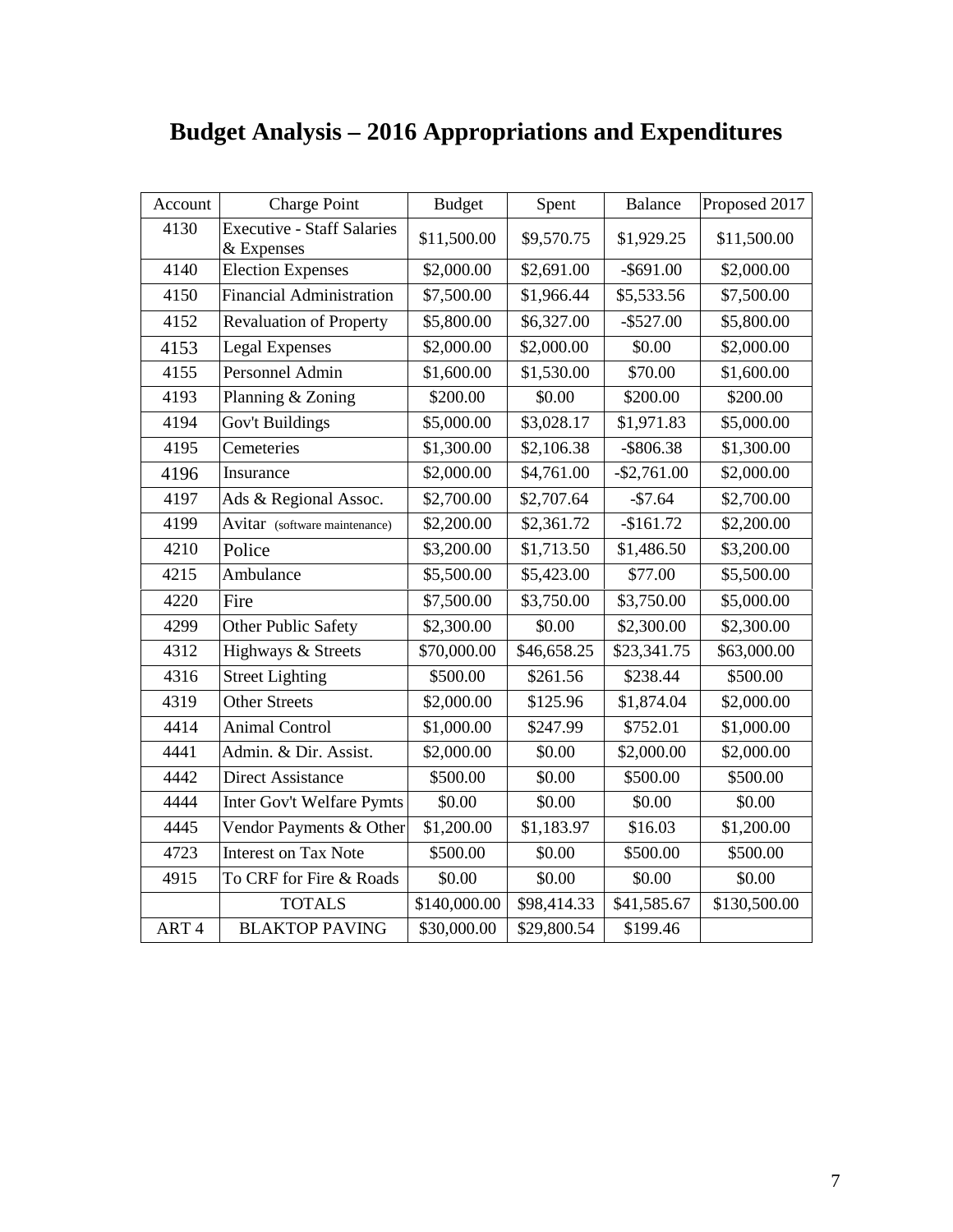|                                          | Estimated    | Received     | Estimated    |
|------------------------------------------|--------------|--------------|--------------|
| Source                                   | 2016         | 2016         | 2017         |
| Property Taxes (3110)                    | \$395,000.00 | \$268,578.12 | \$444,759.00 |
| Timber Taxes (3185)                      | \$5,000.00   | \$15,321.42  | \$5,000.00   |
| Payment in Lieu of Taxes (3186)          | \$59,000.00  | \$61,526.00  | \$59,000.00  |
| Other Taxes and Fees (3189)              | \$0.00       | \$370.00     | \$0.00       |
| Vital Records Searches (3189)            | \$0.00       | \$230.00     | \$0.00       |
| Int and Penalties on Delinq Taxes (3190) | \$2,000.00   | \$5,753.53   | \$2,000.00   |
| Tax Lien Dep from Collector (3191)       | \$0.00       | \$14,481.81  | \$0.00       |
| Motor Vehicle Permit Fees (3220)         | \$50,000.00  | \$55,642.00  | \$50,000.00  |
| Building Permits (3230)                  | \$330.00     | \$275.00     | \$330.00     |
| Pistol Permits (3290)                    | \$100.00     | \$30.00      | \$100.00     |
| Dog Licenses (3291)                      | \$400.00     | \$510.50     | \$400.00     |
| Rental of Town Hall (3292)               | \$100.00     | \$50.00      | \$100.00     |
| Shared Revenues (3311)                   | \$0.00       | \$0.00       | \$0.00       |
| Meals and Rooms Tax Dist. (3352)         | \$16,500.00  | \$19,339.35  | \$16,500.00  |
| Highway Block Grant (3353)               | \$12,900.00  | \$15,085.90  | \$12,900.00  |
| Other State Grants (3359)                | \$0.00       | \$0.00       | \$0.00       |
| Interest on Investment (3502)            | \$190.00     | \$167.76     | \$190.00     |
| Ins Dividends $&$ Reimbursements (3506)  | \$0.00       | \$2,771.00   | \$0.00       |
| From Capital Reserve Funds (3916)        | \$0.00       | \$66,776.33  | \$0.00       |
| Totals                                   | \$541,520.00 | \$526,908.72 | \$591,279.00 |

# **Budget Analysis - Estimated Revenues – 2017**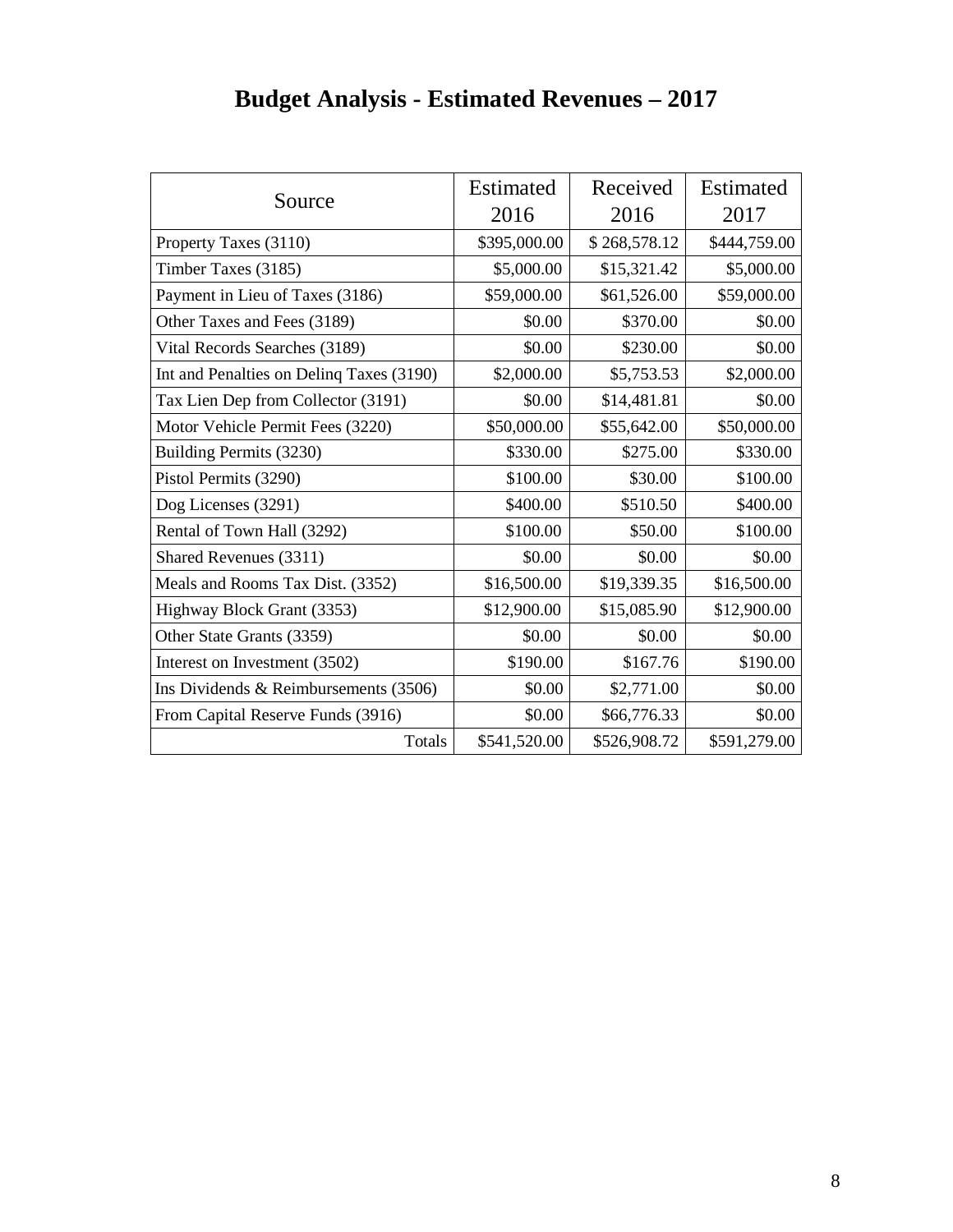| 2017                                          | Credit       | Debit        |
|-----------------------------------------------|--------------|--------------|
| Prepay for 2017 Taxes (Unassigned)            | \$0.00       |              |
| Interest on 2016 Tax payment                  | \$0.00       | \$0.00       |
| Overpayments/Refunds                          | \$0.00       | \$0.00       |
| 2016                                          | Credit       | Debit        |
| Taxes Committed This Year:                    |              | \$443,088.33 |
| <b>Yield Taxes</b>                            |              | \$7,452.98   |
| Property Taxes prepaid in 2015                | \$0.00       | \$0.00       |
| Taxes Collected & Sent to Treasurer:          |              |              |
| <b>Property Taxes</b>                         | \$184,999.97 |              |
| Interest on 2015 Tax Payment                  | \$0.00       | \$0.00       |
| <b>Yield Taxes</b>                            | \$7,089.88   |              |
| Subtotal                                      | \$192,089.85 |              |
| Prop. & Yield Taxes Uncollected at year's end | \$258,451.46 |              |
| Refunds issued                                | \$0.00       | \$0.00       |
| 2016                                          | \$450,541.31 | \$450,541.31 |

# **TAX COLLECTOR REPORT - OVERVIEW**

| 2015                                          | Credit      | Debit       |
|-----------------------------------------------|-------------|-------------|
| Taxes Uncollected at Beginning of 2016        |             | \$84,228.81 |
| Interest on Delinquent Taxes & Fees           |             | \$3,207.77  |
| Property & Yield Taxes                        | \$69,709.86 |             |
| Interest on Delinquent Taxes & Fees/Penalties | \$3,207.77  |             |
| Conversion to Lien (principle only)           | \$14,430.55 |             |
| <b>Refund Abatements</b>                      | \$88.40     |             |
| <b>Abatements Granted</b>                     | \$0.00      |             |
| 2015 Totals                                   | \$87,436.58 | \$87,436.58 |

| $2015$ Lien                         | Credit      | Debit       |
|-------------------------------------|-------------|-------------|
| Liens Executed During 2016          |             | \$15,471.94 |
| Interest on Delinquent Taxes & Fees |             | \$17.29     |
| Redemptions                         | \$1,181.23  |             |
| Interest & Fees                     | \$17.29     |             |
| Liens Deeded to Town                |             |             |
| Unredeemed Lien Bal. at end of 2016 | \$14,290.71 |             |
| 2015 Totals                         | \$15,489.23 | \$15,489.23 |

| $2014$ Lien                                | Credit      | Debit       |
|--------------------------------------------|-------------|-------------|
| Unredeemed Liens Bal. at Beginning of 2016 |             | \$13,668.24 |
| Interest on Delinquent Taxes & Fees        |             | \$1,419.17  |
| Redemptions                                | \$10,765.89 |             |
| Interest & Fees                            | \$1,419.17  |             |
| Liens Deeded to Town                       |             |             |
| Unredeemed Lien Bal. at end of 2016        | \$2,902.35  |             |
| 2014 Totals                                | \$15,087.41 | \$15,087.41 |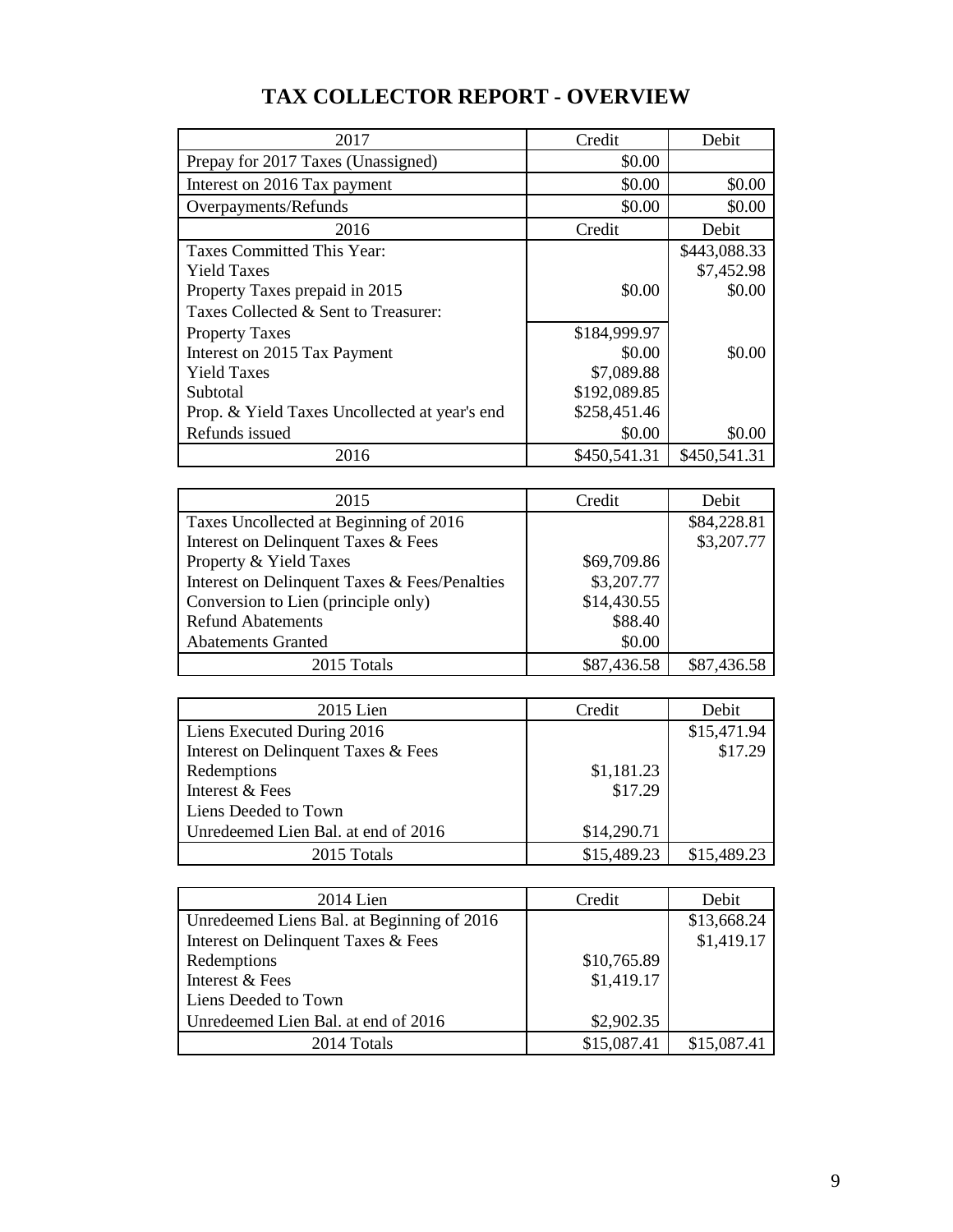| 2012-2013 Lien                             | Credit     | Debit      |
|--------------------------------------------|------------|------------|
| Unredeemed Liens Bal. at Beginning of 2016 |            | \$3,055.46 |
| Interest on Delinquent Taxes & Fees        |            | \$1,109.30 |
| Redemptions                                | \$2,534.69 |            |
| Interest & Fees                            | \$1,109.30 |            |
| Liens Deeded to Town                       |            |            |
| Unredeemed Lien Bal. at end of 2016        | \$520.77   |            |
| 2012-2013 Totals                           | \$4,164.76 | \$4,164.76 |

| Total funds delivered to Treasurer in 2016 | \$296,465.60 |
|--------------------------------------------|--------------|
| Unassigned Credits at end of 2016          | \$7,669.28   |
| Net funds delivered to Treasurer in 2016   | \$304,134.88 |

# Auditor's Comments

Another year has gone by and life here in Benton is very good! Thank you again!

Little has changed and I, for one, welcome this peace; it's a most tranquil way of life for me, during my senior stage of this life.

Your elected officials have again proven their abilities and dedication to the various tasks that have been laid before them by you and the rules and laws of the various State agencies that develop them, passed by the Legislators and finally approved by the Governor through his Councilors.

Just in case you have not paid much attention to the "order of things", I remind you that the School Board auditing is now performed by an outside auditing firm which also audits the rest of the SAU 23 and its members.

The efforts of your officials continues to be "Top Shelf" and selfless. I recommend that each be re-elected to their respective positions to continue to serve you. If you are satisfied with each of them and also me, so be it. I will serve until you stop electing me or I am called away by a greater need or power.

Respectfully,

 $\mathcal{R}_{\text{co}}$  *fort*  $\mathcal{D}$ . Steel \_\_-Benton Auditor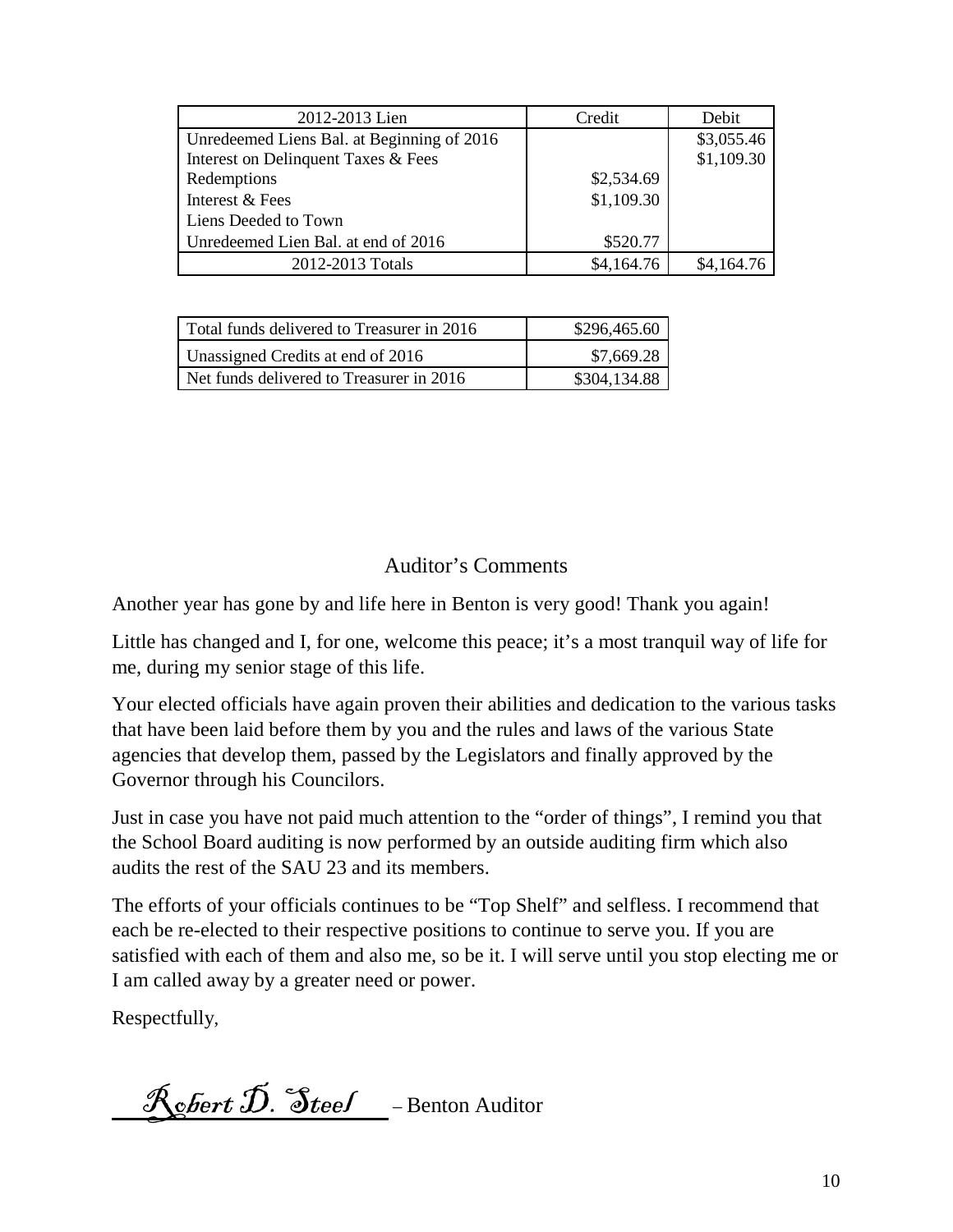# **Report of the Treasurer**

# **Revenues Received in 2016**

| <b>Received from Town Clerk:</b>                                     |              |
|----------------------------------------------------------------------|--------------|
| Motor Vehicle Permits/Transfers/Titles/Fees                          | \$55,627.00  |
| Vital Statistics - State of NH                                       | \$80.00      |
| Marriage Licenses Issued                                             | \$150.00     |
| Dog Licenses Issued                                                  | \$510.50     |
| Reimbursement from State of NH (Checklist)                           | \$325.00     |
| UCC recording fee from State                                         | \$45.00      |
| Returned check (plus \$10 fee)                                       | $-$155.00$   |
| Reimbursed check (plus fee and penalty)                              | \$170.00     |
| <b>Total Received from Town Clerk</b>                                | \$56,752.50  |
|                                                                      |              |
| <b>Received from Tax Collector:</b>                                  |              |
| Property Taxes (incl, Liens, Int & Penalties)<br><b>Timber Taxes</b> | \$288,813.46 |
|                                                                      | \$15,321.42  |
| <b>Total Received from Tax Collector</b>                             | \$304,134.88 |
| <b>Received from Selectmen:</b>                                      |              |
| <b>Pistol Permits</b>                                                | \$30.00      |
| <b>Town Hall Rental</b>                                              | \$50.00      |
| <b>Buildings Permit</b>                                              | \$275.00     |
| <b>Total Received from Selectmen</b>                                 | \$355.00     |
|                                                                      |              |
| <b>Received from State and Federal Sources:</b>                      |              |
| State of NH – Highway Block Grant                                    | \$15,085.90  |
| State of NH Rooms and Meals Tax                                      | \$19,339.35  |
| U.S. Dept. of Interior (Payment in Lieu of Taxes)                    | \$61,526.00  |
| <b>Total from State and Federal Sources</b>                          | \$95,951.25  |
|                                                                      |              |
| <b>Funds Transferred from Cap. Res. Funds</b>                        | \$66,776.33  |
| <b>Insurance Div. &amp; Reimbursements</b>                           | \$2,771.00   |
|                                                                      |              |
| <b>Interest on Investments</b>                                       | \$167.76     |
|                                                                      |              |
|                                                                      |              |
| <b>Grand Total for 2016</b>                                          | \$526,908.72 |
|                                                                      |              |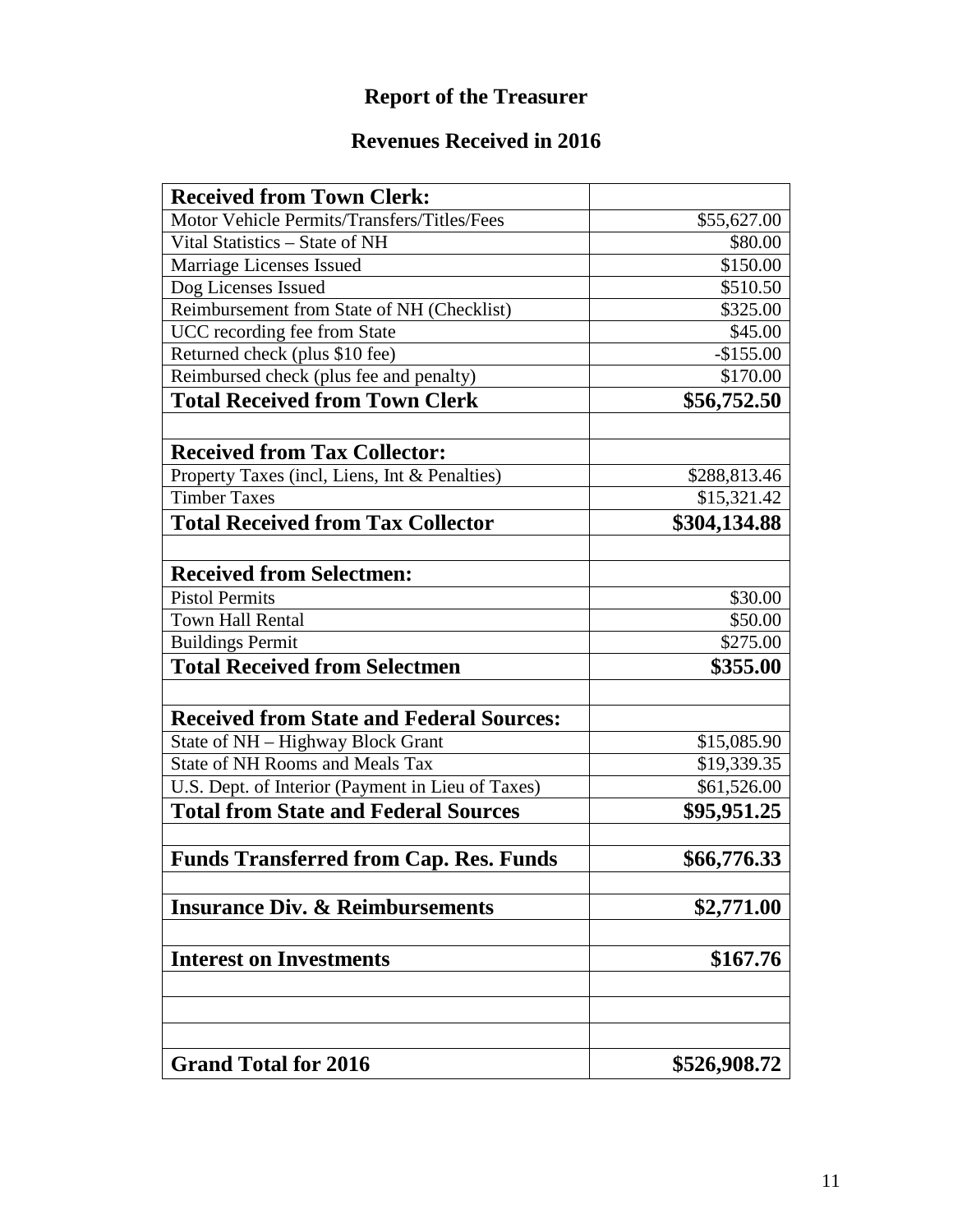# **Report of the Treasurer**

## **Account Balances**

### Operating Account: General

|                        | Balance: 01/01/2016                 | \$422,234.92 |
|------------------------|-------------------------------------|--------------|
| <b>Interest Paid:</b>  |                                     | \$167.76     |
| Deposits:              |                                     | \$526,740.96 |
| <b>Checks Written:</b> |                                     | \$621,922.81 |
|                        | Balance: 12/31/2016                 | \$327,220.83 |
|                        | <b>Yield Account:</b>               |              |
| Balance: 01/01/16      |                                     | \$16,688.57  |
| Deposits:              |                                     | \$1,721.58   |
| Interest:              |                                     | \$16.31      |
| Withdrawals:           |                                     | \$4,893.90   |
|                        | Balance: 12/31/2016                 | \$13,532.56  |
|                        | <b>Select Money Market Account:</b> |              |
|                        | Balance: 01/01/2016                 | \$95,833.55  |
| Interest:              |                                     | \$176.06     |
|                        | Balance: 12/31/2016                 | \$96,009.61  |

Respectfully submitted,

*Dwight A. Swauger*, Treasurer March 14, 2017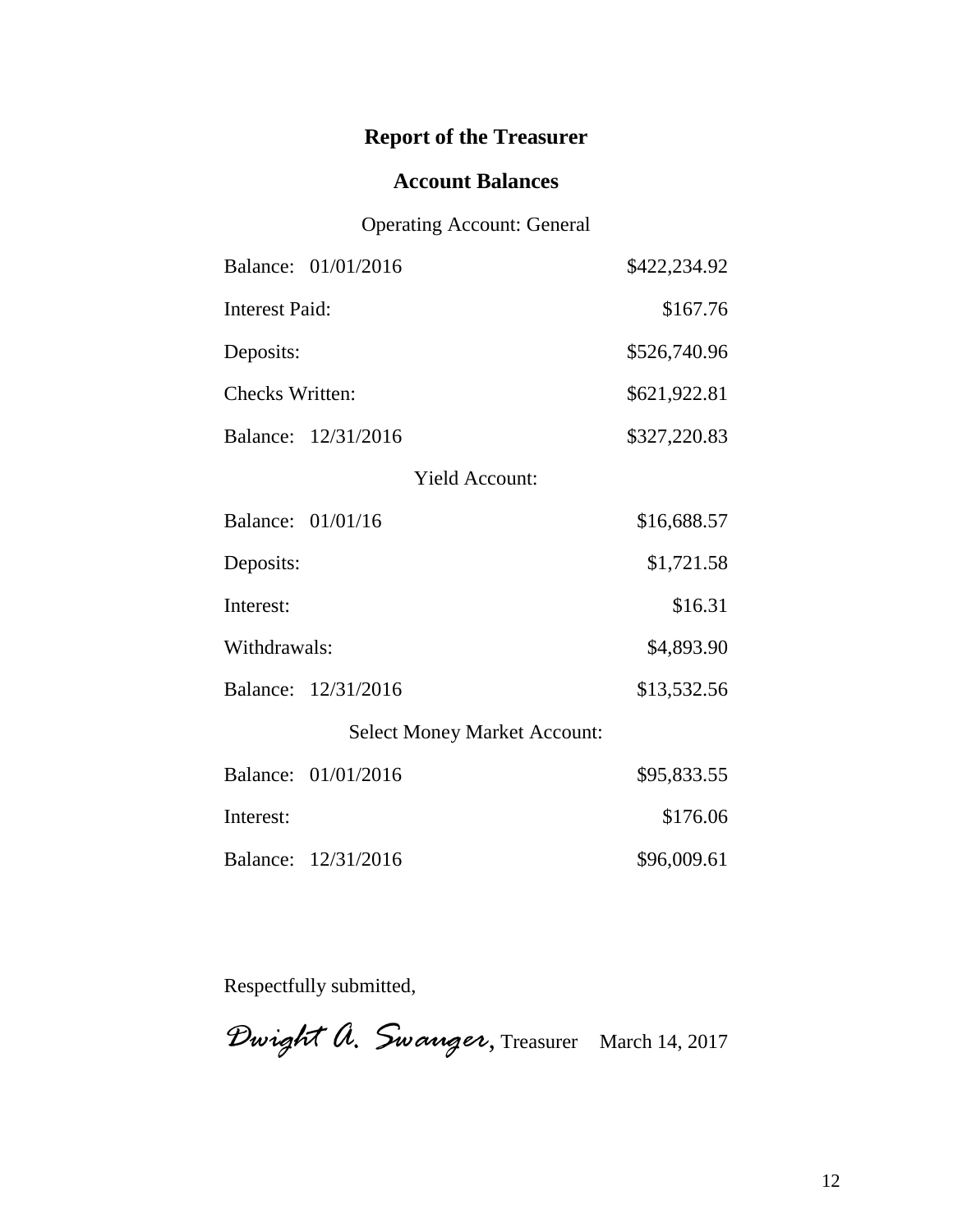# **Payments by the Selectmen**

| Staff Salaries & Expenses:       | \$9,570.75   |
|----------------------------------|--------------|
| <b>Election Expenses:</b>        | \$2,691.00   |
| <b>Financial Administration:</b> | \$1,966.44   |
| <b>Revaluation of Property:</b>  | \$6,327.00   |
| Legal Expenses:                  | \$2,000.00   |
| <b>Personnel Administration:</b> | \$1,530.00   |
| <b>Government Buildings:</b>     | \$3,028.17   |
| Cemetery:                        | \$2,106.38   |
| Insurance:                       | \$4,761.00   |
| Ads & Regional Assoc.:           | \$2,707.64   |
| Avitar Software & Support:       | \$2,361.72   |
| Police:                          | \$1,713.50   |
| Ambulance:                       | \$5,423.00   |
| Fire:                            | \$3,750.00   |
| Highways & Streets:              | \$46,658.25  |
| <b>Street Lighting:</b>          | \$261.56     |
| Streets-Other:                   | \$125.96     |
| <b>Animal Control:</b>           | \$247.99     |
| <b>Vendor Payments:</b>          | \$1,183.97   |
| <b>Purchase of Tax Liens:</b>    | \$15,471.94  |
| <b>Grafton County Taxes:</b>     | \$45,832.00  |
| <b>Local School Taxes:</b>       | \$432,404.00 |
| Article 4 (Blaktop Paving):      | \$29,800.54  |

Total: \$621,922.81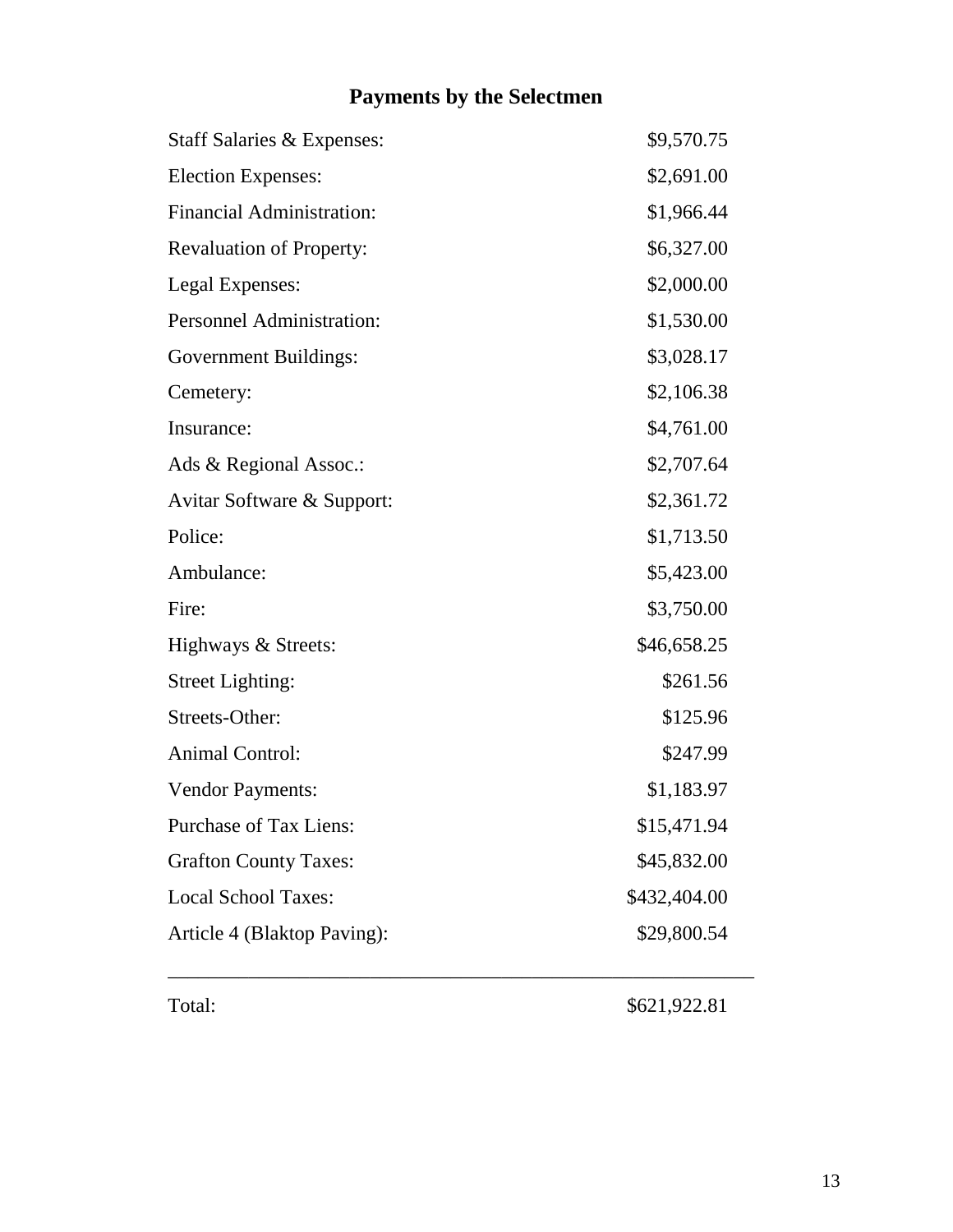2016 was another quiet year in Benton, enhanced by stretches of the nicest summer weather I can remember. Although lower areas of the State suffered through drought conditions, we seemed to get just enough rain to avoid having issues with our wells.

 The ladies of the Beautify Benton Committee have once again kept the Town Building shipshape, despite the onslaught of three elections, cluster flies, parking lot sand, and general grime. Thank you ladies!!!! In addition, Stef Saffo has made sure that holiday candle lights were in each window, the Memory Tree stood once again outside the building, and the cemeteries had wreaths at Christmas and flags for Veteran's Day. Thank you Stef!!

 This year featured two Primary Elections and of course, the General Election in November. We are fortunate to have a skilled, dedicated group of Election Officials, marshalled by our ever-capable Moderator, Gil Richardson. The General Election saw the largest voter turnout in my memory. The hard working staff pulled it off without a hitch, while at the same time selling a huge assortment of breads, pastries, and goodies, all to benefit the Beautify Benton Committee. My thanks and appreciation to you all!

 I'd like to acknowledge the many unsolicited comments I have received over this past year regarding the condition of our thoroughfares. Whether at my office or when I'm out and about, many residents have noted the increased emphasis the Selectboard has put on road maintenance and have remarked positively on the efforts. I thank all involved, not only because I use the roads too, but also it makes my job easier when people are happy when they come to pay their taxes.

 One last note on dogs: all owners of dogs over 4 months old must license them each year before April  $30<sup>th</sup>$ . After May  $30<sup>th</sup>$ , any license fee which remains unpaid can be increased by \$1.00 per month. After June 15, the Selectmen can proceed with legal action if the dogs remain unregistered which can result in fines and civil forfeiture. Please make every effort this year to get your dogs licensed before April 30<sup>th</sup>.

Respectfully submitted,

Michael P. Stiebitz, Benton Town Clerk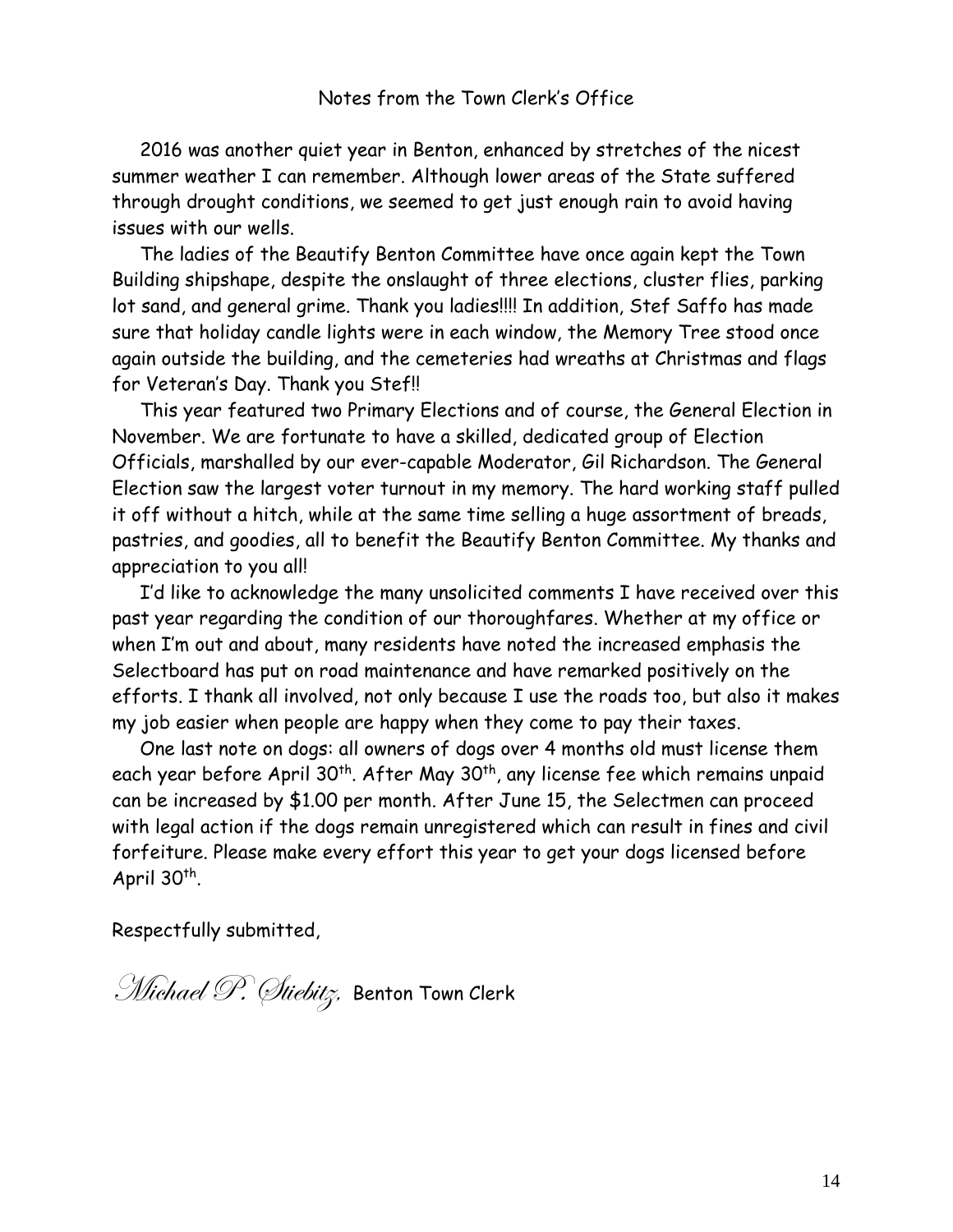# **Report of Clerk to Treasurer - Benton, New Hampshire Year End Totals for 2016**

| Motor Vehicle Permits Issued (412):                        | \$55,627.00        |
|------------------------------------------------------------|--------------------|
| Dog Licenses Issued and Fines Collected (86/0):            | \$510.50           |
| Marriage Licenses Issued (3):                              | \$150.00           |
| Vital Record Searches (6):                                 | \$80.00            |
| Reimbursement from State for Checklist:                    | \$325.00           |
| UCC recording fee from State:                              | \$45.00            |
| Returned Check (incl \$10 fee+\$15 penalty)                | \$170.00           |
| <b>Total Collected by Town Clerk for 2016</b>              | <u>\$56,907.50</u> |
| Motor Vehicle Permits Issued (412):                        | \$55,627.00        |
| Dog Licenses Issued and Fines Collected (86/0):            | \$510.50           |
| Marriage Licenses Issued (3):                              | \$150.00           |
| Vital Record Searches (6):                                 | \$80.00            |
| Reimbursement from State for Checklist:                    | \$325.00           |
| UCC recording fee from State:                              | \$45.00            |
| Returned Check (incl \$10 fee+\$15 penalty)                | \$170.00           |
| <b>Total Submitted to Treasurer by Town Clerk for 2016</b> | <u>\$56,907.50</u> |
| Motor Vehicles:                                            | \$1,123.50         |
| Dog Licenses Issued and Fines Collected (86/0):            | \$37.50            |
| Marriage Licenses Issued (3):                              | \$21.00            |
| Vital Record Searches (6):                                 | \$28.00            |
| Misc. $(80 \text{ 1st class stamps})$                      | \$37.60            |
| <b>Total Billed to Town by Town Clerk for 2016</b>         | \$1,247.60         |

Michael P. Stiebitz Benton Town Clerk - 12/26/2016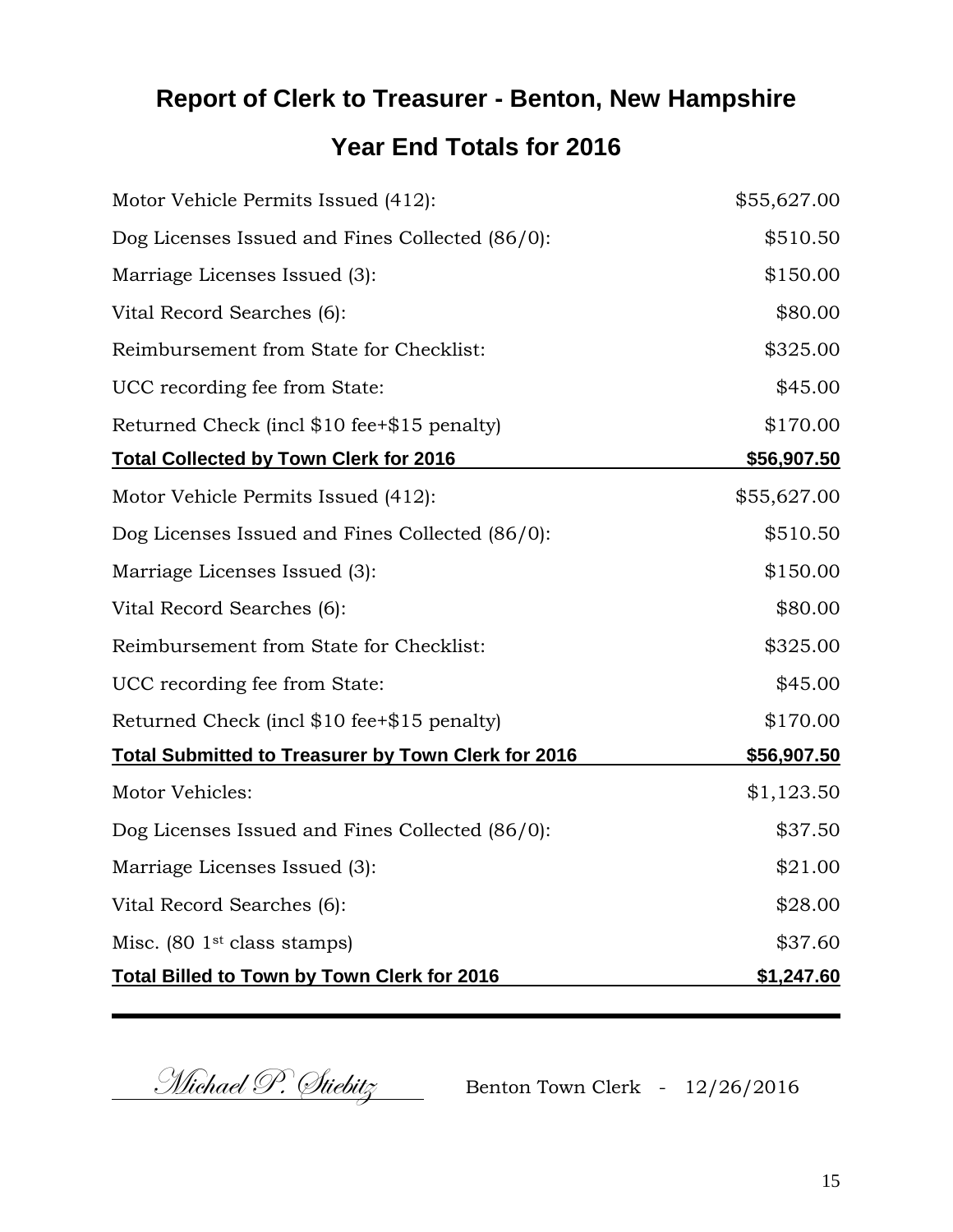# **Vital Statistics for 2016**

# **Benton, NH**

| <b>Deaths</b>                                                                                                                                                   |                                                                                                                                          | <b>Died</b>                                                                                    |  |
|-----------------------------------------------------------------------------------------------------------------------------------------------------------------|------------------------------------------------------------------------------------------------------------------------------------------|------------------------------------------------------------------------------------------------|--|
| <b>Robert Rainaud</b><br>Lorna Nelson<br>Mary Kimball                                                                                                           | (Glencliff Home)<br>(Glencliff Home)<br>(Glencliff Home)                                                                                 | 01/03/2016<br>01/14/2016<br>04/05/2016                                                         |  |
| <b>Paul Faustrum</b><br>Florence M. Lloyd<br>Marylee Woodall<br>Lori Cate-Young<br><b>Charlotte Hawkins</b>                                                     | (Glencliff Home)<br>(Glencliff Home)<br>(Glencliff Home)<br>(Glencliff Home)<br>(Glencliff Home)                                         | 04/18/2016<br>06/05/2016<br>06/09/2016<br>07/22/2016<br>08/28/2016                             |  |
| <b>Richard Cardin</b><br>Eric Parenteau<br><b>Michael Montminy</b><br>Janet M. Beaudoin<br><b>Tamara McCoubry</b><br><b>Robert Riel</b><br>Alice Ann Blanchette | (Glencliff Home)<br>(Glencliff Home)<br>(Glencliff Home)<br>(Glencliff Home)<br>(Glencliff Home)<br>(Glencliff Home)<br>(Glencliff Home) | 09/16/2016<br>09/22/2016<br>09/29/2016<br>10/27/2016<br>11/07/2016<br>11/15/2016<br>11/21/2016 |  |
| David Crane<br><b>Stuart Greenberg</b><br><b>Marriages</b>                                                                                                      | (Glencliff Home)<br>(Glencliff Home)                                                                                                     | 11/23/2016<br>11/23/2016                                                                       |  |
| August 20, 2016                                                                                                                                                 | Christopher D. Grosjean and Lily K. Noble in Franconia                                                                                   |                                                                                                |  |
| September 17, 2016                                                                                                                                              | Joseph A. Lafond and Robin K. Durnell in Benton                                                                                          |                                                                                                |  |

October 8, 2016 Jason R. Frenette and Patricia L. Elliott in Benton

**Births \_\_\_\_\_\_\_\_\_\_\_\_\_\_\_\_\_\_\_\_\_**

March 24, 2016 Thomas Scott Creamer, son of Bethany Patoine and Christopher Creamer in Littleton, NH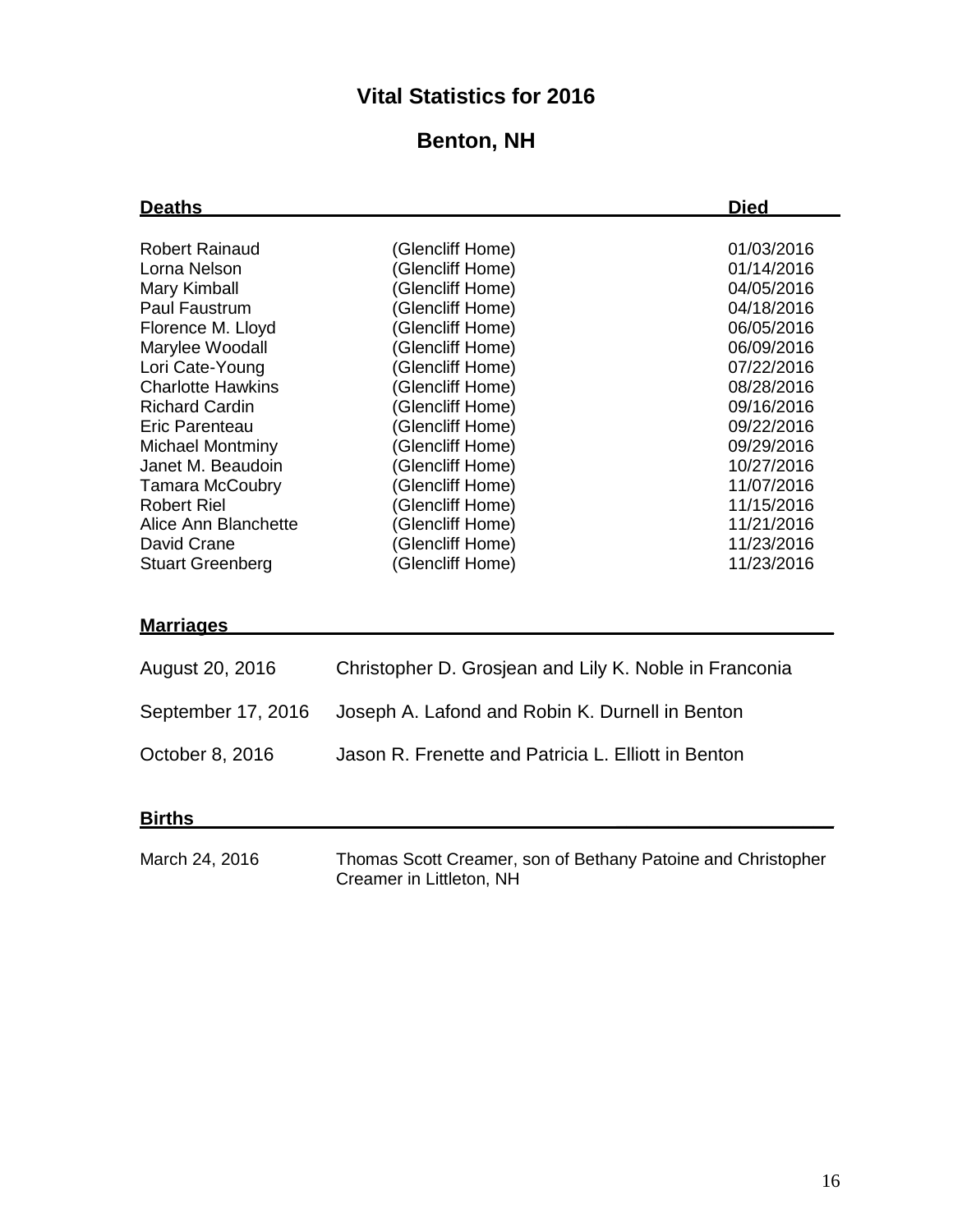# **Annual Town Meeting Warrant**

Town of Benton

# Grafton S.S. March 18, 2016

The Town Meeting was called to order at 7:00PM by the Moderator, Gil Richardson. He asked that we recognize any members, past or present, of the Armed Forces, as well as any First Responders and thank them for their service to our community and country. A round of applause was given to those members. We were then led through the Pledge of Allegiance. At 7:03PM a motion was made to recess to the School District meeting. The motion was seconded, and by voice vote, the Town Meeting was recessed to the School District meeting.

At 7:49PM, the Moderator reconvened the Town Meeting.

ARTICLE 1. To choose persons for the following positions and terms of service.

(Majority vote required.)

The following Town Officers were elected after a voice vote:

| Selectman                    | 3 Yr Term | Regina Elliott            |
|------------------------------|-----------|---------------------------|
| Moderator                    | 2 Yr Term | <b>Gilbert Richardson</b> |
| Treasurer                    | 1 Yr Term | Dwight A. Swauger         |
| Auditor                      | 1 Yr Term | Robert Steel              |
| <b>Town Clerk</b>            | 1 Yr Term | Michael P. Stiebitz       |
| Tax Collector                | 1 Yr Term | Michael P. Stiebitz       |
| Supervisor of the Checklist  | 3 Yr Term | Elena Chevalier           |
| <b>Ballot Clerk</b>          | 1 Yr Term | Lynne Toher               |
| <b>Ballot Inspector</b>      | 1 Yr Term | Maxine Tyler              |
| Surveyor of Wood & Lumber    | 1 Yr Term | Joseph N. Boutin Jr.      |
| <b>Sexton</b>                | 1 Yr Term | Aaron Goodwin             |
| <b>Planning Board Member</b> | 5 Yr Term | Kenneth Kealey            |
| Trustee of the Trust Funds   | 3 Yr Term | <b>Martin Noble</b>       |

Six (6) candidates were nominated for the three Cemetery Trustee positions. After a series of voice votes, the following new members were selected:

| <b>Cemetery Trustee</b> | 3 Yr Term | <b>Richard Harris</b> |
|-------------------------|-----------|-----------------------|
| <b>Cemetery Trustee</b> | 2 Yr Term | Andrea Elliott        |
| <b>Cemetery Trustee</b> | 1 Yr Term | Richard Paquin        |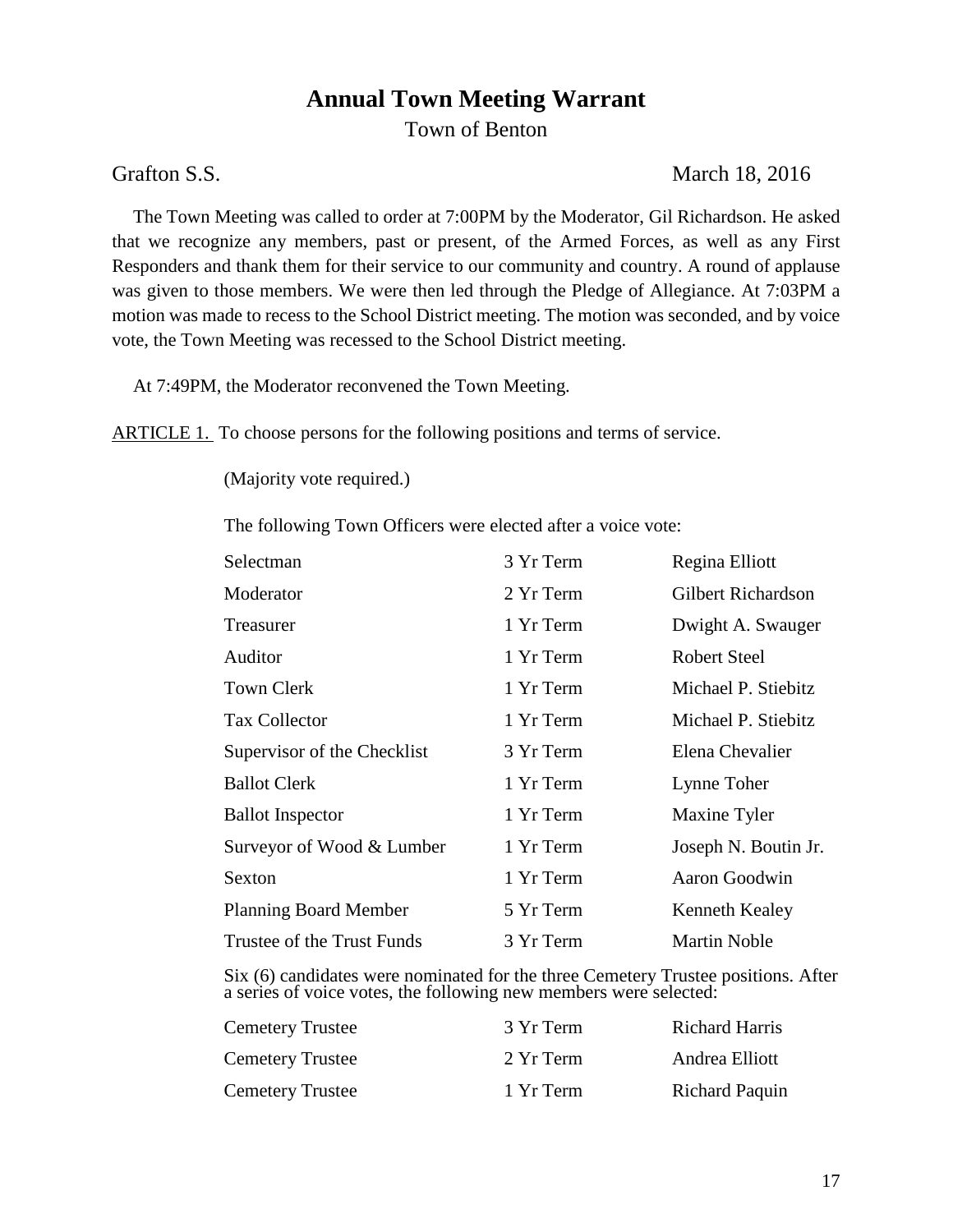Laura Richardson explained to the meeting that the NH Attorney General's office had informed her that Benton has not been in compliance with RSA 289:2, enacted in 1994, which specifies that Towns shall have Cemetery Trustees to oversee the operation and maintenance of Town Cemeteries.

Some of the requirements regarding Cemetery Trustees are: quarterly (at a minimum) meetings, a cemetery budget, cemetery bylaws, and oversight of any maintenance of the cemeteries, including the sexton. Since this is a catch-up year, the positions are staggered, so that we will continue to elect one member each year.

Laura also suggested that since this is a brand new town function, a few more participants might be useful to help get the process going, by perhaps inviting the two nominees who didn't get elected to participate.

ARTICLE 2. To see if the Town will vote to accept the reports of the officers and agents as printed.

Motion made and seconded to accept article as written. The Selectmen were asked about the recent survey of the Mt. View Cemetery. Aaron Goodwin explained that decision to have the bounds surveyed was instigated by a request of a townsperson for the "highest plot available in the cemetery". After walking the bounds, Aaron noticed that there were signs of rock walls farther back which could have meant that the cemetery was actually larger than the Town assumed.

The plot that the surveyor generated did indeed show that the cemetery encompassed more land than previously assumed. The Selectmen had discussions with the abutters who agreed to the new bounds. Aaron stated that there will be some site work needed to remove stumps and rocks, but that we should end up with a considerable number of new plots for purchase by Townsfolk.

The article then was passed by voice vote.

ARTICLE 3. To see if the Town will vote to raise and appropriate the sum of \$140,000.00 for general Municipal Operations. This article does not include appropriations contained in special or individual articles address separately. Selectmen recommend this article. (Majority vote required.)

Motion made and seconded to accept article as written. The article was then passed by voice vote.

ARTICLE 4. To see if the Town will vote to raise and appropriate the sum of \$30,000 to repair and repave Tunnel Stream Road starting at the Davis Brook Bridge and ending at Rollins Road and authorize the withdrawal of \$16,854 from the Capital Reserve Fund for Roads created for that purpose. The balance of the \$13,146 is to come from the unassigned fund balance from 2015. (Submitted by petition). Selectmen recommend this article. (Majority vote required.)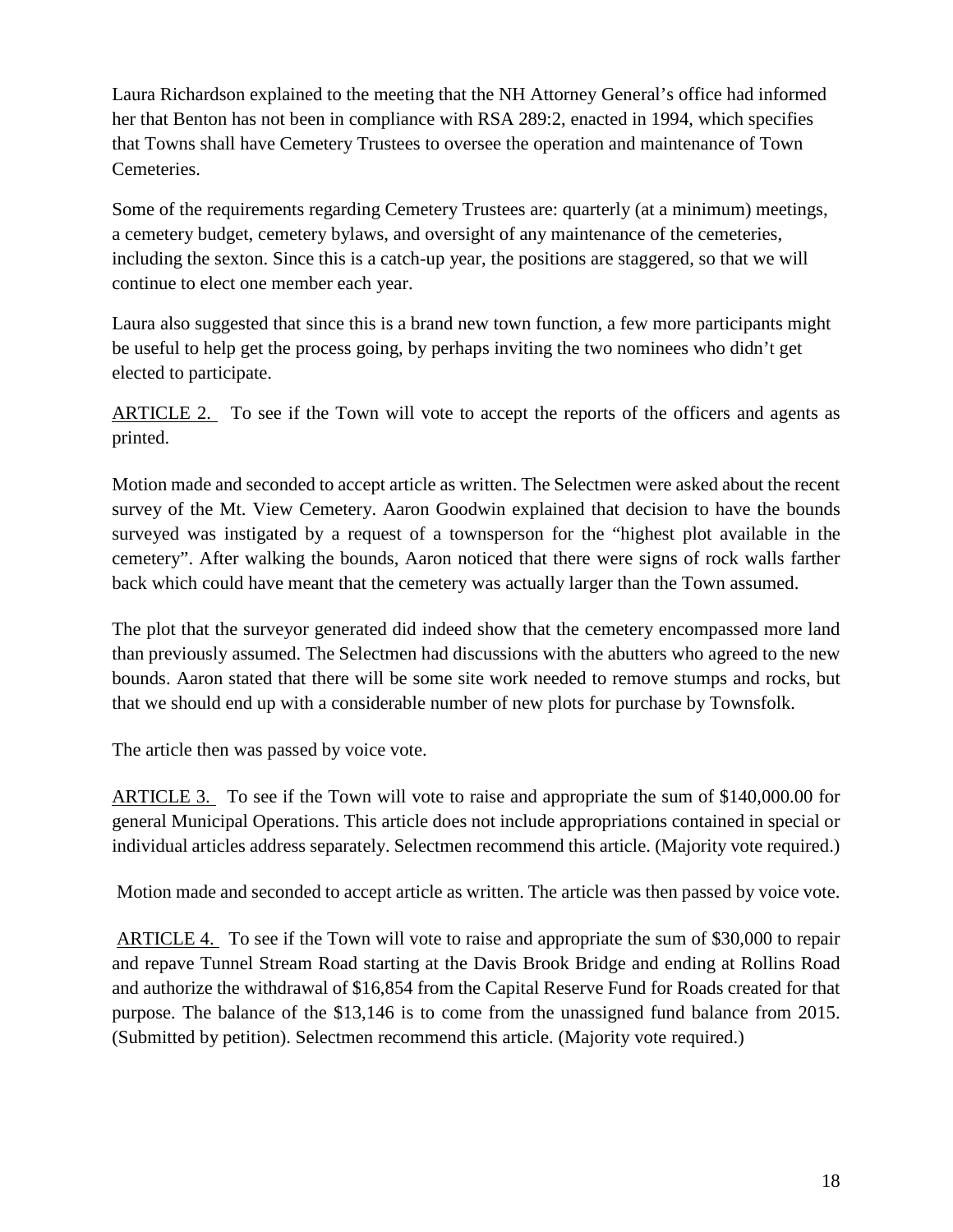Motion made and seconded to amend article per the following:

- 1) 2/3 votes required
- 2) CRF withdrawal shall be \$11,695.79, Unassigned Fund Balance withdrawal shall be \$18,304.21

Dwight explained that the discrepancies came from a misunderstanding of the total amount of the 2015 road budget which was unspent at the end of the year.

Article passed with a unanimous voice vote.

ARTICLE 5. To see if the Town will vote to determine that funds from the sale of cemetery plots in Benton will be received into the general fund of the town as sale of municipal property pursuant to RSA289:2-a, with said funds being used for appropriations for cemetery maintenance and projects. Selectmen recommend this article. (Majority vote required.)

Motion made and seconded to accept article as written.

Laura Richardson explained that currently all proceeds from cemetery plot sales and perpetual care go into the Cemetery Common Trust Fund. We are prohibited by law from accessing anything but the interest on those deposits.

The Town is committed to play by these rules for the current Fund (presently at \$14,769.81), which generates very little money each year.

Going forward depositing proceeds directly into the general fund will allow the Town to utilize the monies directly for cemetery maintenance and projects.

Article passed by a unanimous voice vote.

ARTICLE 6. To see if the Town will vote to discontinue accepting funds for perpetual care going forward from the acceptance of this article. Selectmen recommend this article. (Majority vote required.)

Motion made and seconded to accept article as written.

Discussion ensued regarding the intent of the article. It was brought up that as written the Town would be prohibited from accepting any money for perpetual care. Laura stated that intent was just to prevent any donations from going into the trust fund. Aaron pointed out that is up to the Selectmen to decide whether to accept any donation for a targeted purpose.

It was agreed that the article should be amended to state:

To see if the town will vote to discontinue depositing funds for Perpetual Care into the Common Cemetery Trust Fund going forward from acceptance of this article.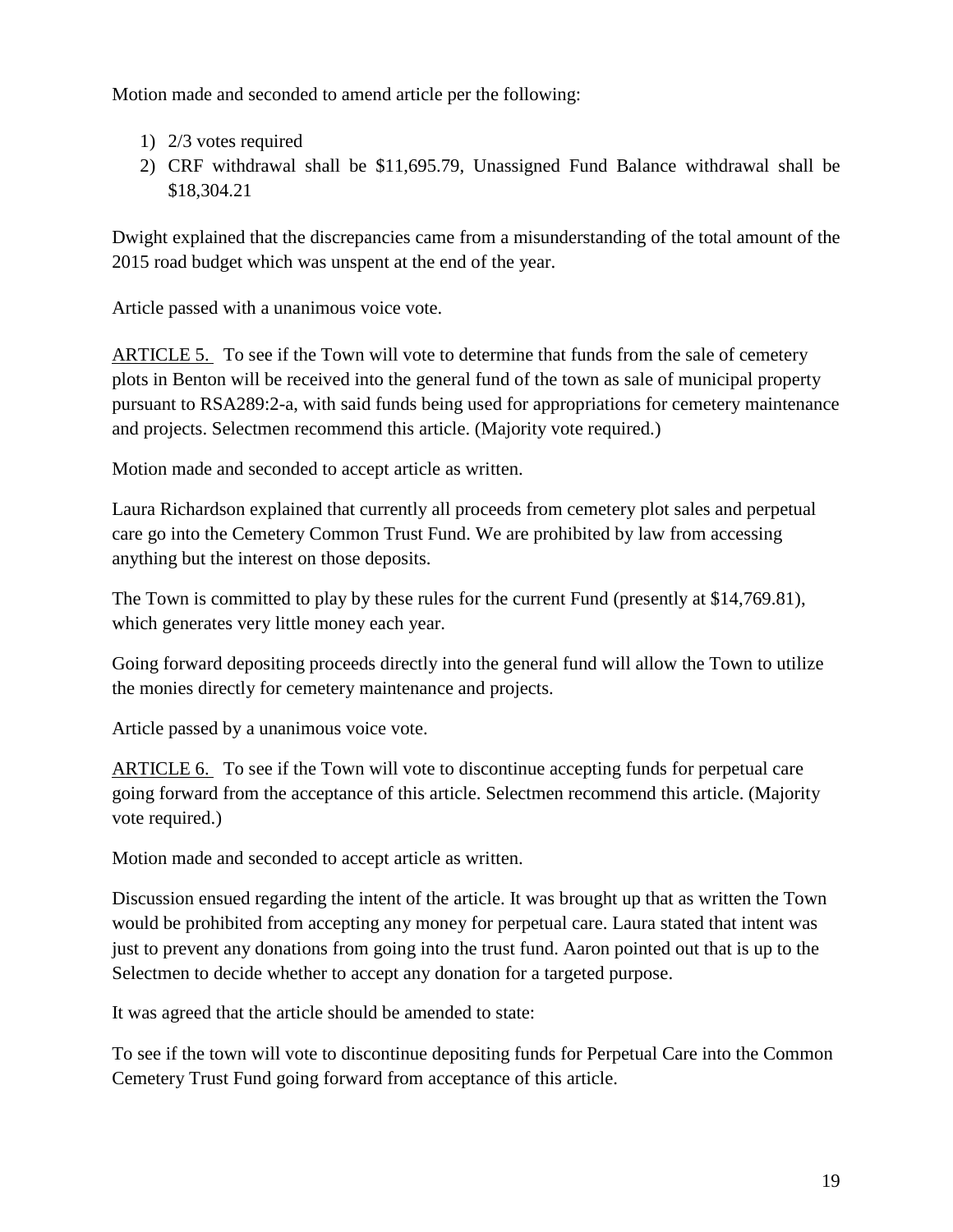Motion to accept the modification was made, seconded, and the amended article passed unanimously.

ARTICLE 7. To transact any other business that may legally come before said meeting.

Motion to accept article as written, seconded. Wayne Chevalier graciously read a message from the Benton Auditor, Robert Steel regarding his take on the round-robin approach used during this year's audit cycle.

Article then passed by voice vote.

Gil asked and received a motion to close the meeting and after being seconded, the meeting was closed at 8:30PM.

Afterwards, Paula Boutin swore in all of the newly elected people present at the meeting.

A True Copy – Attest

Michael P. Stiebitz Town Clerk of Benton

Michael P. Stiebitz Dated: March 21, 2016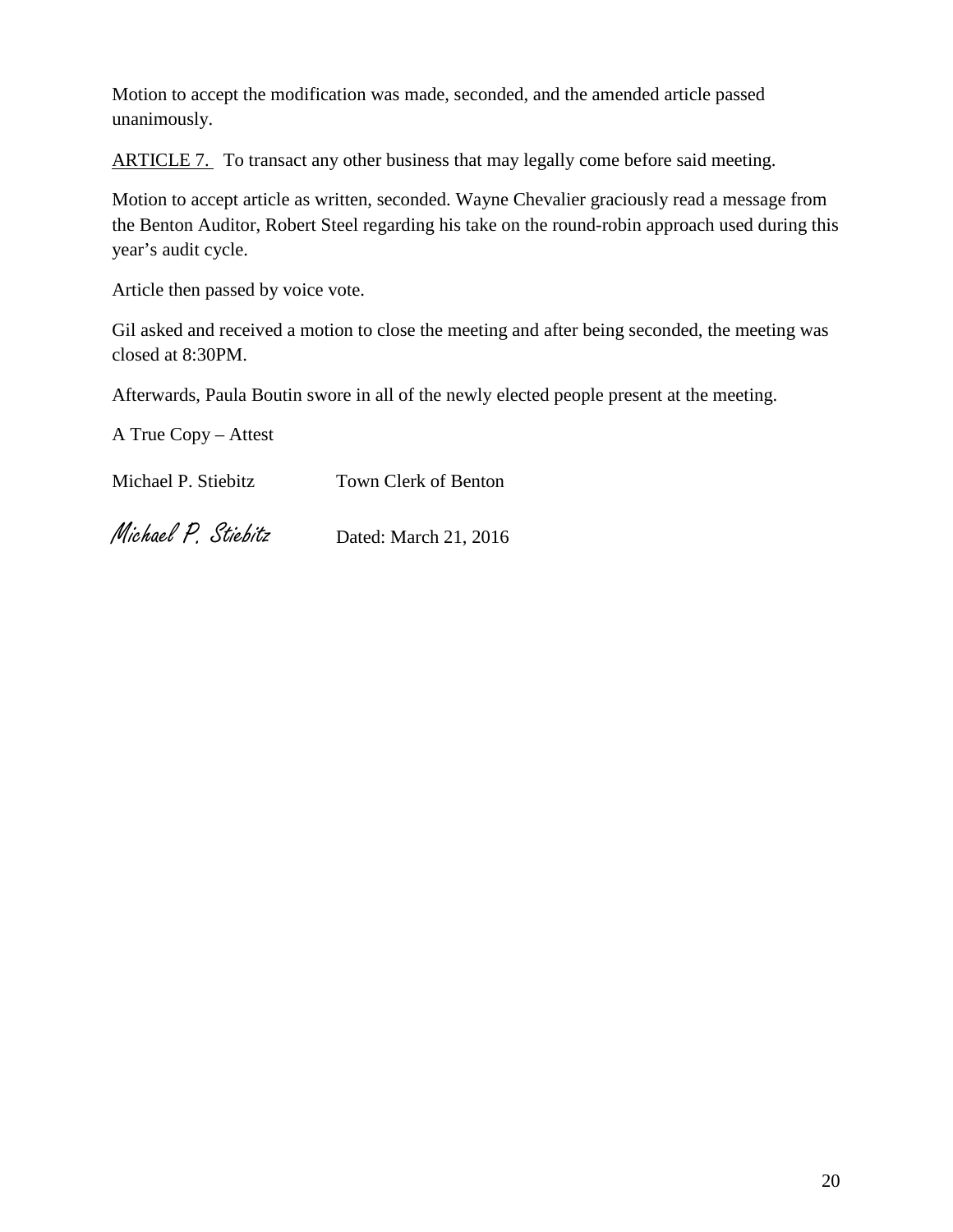### **Report of the Trustees of the Trust Funds For the Year Ending December 31, 2016**

Funds donated to the Town of Benton are in the custody of the Trustees. Donations are distributed as specified by the donors. Woodsville Guaranty Savings Bank in Woodsville, NH holds all funds.

Year 2016 Donations – Cemetery Trust

Roger Stearns - \$50.00

Note: *at the 2016 Town Meeting, the voters agreed to no longer accept donations for perpetual care of the town-maintained cemeteries. As such, going forward, this section of the report will be eliminated.*

| Status of the Funds is as follows:                                   |             |
|----------------------------------------------------------------------|-------------|
| <b>Trust Fund Savings</b>                                            |             |
| Woodsville Guaranty Savings # 617453                                 | \$1,543.26  |
| Cemetery/Common Trust Fund                                           |             |
| Woodsville Guaranty Savings # 662141                                 | \$14,549.54 |
| Capital Reserve Fund - Highways/Roads                                |             |
| Woodsville Guaranty Savings # 655898                                 | \$58,792.58 |
| Capital Reserve Fund - Fires                                         |             |
| Woodsville Guaranty Savings # 617456                                 | \$4,834.91  |
| <b>Revaluation Trust Fund</b>                                        |             |
| Woodsville Guaranty Savings #655901                                  | \$3,037.72  |
| Expendable Trust - Schools                                           |             |
| Woodsville Guaranty Savings #659291                                  | \$38,041.47 |
| TOTAL HELD IN TRUST BY THE TRUSTEES OF THE TRUST FUND = \$120,799.48 |             |
| Respectfully submitted, Trustees of the Trust Fund                   |             |
| Laura Richardson, Chair                                              |             |
| <b>Martin Noble</b>                                                  |             |
| Mark Elliott                                                         |             |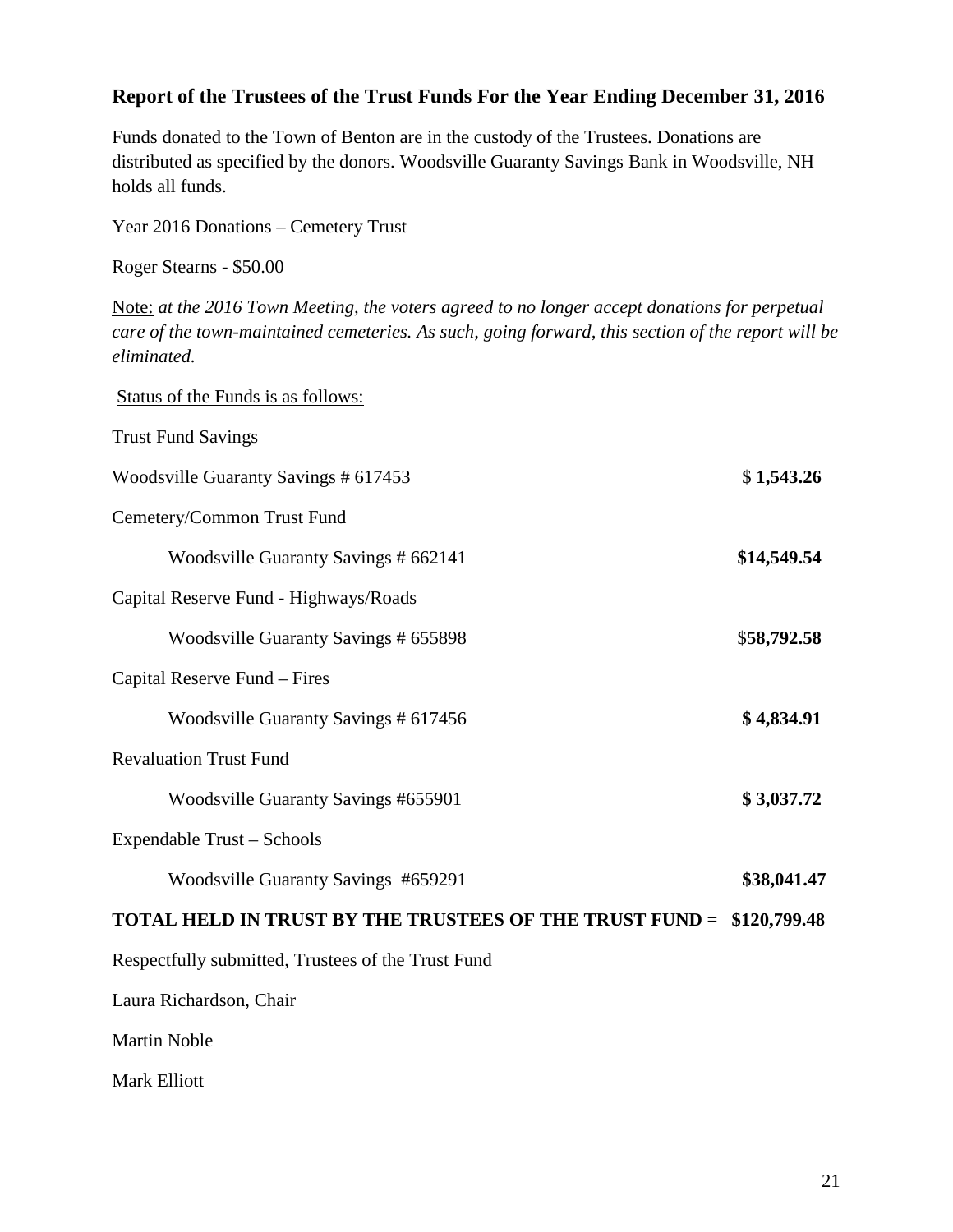# **Trust Fund Investment Policy - Benton, NH**

*Adopted by the Trustees of the Trust Funds, January 26, 2017*

#### **Overview:**

Benton, New Hampshire, a small town nestled in the White Mountains, population 364, has maintained Trust Funds since 1896. The Trustees of the Trust Funds oversee Trust Funds for Cemetery, Schools, Roads, Fire, Revaluation, and a Trust Fund Savings Account.

**Purpose:** The purpose of the Trust Funds is as follows:

- Schools: Benton pays tuition for its children to be educated at schools in other municipalities. As a small town, when a child from Benton needs supplemental education, the Town's taxes must cover that benefit, even if it was not anticipated and included in the annual budget. When the School Board recommends additional funds be raised to offset future needs, these funds are kept in trust by the Trustees. The Trustees are in contact with the School Board and SAU Finance Manager, and determine when funds may need to be liquidated to meet obligations.
- CTF-Cemetery: Benton's town-owned cemeteries require maintenance and care. Funds from the sale of cemetery plots and perpetual care donations - and several very historic donations for Schools and Roads - were historically invested in the Cemetery Trust Fund. In 2016, Benton recognized that the income generated by this method (often lessthan \$15)wasin no way enough to operate andmaintain the cemeteries, including the "closed" cemeteries. The Town voted to no longer accept funds for perpetual care and rather will raise funds annually for the care and maintenance of these properties. Additionally, going forward, the saleof cemeteryplotswill beadded tothe general fund for the Town to offset taxes associated with cemetery-related expenses.
- Roads: As a small town, Benton only has a few roads. To avoid surprises and soften budget volatility, funds are raised when the Selectboard deems it appropriate, and held by the Trustees until such time asthey are needed for road repair. Often times, the Town will raise funds over several years to cover costs of a major capital project. These funds are held specifically for said project - not emergency projects – and will be expended upon notification from the Selectboard.
- Revaluation: Costs incurred by town-wide assessments would be a burdensome cost to taxpayers without tempering the cost over several years. As such, funds were raised and are held in trust until the Selectboard requests them to meet financial obligations regarding Revaluation of land and buildings.
- Fire: The Fire Trust Fund is available to offset mutual aid bills in the event that the budget to North Haverhill, Haverhill, or Warren is insufficient.
- Savings: This fund allows the Trustees to accept and deposit or prepare for withdrawal funds related to the Trust Funds.

#### **The Investment Objective:**

The primary objective for the Trustees of the Trust Fund is to keep these funds safe and available. The Trustees have achieved this by keeping all funds invested in savings accounts with the Woodsville Guaranty Savings Bank, based in Woodsville, NH. The Trustees receive one statement for each account quarterly.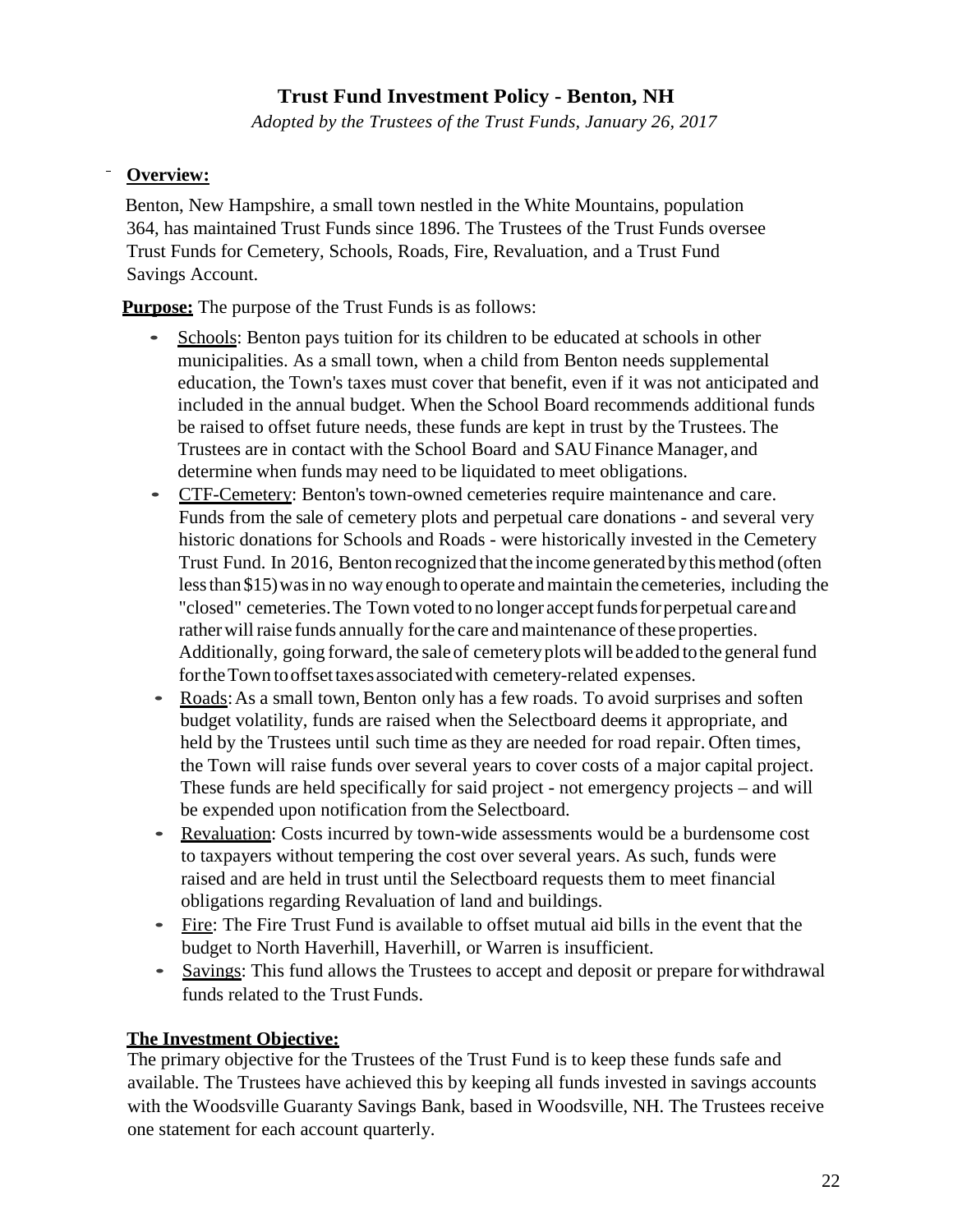#### **Asset Allocation**

Because Benton's Trust Funds are less complex than those of other municipalities, and the Trustees arevolunteersinverydifferent careers,asimpleinvestmentstrategyisthepreferred policy. As such, thefundsarebrokenintothefollowingcategories:

| Trust Fund                            | Financial Tool         | Term                 | Account<br>as of 1/16/2017 | $\%$  | Comments                                                                              |
|---------------------------------------|------------------------|----------------------|----------------------------|-------|---------------------------------------------------------------------------------------|
| <b>Trust Fund</b><br>Savings          | <b>Savings Account</b> | Available as<br>Cash | \$1,543.26                 | 1.2%  | Available to safely park funds<br>if trust fund is not accessible.                    |
| Fire Trust<br>Fund                    | Savings Account        | Available as<br>Cash | \$4,834.91                 | 4.0%  | Available to offset excessive<br>mutual aid costs.                                    |
| CTF:<br>Cemetery<br><b>Trust Fund</b> | Savings Account        | Available as<br>Cash | \$14,549.54                | 12.0% | Common Trust Fund for<br>cemetery plots, as well as<br>historically schools and roads |
| <b>Schools Trust</b><br>Fund          | Savings Account        | Available as<br>Cash | \$38,041.47                | 31.5% | Available to offset unforeseen<br>special ed costs.                                   |
| Revaluation                           | Savings Account        | Available as<br>Cash | \$3,037.72                 | 2.5%  | Awaiting obligation.                                                                  |
| Roads Trust<br>Fund                   | Savings Account        | Available as<br>Cash | \$58,792.58                | 48.7% | Available for designated and<br>funded roads projects                                 |
| Total                                 |                        |                      | \$120,799.48               | 100\% |                                                                                       |

#### Fixed Income and/or Common Stocks:

The Benton Trustees of the Trust Funds have not invested in these financial tools.

#### Performance Management:

The Trustees of the Trust Fund, while volunteers, have overseen consistent growth in the funds invested. Great gains have not been made, yet no losses have been reported. Staff at Woodsville Guaranty Bank provides support and advice to the Trustees as needed.

#### lnvestment Authority and Meetings:

The three Trustees of the Trust Fund have been authorized by the Town to make prudent decisions regarding these funds. The Trustees of the Trust Funds meet via phone or in-person to discuss issues pertaining to the Trust Funds, and make changes when appropriate.

#### Reporting:

The Trustees submit annual reports MS-9 and MS-10 to the New Hampshire Department of Revenue, Municipal Services Division and the NH Attorney General's Charitable Trusts Division. Summarized information from these reports is published in the Town Report available in March of each year, and discussed at Town Meeting. Furthermore, the Trustees submit an annual Schools Report to SAU23.

#### Conclusion:

The Trustees of the Trust Fund, while not professional accountants or auditors, do make reasonable efforts and have proven to be successful in meeting the primary objectives oftheir responsibility: keeping the Town's assets secure.

| Respectfully submitted, | Laura Richardson | Martin Noble | Mark Elliott |
|-------------------------|------------------|--------------|--------------|
|-------------------------|------------------|--------------|--------------|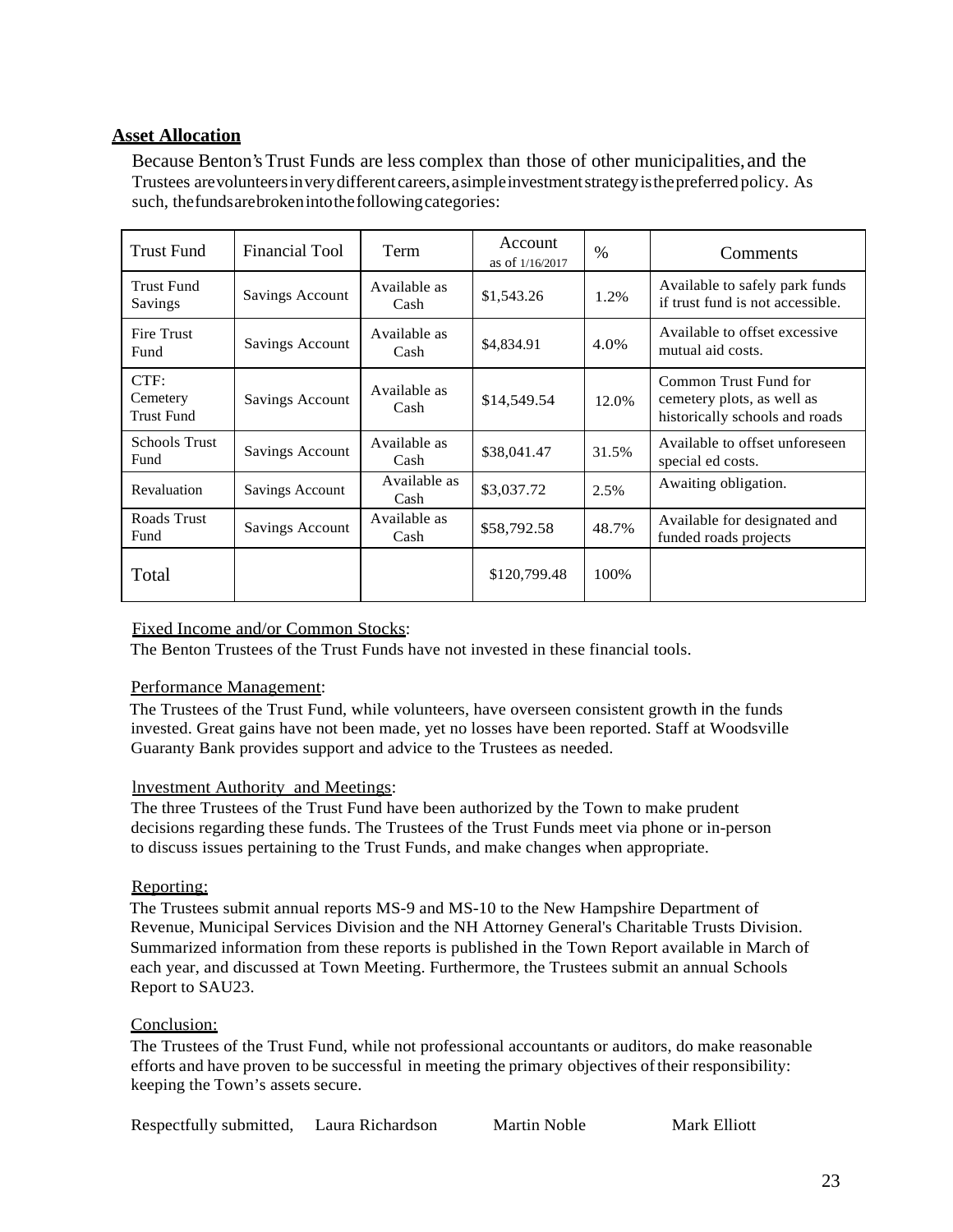# **ANNUAL REPORT**

# **of the**

# **BENTON SCHOOL DISTRICT**

# **July 1, 2015 - June 30, 2016**

#### **DISTRICT OFFICERS**

#### **SCHOOL BOARD**

Wayne Chevalier, CHAIR<br>
Kristina Harris<br>
Term Expires 2015 Kristina Harris **Term Expires 2015**<br>
Joseph Boutin III **Term Expires 2017** 

Term Expires 2017

#### **OTHER DISTRICT OFFICERS**

| Maxine Tyler Treasurer |  |
|------------------------|--|
|                        |  |
| Michael StiebitzClerk  |  |

**SUPERINTENDENT OF SCHOOLS** Dr. Donald LaPlante, Inter**BENTON SCHOOL DISTRICT**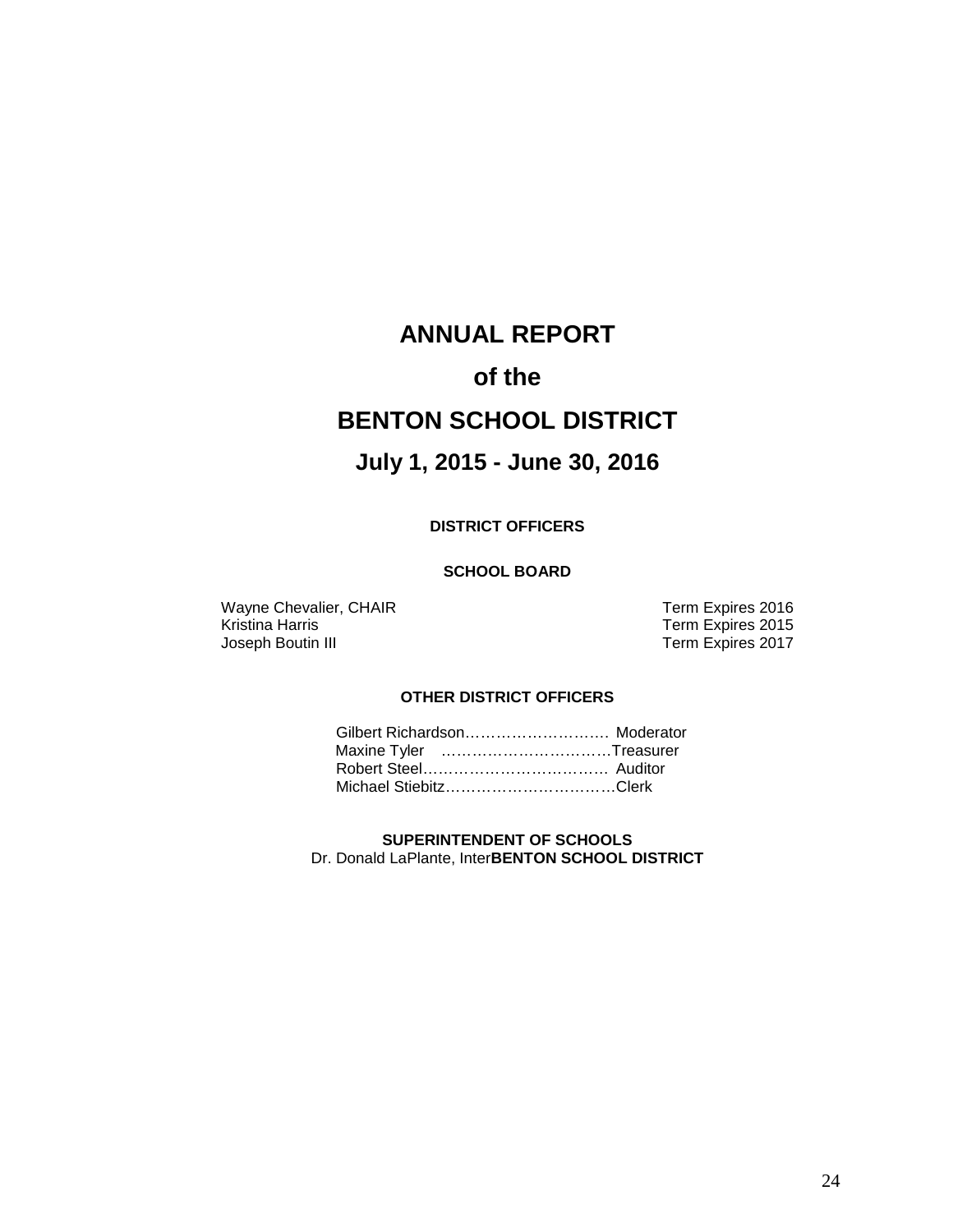#### **SCHOOL WARRANT STATE OF NEW HAMPSHIRE**

To the inhabitants of the School District of Benton in the County of Grafton, State of New Hampshire, qualified to vote in district affairs:

You are hereby notified to meet at the Town Hall in said district on the 14<sup>th</sup> day of March 2017, at 7:00 o'clock in the evening to act upon the following subjects:

- ARTICLE 1: To choose a Moderator for the ensuing year.
- ARTICLE 2: To choose a School District Clerk for the ensuing year.
- ARTICLE 3: To choose one School Board Member for a term of three years to expire in 2020.
- ARTICLE 4: To choose a Treasurer for the ensuing year.
- ARTICLE 5: To choose an Auditor for the ensuing year.
- ARTICLE 6: To hear reports of Agents, Committees, or Officers chosen and pass any vote related thereto.
- ARTICLE 7: To see if the school district will vote to raise and appropriate Seven Hundred Forty-Three Thousand, Four Hundred and Ninety-Four Dollars (\$743,494) for the support of schools, the payment of salaries of school district officials and agents, and the payments of statutory obligations of the district. This article is exclusive of any other article on the warrant. (The school board recommends this article.)
- ARTICLE 8: To see if the district will vote to raise \$21,201.00 to reduce the FY 16 general fund deficit pursuant to RSA 189:28-a. (Majority vote required)
- ARTICLE 9: To transact any other business that may legally come before said meeting.

Given under our hands at said Benton this \_\_\_\_\_ day of February, 2017

A True Copy of Warrant – Attest:

\_\_\_\_\_\_\_\_\_\_\_\_\_\_\_\_\_\_\_\_\_ Joseph Boutin III, Chairman

\_\_\_\_\_\_\_\_\_\_\_\_\_\_\_\_\_\_\_\_

Wayne Chevalier

\_\_\_\_\_\_\_\_\_\_\_\_\_\_\_\_\_\_\_\_\_\_\_ Kristina Harris

BENTON SCHOOL BOARD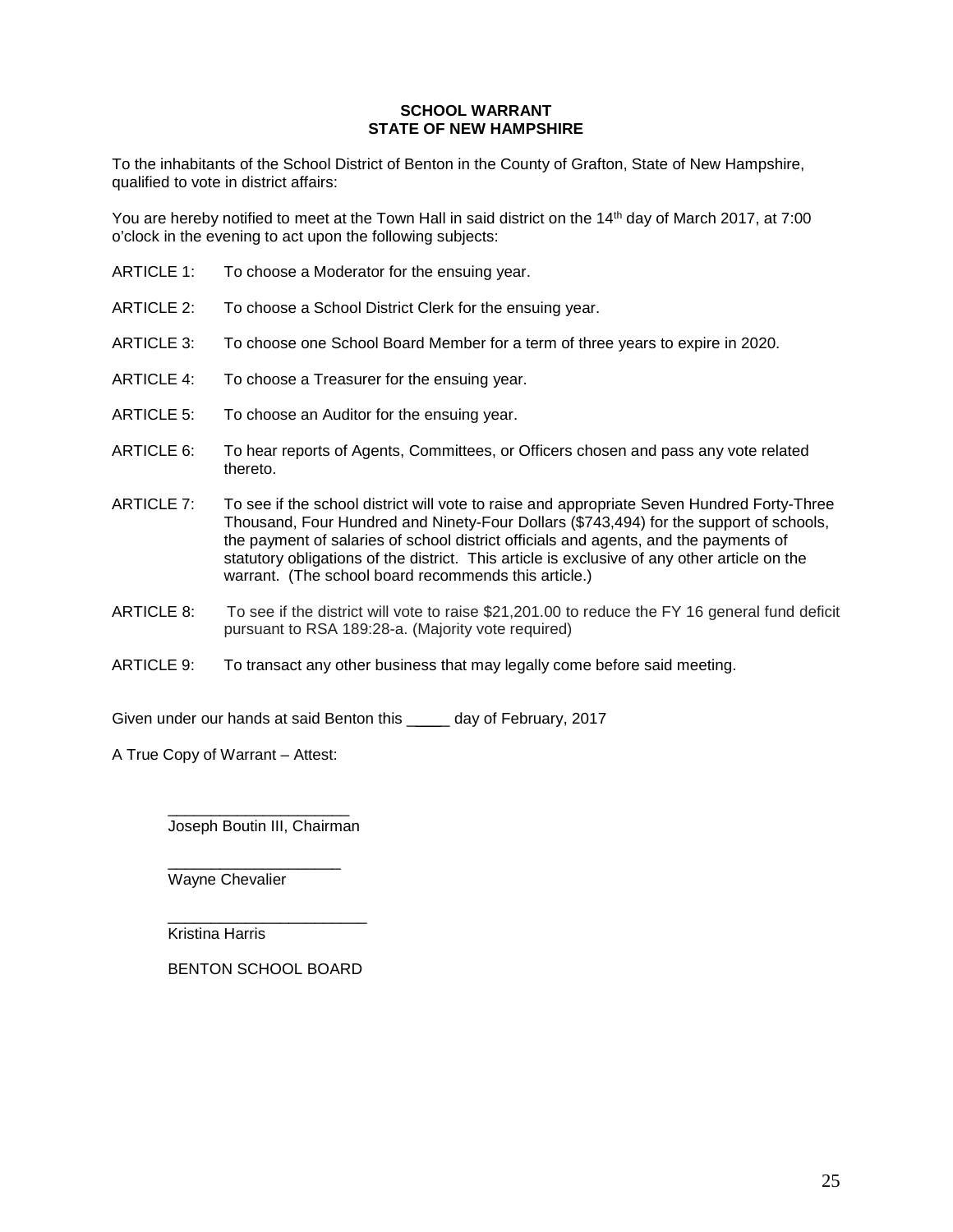#### **BENTON SCHOOL DISTRICT MEETING STATE OF NEW HAMPSHIRE SCHOOL WARRANT MARCH 8, 2016**

The meeting opened at 7:04 PM.

The Moderator recognized Maxine Tyler for her 50 years of service to the Benton School District as Treasurer.

#### **Article 1**

To choose a Moderator for the ensuing year.

Gilbert W. Richardson was elected by voice vote.

#### **Article 2**

To choose a School Clerk for the ensuing year.

Michael P. Stiebitz was elected by voice vote.

#### **Article 3**

To choose one School Board Member for a term of three years expiring in 2019.

Wayne Chevalier was elected by voice vote.

#### **Article 4**

To choose a Treasurer for the ensuing year.

Maxine Tyler was elected by voice vote. This will be her 51st consecutive year in this position!

#### **Article 5**

To choose an Auditor for the ensuing year.

As the School District currently contracts with an outside auditing firm for this function, motion was made to pass over this article.

Motion to pass over was made, seconded and passed unanimously.

#### **Article 6**

To hear reports of Agents, Committees, or Officers chosen and pass any vote relating thereto.

Motion made to accept article as written, seconded and discussion ensued.

Dr. Donald A LaPlante, outgoing Interim Superintendent, stated that he appreciated working with the Benton School Board, noting their dedicated spirit and cheerfulness. He thanked the Board and said that he believes they will do a good job representing the interests of the people of Benton. Article then passed on a voice vote.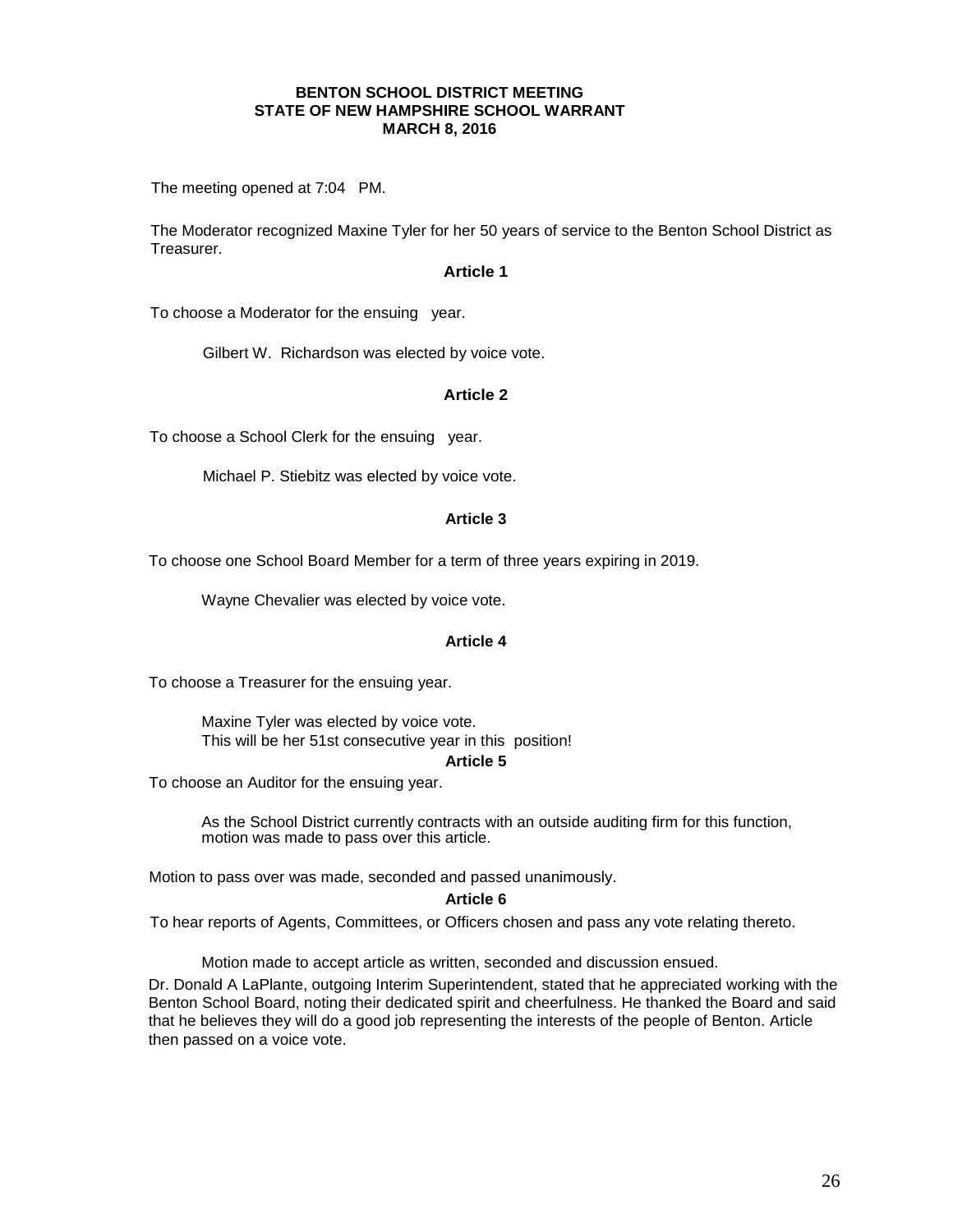#### **Article 7**

To see what sum of money the district will raise and appropriate for support of schools, for the payment of salaries of school district officials and agents and for the payment of statutory obligations of the district. This article is exclusive of any other article on the warrant. (The School Board recommends \$688,953.00.)

Motion to accept article as written, seconded and discussion ensued.

Dr. LaPlante detailed the differences between last year's budget and this request. Last year's budget was offset by a \$1OOK surplus from the previous year. This year there is no surplus and there will be an estimated \$91K additional Special Education expense. While some of the court ordered placement costs should be offset by State reimbursement, (currently at a 70% rate) any State Funds will not be made available until next fiscal year. Dr. LaPlante stated that the Special Ed law has been a Federal Mandate since it was passed in 1974. It mandates the basic educational component, but in addition, any medical, physical, or psychological impairment that is judged to impede a student's learning ability must be addressed as well. An Individualized Education Program **(IEP)** is a written statement of the educational program designed to meet a child's individual needs. Every child who receives special education services must have an **IEP.**  This means that in addition to educational aides, speech, physical, occupational therapy must be provided as outlined in the student's **IEP.** For some students, this can be a full time (summers and holidays) process, paid for by the school district.

Lynne Toher asked why the non-educational portions of the IEP weren't covered by the ACA (Obamacare) or Medicare/Medicaid. Dr. LaPlante said that in some instances, very select portions of the expenses are submitted for reimbursement, but it involves extensive submissions of bills, logs, etc. And the parents of the student have the final say whether or not the SAU can seek the reimbursements.

In response to a large undercurrent of discontent among the assembled voters, Dr. LaPlante suggested that the only way to change the status quo regarding Special Ed Funding, was to press our representatives at the federal level. That is where the laws must be changed. The State is merely passing along the mandates, albeit shrinking their contributions at the same time.

A question was raised regarding alternative, potentially less expensive, facilities for Special Ed services. He responded that the SAU surveys all local facilities and in most cases, there is little choice among them.

The balance of the budget increase represents actual tuition, transportation, and salary increases.

Dwight Swauger had a question about a Bridge Weekly article concerning the Haverhill School Board meeting. The article claimed that there was an approximately \$400K shortfall in their budget which they planned to pass on to "area towns." Dr. LaPlante replied that he believes this money is actually going to come from Warren and Monroe, each of which will be sending additional students this year.

Article then passed on a voice vote, by a margin of 16 yea – 7 Nay.

#### **Article 8**

To see if the School District will vote to raise and appropriate up to twenty-five thousand (\$25,000.00) dollars to be added to the previously established Benton Tuition and Education Expendable Trust Fund, such amount to be funded from the year-end undesignated fund balance available on June 30, 2016. (The School Board recommends this article.)

Motion to accept article as written, seconded and brief discussion ensued.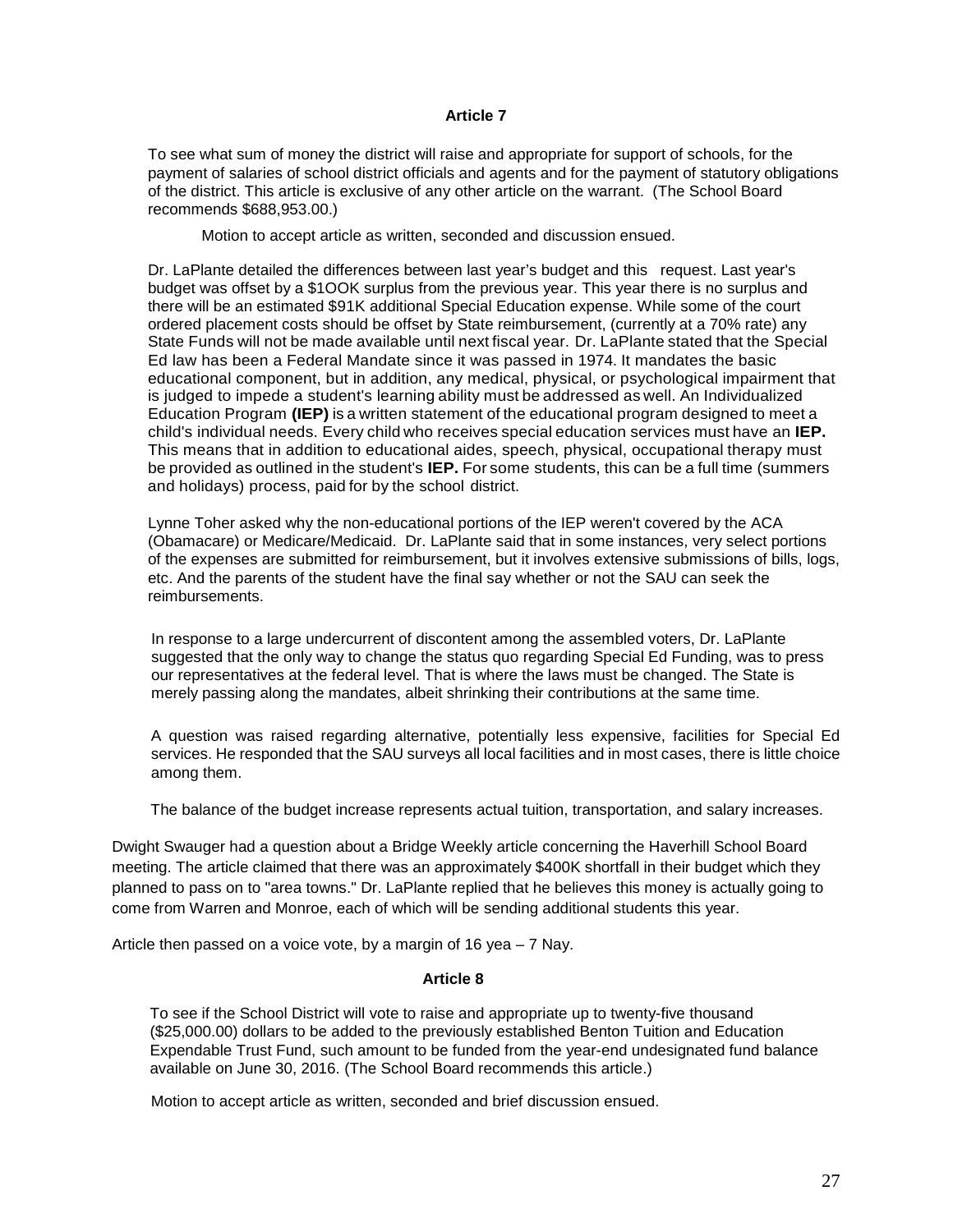Money that is put into the Benton Tuition and Education Expendable Trust Fund, (BTEETF), comes from any surplus in the School Budget at the end of the school year. Any monies above the \$25K would be credited toward the following year's budget.

Dwight asked Dr. LaPlante about a seeming discrepancy on the SAU23 MS-26. He wondered if the \$25K shown on two different lines was actually figured in twice. Dr. LaPlante's response was that the form is very complicated and difficult to follow, but that the NH DRA has reviewed and approved it, so he feels that there is nothing is amiss.

Article then passed on a voice vote.

#### **Article 9**

To see if the district will vote to raise \$4,503 to reduce the FY 15 general fund deficit pursuant to RSA 189:28-a. (Majority vote required)

Motion made to accept article as written, and seconded.

At the end of FY 2015, June 30, 2015, there was a deficit of \$4,503 due to unanticipated Special Ed funds requests. Normally, this deficit would have been addressed at a special end of year meeting held to approve withdrawal of this amount from the BTEETF (Benton Tuition and Education Expendable Trust). Due to scheduling issues at the end of the year, this issue was not taken care of.

The article then passed on a voice vote.

#### **Article 10**

To transact any other business that may legally come before said meeting.

Motion made to accept article as written, seconded, the article then passed on a voice vote.

The meeting adjourned at 7:48PM. All new officers present were sworn in at the closing.

A true copy

Attest:

Michael P. Stiebitz

Michael Stiebitz, Benton School District Clerk, Benton, New Hampshire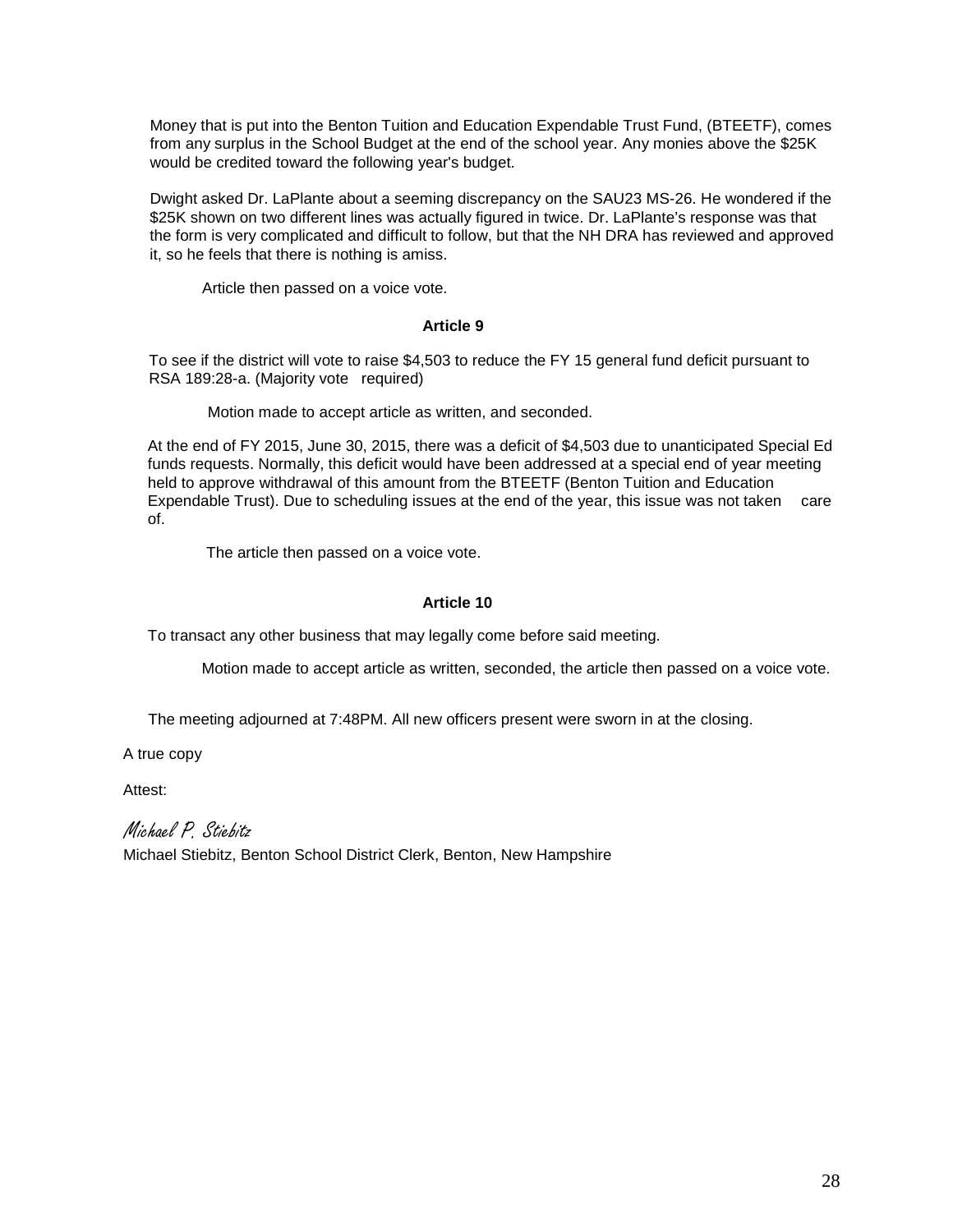#### **BENTON SCHOOL DISTRICT SUPERINTENDENT'S REPORT**

The Superintendent's Office has realized substantial staff changes over the last six months. This is my seventh year in SAU 23, having served as principal at Warren Village School before accepting the superintendent position. The interim superintendent retired on June 30, 2016 and we hired replacements for the vacancies for Business Manager and Payroll Clerk. I started my first day in the SAU Office on July 1, 2016. We hired a new Business Manager, Kathy Ducharme to begin on July 1 as well. Mrs. Ducharme has many years' experience with school finance and NH laws and procedures. Christine Phillips began her new payroll and HR position in our office, on August 15. We worked quickly with the existing veteran staff to organize the SAU office and to follow procedures and practices to move forward in a positive direction.

We have a new principal at Woodsville High School, Mr. Eric Chase. Mr. Chase has many years' experience as a teacher and as a principal in the Newfound School District in Bristol. Mr. Jay Marshall is the new leader at Woodsville Elementary School, working with Principal Robert Phillips at Haverhill Cooperative Middle School. I continue to be impressed with the instructional leadership the administrators provide to their teachers. I am also impressed with the dedication and professionalism of our teachers and support staff. The schools are warm, welcoming environments and students are learning important academic content as well as essential work study habits, like collaboration, creativity, communication and self-direction.

The Haverhill Cooperative School District was the recipient of a grant and trust funds to purchase 150 new Chromebook computers, which were distributed equally among the three schools. The computers are being used in the elementary grades for students to work at centers independently, while the teachers works with small groups in mathematics and literacy instruction. Middle and high school students are using the computers for research, classroom assignments and independent learning at individual learning levels.

I look forward to working with the Benton School Board and community to bring the best educational opportunities for your students, while keeping costs down. I believe we can improve educational services for our students and find efficiencies in our budgets.

I am available to answer any questions you may have or to listen to your ideas and concerns. My email address is [lmelanson@sau23.org.](mailto:lmelanson@sau23.org)

Respectfully submitted,

Laurie Melanson Superintendent of Schools, SAU # 23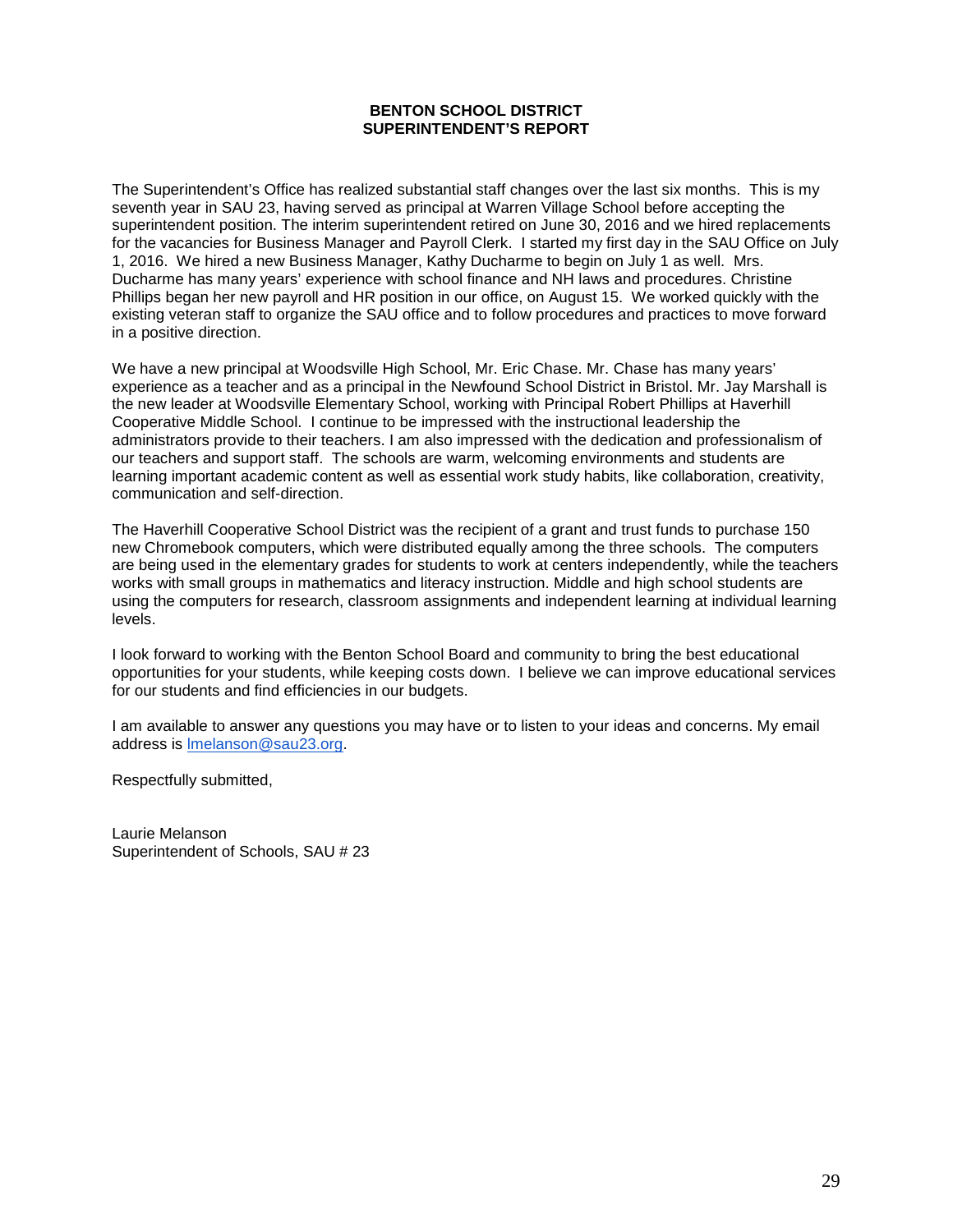#### **SCHOOL ADMINISTRATIVE UNIT #23 REPORT OF THE SUPERINTENDENT'S AND BUSINESS ADMINISTRATOR'S SALARIES**

One-half of the School Administrative Unit expenses are prorated among the school districts on the basis of equalized valuation. One-half is prorated on the basis of average daily membership in the schools for the previous school year ending June 30<sup>th</sup>. Below is a breakout of each district's cost share for the Superintendent at a salary of \$126,258 and the Business Administrator at a salary of \$83,640 for fiscal year 2016.

| %<br><b>Superintendent Salary</b> |           |       |
|-----------------------------------|-----------|-------|
| <b>Bath</b>                       | 14,974    | 11.86 |
| <b>Benton</b>                     | 2,462     | 1.95  |
| <b>Haverhill Cooperative</b>      | 82,636    | 65.45 |
| Piermont                          | 14,457    | 11.45 |
| Warren                            | 11,729    | 9.29  |
| <b>TOTAL</b>                      | \$126,258 | 100%  |

|                              | <b>Business Administrator Salary</b><br>% |       |
|------------------------------|-------------------------------------------|-------|
| <b>Bath</b>                  | 9,920                                     | 11.86 |
| Benton                       | 1,631                                     | 1.95  |
| <b>Haverhill Cooperative</b> | 54,742                                    | 65.45 |
| Piermont                     | 9,577                                     | 11.45 |
| Warren                       | 7,770                                     | 9.29  |
| <b>TOTAL</b>                 | \$83,640                                  | 100%  |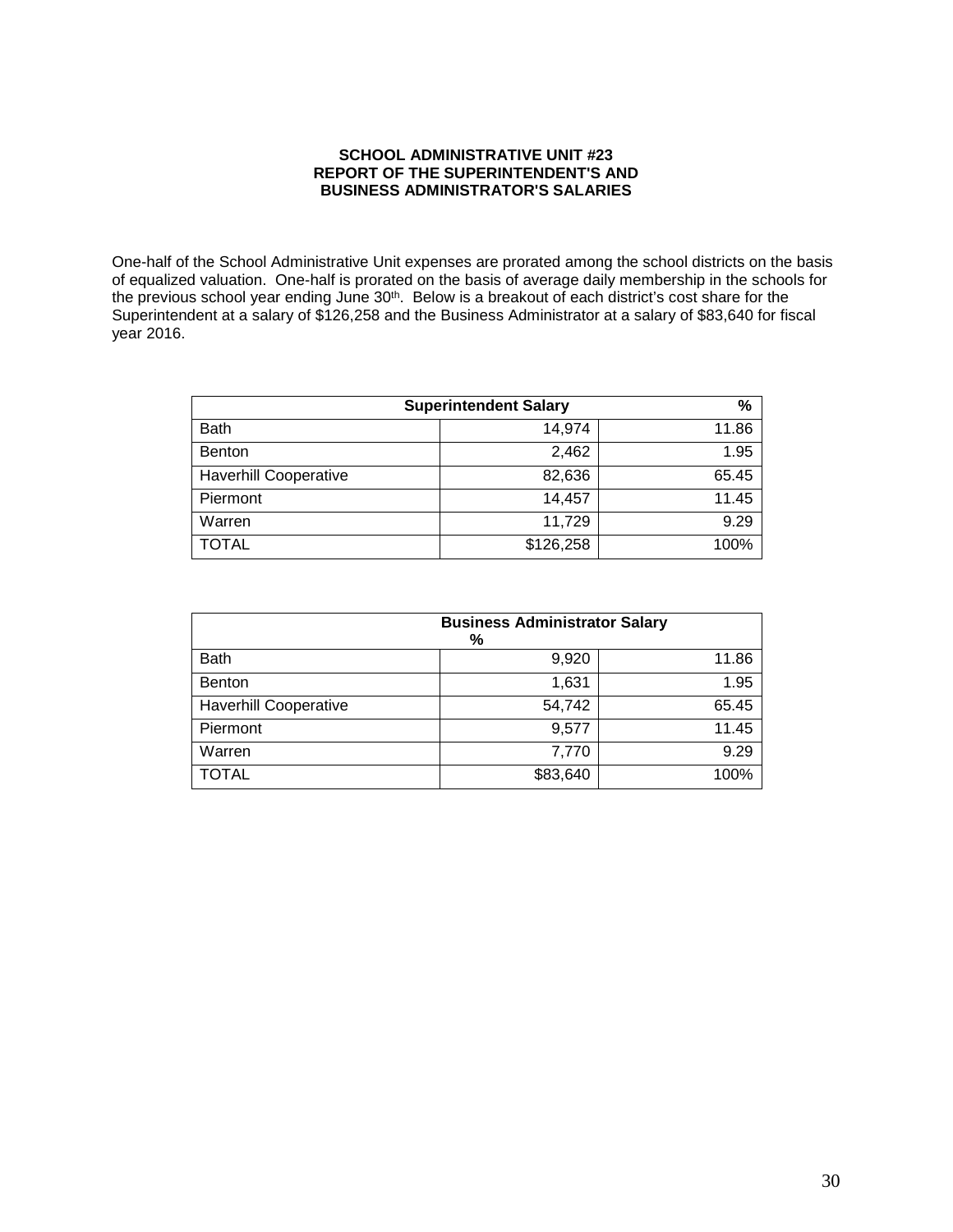#### **HAVERHILL COOPERATIVE SCHOOL DISTRICT TEACHER QUALITY REPORT FALL 2016**

Number of Teachers with Provisional (Intern) **Certification** 

| Woodsville Elementary School        |  |
|-------------------------------------|--|
| Haverhill Cooperative Middle School |  |
| Woodsville High School              |  |

Number of Core Academic Courses Not Taught By Highly Qualified Teachers

| Woodsville Elementary School        |  |
|-------------------------------------|--|
| Haverhill Cooperative Middle School |  |
| Woodsville High School              |  |

#### **PARENTS RIGHT TO KNOW**

As a parent, grandparent, aunt, uncle, or Legal guardian, you have the right to know:

- 1. Who is teaching your child;
- 2. The qualifications and experience of your child's teacher(s).

 For information concerning your child's teacher(s), please contact the Superintendent's Office at: SAU #23 2975 Dartmouth College Highway North Haverhill, NH 03774 603-787-2113

#### **REPORT OF THE BENTON SCHOOL DISTRICT TREASURER FISCAL YEAR JULY 1, 2015 TO JUNE 30, 2016**

| Cash on Hand, July 1, 2015            | \$347.52      |
|---------------------------------------|---------------|
| <b>Total Revenues Received</b>        | 642.489.47    |
| <b>Total School Board Orders Paid</b> | (391, 261.90) |
| Cash on Hand June 30, 2016            | \$251,575.09  |

Maxine Tyler, School District Treasurer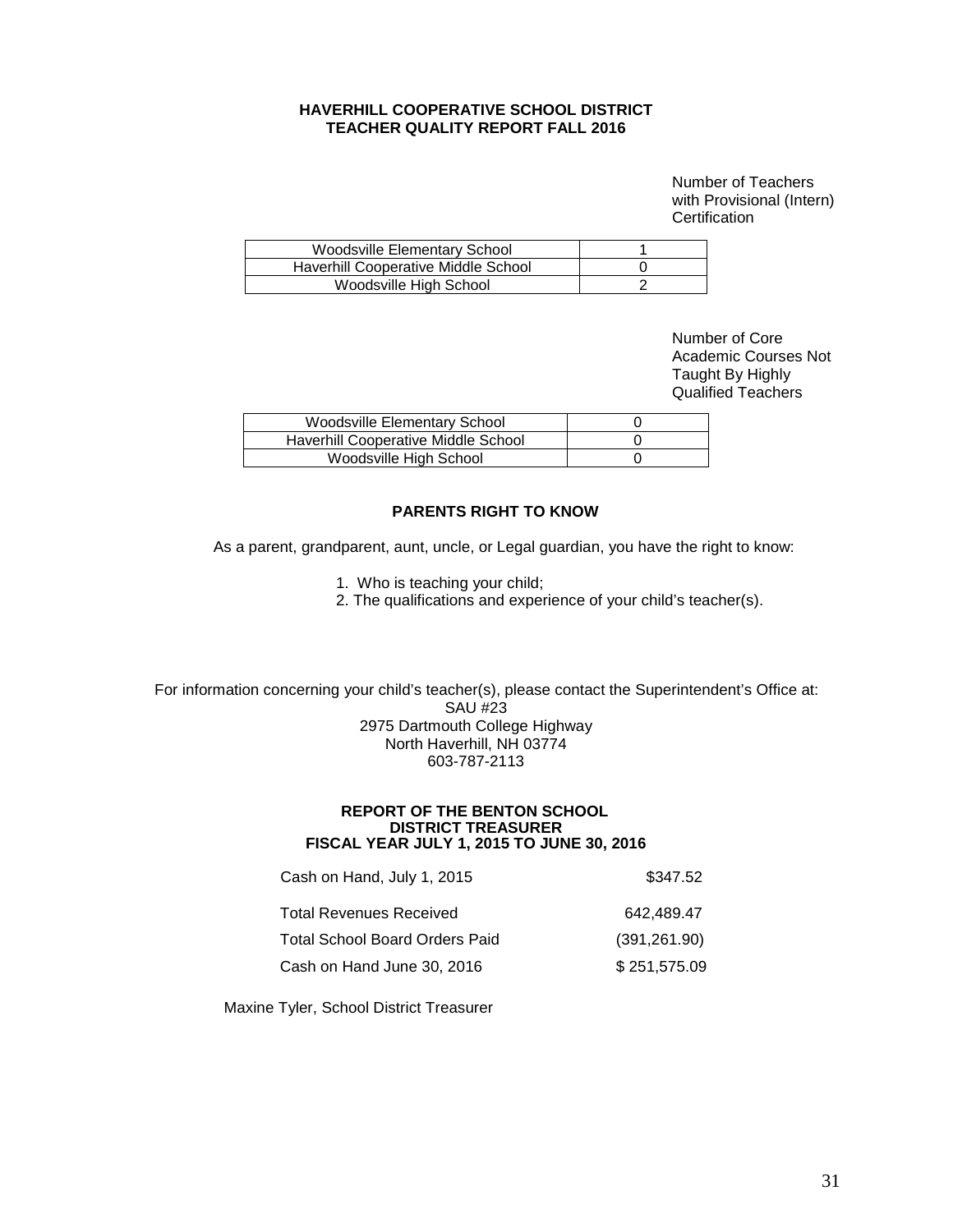#### **BENTON SCHOOL DISTRICT TUITION STUDENTS 2015-2016**

|                                     |                 | <b>Total Tuition</b> |
|-------------------------------------|-----------------|----------------------|
|                                     | Total           | Costs Per            |
|                                     | <b>Students</b> | School               |
| Woodsville Elementary School        | 9               | \$127,188.90         |
| Haverhill Cooperative Middle School | 13              | \$168,632.10         |
| Woodsville High School              | 9               | \$94,021.90          |
| King Street School                  | 1               | \$10,461.89          |
| <b>River Bend Tech</b>              | *2              | \$15,234.01          |
| <b>TOTAL</b>                        | 32              | \$400,304.79         |

\* 2 WHS students attend River Bend half time

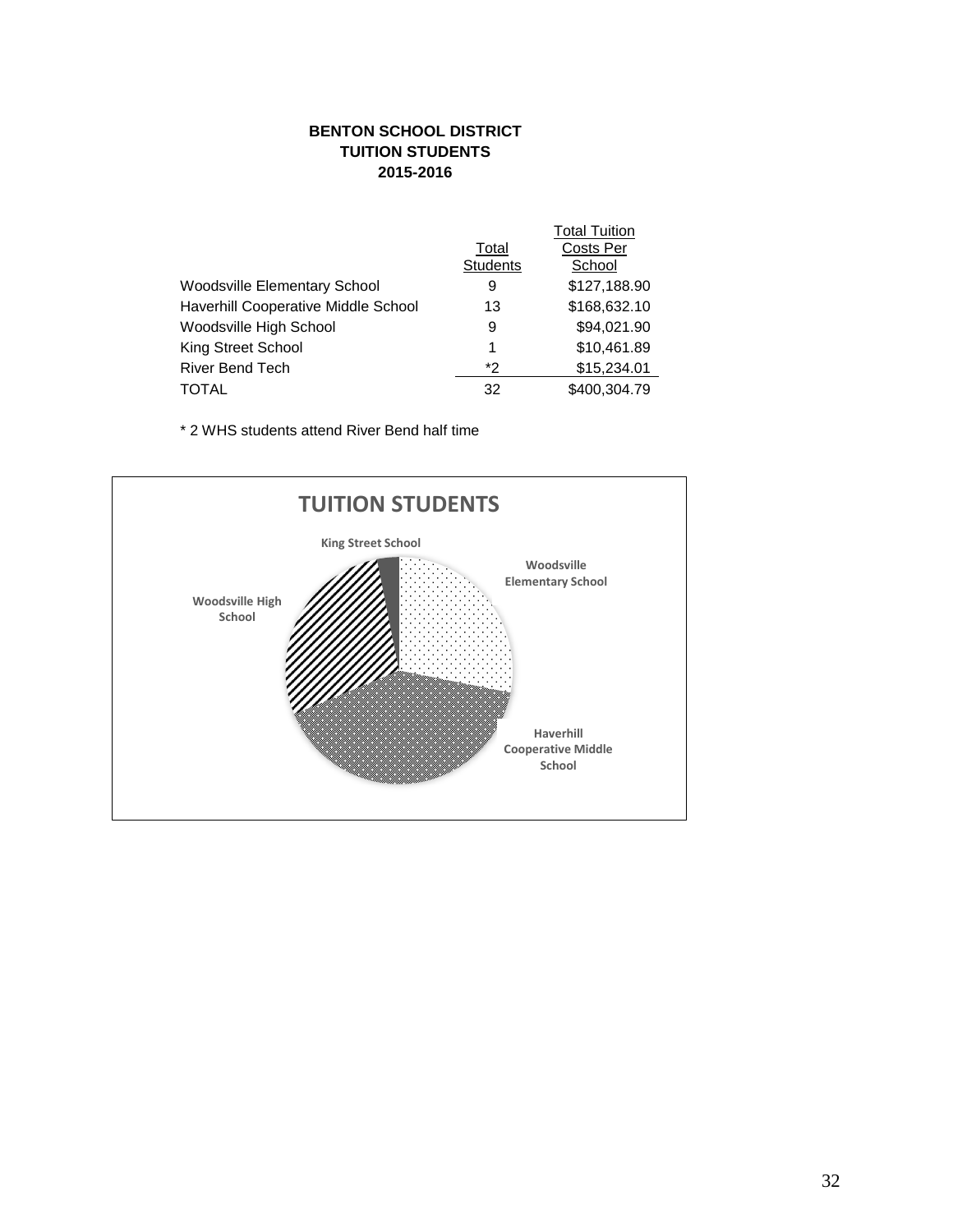#### **BENTON SCHOOL DISTRICT BALANCE SHEET**

|                                                      | General | <b>Trust Fund</b> |
|------------------------------------------------------|---------|-------------------|
|                                                      | Fund 10 | Fund 70           |
| <b>ASSETS</b>                                        |         |                   |
| <b>Current Assets</b>                                |         |                   |
| <b>CASH</b>                                          | 251,575 | 0                 |
| <b>INVESTMENTS</b><br>ASSESSMENTS RECEIVABLE         |         | 43,022            |
| <b>INTERFUND RECEIVABLE</b>                          | 5,000   | 0                 |
| INTERGOVERNMENTAL RECEIVABLES                        | 0       | 0                 |
| OTHER RECEIVABLES<br><b>BOND PROCEEDS RECEIVABLE</b> | 0<br>0  | 0<br>0            |
| <b>PREPAID EXPENSES</b><br>OTHER CURRENT ASSETS      |         | 0<br>0            |
| <b>Total Current Assets</b>                          | 256,575 | 43,022            |
| <b>LIABILITY &amp; FUND EQUITY</b>                   |         |                   |
| <b>Current Liabilities</b>                           | .       |                   |
| <b>INTERFUND PAYABLES</b>                            |         | 5,000             |
| INTERGOVERNMENTAL PAYABLES<br><b>OTHER PAYABLES</b>  | 282,279 | 0<br>0            |
| <b>ACCRUED EXPENSES</b>                              |         | 0                 |
| PAYROLL DEDUCTIONS                                   |         | 0                 |
| DEFERRED REVENUES<br>OTHER CURRENT LIABILITIES       |         | 0<br>0            |
| <b>Total Current Liabilities</b>                     | 282,279 | 5,000             |
| <b>Fund Equity</b>                                   | .       |                   |
| <b>Committed:</b>                                    | .       |                   |
| RESERVE FOR CONTINUING APPROPRIATIONS                | 0       | 0                 |
| RESERVE FOR AMTS VOTED                               | 0       | 0                 |
| RESERVE FOR ENCUMBRANCES (non-lapsing)               |         | $\Omega$          |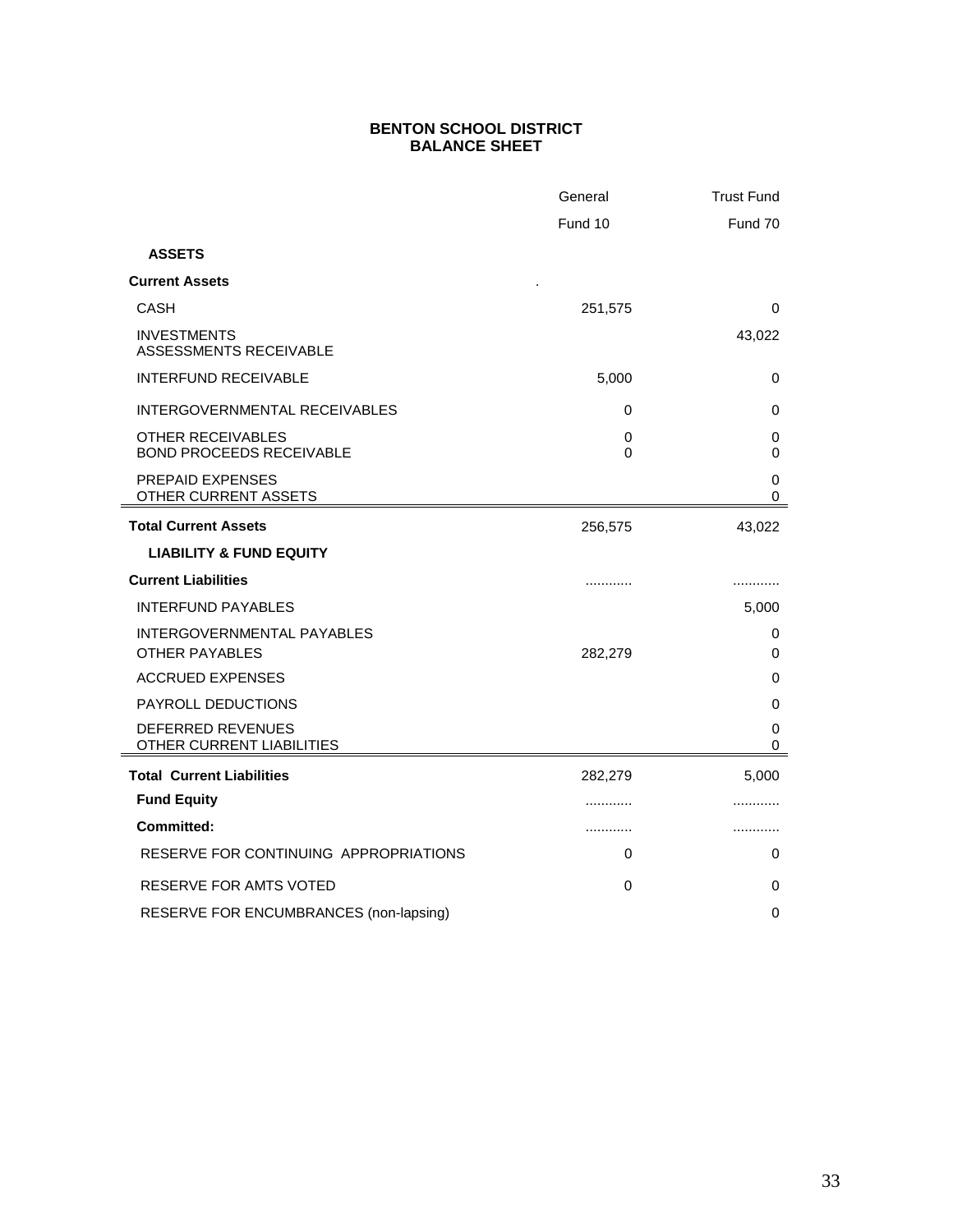| UNASSIGNED FUND BALANCE RETAINED         | 0        | 0      |
|------------------------------------------|----------|--------|
| Assigned:                                |          |        |
| RESERVED FOR SPECIAL PURPOSES            | 0        | 38,022 |
| RESERVED FOR ENCUMBRANCES                | 0        | Ω      |
| <b>UNASSIGNED FUND BALANCE</b>           | (25,704) |        |
| <b>Total Fund Equity</b>                 | (25,704) | 38,022 |
| <b>Total Liabilities and Fund Equity</b> | 256,575  | 43.022 |

#### **BENTON SCHOOL DISTRICT SPECIAL EDUCATION PROGRAMS PREVIOUS TWO FISCAL YEARS PER RSA 32:11-a**

|       |                                          | 2014-2015    | 2015-2016    |
|-------|------------------------------------------|--------------|--------------|
|       | <b>Special Education Expenses</b>        |              |              |
| 1200  | <b>INSTRUCTION</b>                       | 100,377.00   | 144,393.74   |
| 1230  | FRENCH POND SCHOOL                       | 10,884.00    | 0.00         |
| 1231  | KING STREET SCHOOL                       | 0.00         | 13,350.14    |
| 1430  | <b>SUMMER SCHOOL</b>                     | 0.00         | 0.00         |
| 2150  | SPEECH/LANGUAGE                          | 0.00         | 0.00         |
| 2159  | SUMMER SCHOOL SPEECH/LANG                | 0.00         | 0.00         |
| 2162  | PHYSICAL THERAPY                         | 1,600.25     | 3,848.00     |
| 2163  | <b>OCCUPATIONAL THERAPY</b>              | 6,832.91     | 10,887.50    |
| 2722  | <b>TRANSPORTATION</b>                    | 409.01       | 3,224.06     |
|       | <b>Total District Expenses</b>           | \$120,103.17 | \$175,703.44 |
|       |                                          |              |              |
|       | <b>Special Education Revenues</b>        |              |              |
| 3,110 | <b>SPED Portion State Adequacy Funds</b> | 12,101.00    | 11,840.00    |
| 3,230 | Catastrophic Aid                         | 0.00         | 0.00         |
| 4,580 | Medicaid                                 | 13,250.00    | 19,090.00    |
|       | <b>Total District Revenues</b>           | \$25,351.00  | \$30,930.00  |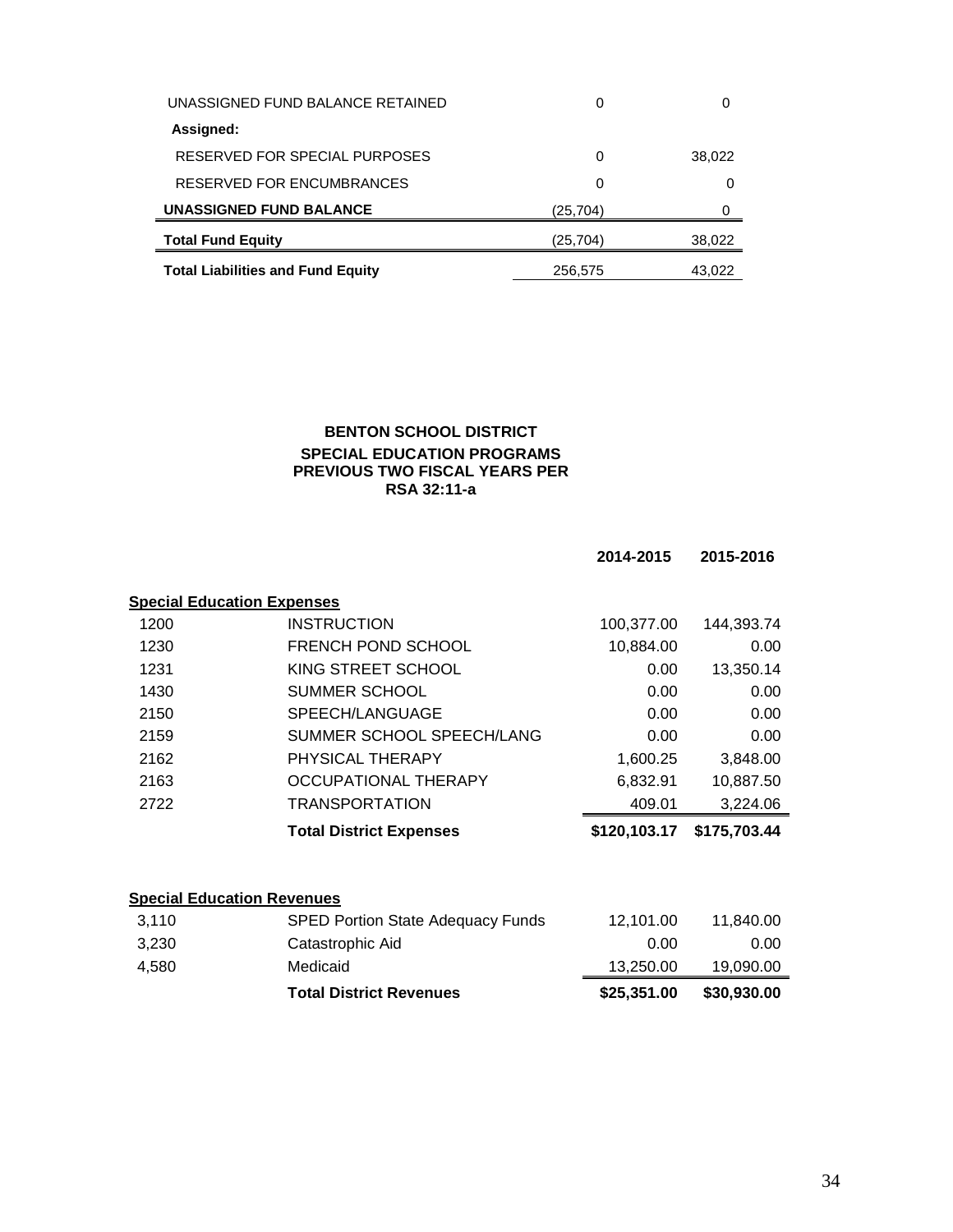### **BENTON SCHOOL DISTRICT REVENUES AND PROPOSED BUDGET 2017-18**

|                       |                                               |               | <b>PROPOSED</b> |                  |
|-----------------------|-----------------------------------------------|---------------|-----------------|------------------|
|                       |                                               | FY2017        | FY2018          | <b>INCREASE/</b> |
| <b>Account</b>        | <b>Description</b>                            | <b>BUDGET</b> | <b>BUDGET</b>   | (DECREASE)       |
|                       |                                               |               |                 |                  |
| 10.5.1111.000.0.00000 | <b>LOCAL EDUCATION TAX</b>                    | 445,200.00    | 504,610.00      | 59,410.00        |
| 10.5.1510.000.0.00000 | <b>INTEREST ON INVESTMENT</b>                 | 0.00          | 15.00           | 15.00            |
| 10.5.3111.000.0.00000 | ADEQUACY AID (GRANT)                          | 148,169.00    | 143,737.00      | (4,432.00)       |
| 10.5.3112.000.0.00000 | ADEQUACY AID (STATE TAX)                      | 55,940.00     | 57,098.00       | 1,158.00         |
| 10.5.3241.000.0.00000 | <b>VOCATIONAL ED TUITION</b>                  | 12,892.00     | 10,652.00       | (2,240.00)       |
| 10.5.3242.000.0.00000 | VOC ED TRANSPORTATION                         | 0.00          | 630.00          | 630.00           |
| 10.5.4580.000.0.00000 | MEDICAID REIMBURSEMENT                        | 14,500.00     | 14,500.00       | 0.00             |
| 10.5.4810.000.0.00000 | NATIONAL FOREST RESERVE                       | 12,252.00     | 12,252.00       | 0.00             |
| 10.5.5252.000.0.00000 | <b>EXPENDABLE TRUST TRANSFERS</b>             | 0.00          | 0.00            | 0.00             |
| 10.5.5700.000.0.00000 | USE OF FUND BALANCE                           | 0.00          | 0.00            | 0.00             |
|                       | <b>TOTAL REVENUES</b>                         | 688,953.00    | 743,494.00      | 54,541.00        |
|                       |                                               |               |                 |                  |
| 10.6.1100.561.1.00000 | EL REGULAR TUITION                            | 102,640.00    | 89,258.00       | (13, 382.00)     |
| 10.6.1100.561.2.00000 | <b>MS REGULAR TUITION</b>                     | 176,540.00    | 187,748.00      | 11,208.00        |
| 10.6.1100.561.3.00000 | HS REGULAR TUITION                            | 131,378.00    | 97,508.00       | (33,870.00)      |
| 10.6.1100.562.3.00000 | HS REGULAR TUITION-OUT OF STATE               | 0.00          | 0.00            | 0.00             |
|                       | <b>REGULAR EDUCATION</b>                      | 410,558.00    | 374,514.00      | (36,044.00)      |
|                       |                                               |               |                 |                  |
| 10.6.1200.320.2.00000 | <b>MS PROFESSIONAL SERVICES</b>               | 69,770.00     | 23,040.00       | (46, 730.00)     |
| 10.6.1200.330.1.00000 | EL PROFESSIONAL SERVICES                      | 0.00          | 2,500.00        | 2,500.00         |
| 10.6.1200.330.2.00000 | <b>MS PROFESSIONAL SERVICES</b>               | 0.00          | 1,300.00        | 1,300.00         |
| 10.6.1200.561.1.00000 | EL SPECIAL ED TUITION                         | 8,439.00      | 30,334.00       | 21,895.00        |
| 10.6.1200.561.2.00000 | MS SPECIAL ED TUITION                         | 59,416.00     | 39,690.00       | (19, 726.00)     |
| 10.6.1200.561.3.00000 | HS SPECIAL ED TUITION                         | 0.00          | 13,230.00       | 13,230.00        |
| 10.6.1200.562.3.00000 | HS SPECIAL ED TUITION- OUT OF<br><b>STATE</b> | 0.00          | 876.00          | 876.00           |
| 10.6.1200.564.2.00000 | MS SPED TUITION - PRIVATE                     | 0.00          | 50,529.00       | 50,529.00        |
| 10.6.1200.610.2.00000 | MS SPED SUPPLIES                              | 150.00        | 150.00          | 0.00             |
| 10.6.1200.734.1.00000 | EL SPED EQUIPMENT                             | 0.00          | 500.00          | 500.00           |
| 10.6.1200.734.2.00000 | <b>MD SPED EQUIPMENT</b>                      | 1,000.00      | 1,000.00        | 0.00             |
| 10.6.1200.810.1.00000 | EL SPECIAL ED FEES                            | 0.00          | 0.00            | 0.00             |
|                       | <b>SPECIAL EDUCATION</b>                      | 138,775.00    | 163,149.00      | 24,374.00        |
|                       |                                               |               |                 |                  |
| 10.6.1230.564.2.00000 | <b>FRENCH POND TUITION</b>                    | 0.00          | 0.00            | 0.00             |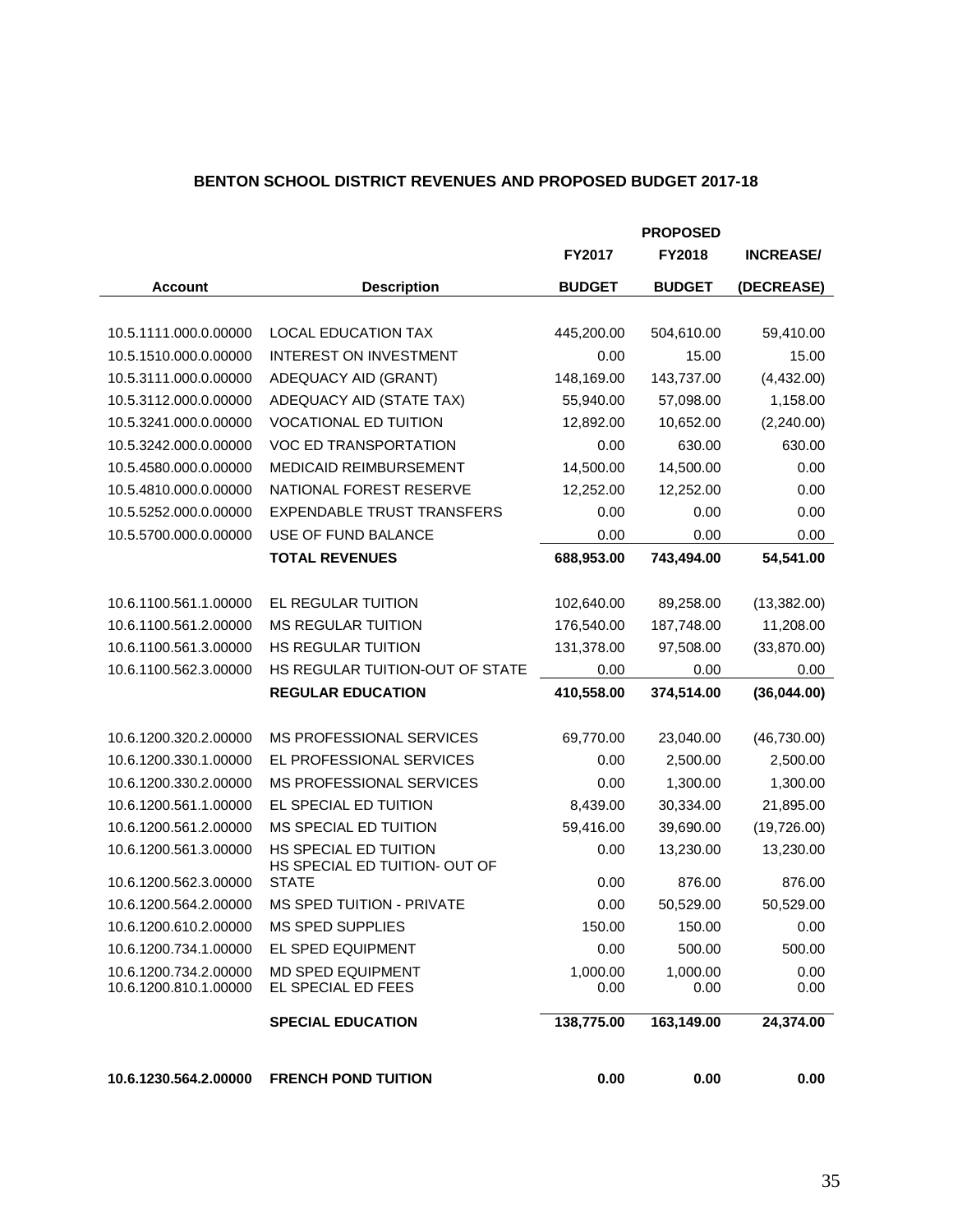| 10.6.1231.564.3.00000 | <b>KING STREET TUITION</b>           | 29,749.00 | 0.00      | (29,749.00) |
|-----------------------|--------------------------------------|-----------|-----------|-------------|
| 10.6.1300.562.3.00000 | <b>VOC ED TUITION</b>                | 11,277.00 | 16,253.00 | 4,976.00    |
| 10.6.1430.561.1.00000 | EL SUMMER TUITION                    | 0.00      | 2,852.00  | 2,852.00    |
| 10.6.1430.561.2.00000 | <b>MS SUMMER TUITION</b>             | 3,400.00  | 3,524.00  | 124.00      |
| 10.6.1430.561.3.00000 | HS SUMMER TUITION                    | 0.00      | 802.00    | 802.00      |
| 10.6.1430.564.2.00000 | <b>MS SUMMER TUITION - PRIVATE</b>   | 0.00      |           | 0.00        |
|                       | <b>SUMMER SCHOOL</b>                 | 3,400.00  | 7,178.00  | 3,778.00    |
| 10.6.2150.330.1.00000 | EL SPEECH SERVICES                   | 1,800.00  | 13,860.00 | 12,060.00   |
| 10.6.2150.330.2.00000 | <b>MS SPEECH SERVICES</b>            | 7,200.00  | 3,960.00  | (3,240.00)  |
| 10.6.2150.330.3.00000 | <b>HS SPEECH SERVICES</b>            | 7,200.00  | 3,960.00  | (3,240.00)  |
|                       | <b>SPEECH/LANGUAGE SERVICES</b>      | 16,200.00 | 21,780.00 | 5,580.00    |
| 10.6.2159.330.1.00000 | EL SUMMER SPEECH                     | 250.00    | 250.00    | 0.00        |
| 10.6.2159.330.2.00000 | <b>MS SUMMER SPEECH</b>              | 500.00    | 250.00    | (250.00)    |
| 10.6.2159.330.3.00000 | HS SUMMER SPEECH                     | 0.00      | 250.00    | 250.00      |
|                       | <b>SUMMER SPEECH SERVICES</b>        | 750.00    | 750.00    | 0.00        |
|                       |                                      |           |           |             |
| 10.6.2162.330.1.00000 | EL PT                                | 0.00      | 4,392.00  | 4,392.00    |
| 10.6.2162.330.2.00000 | <b>MSPT</b>                          | 3,675.00  | 2,663.00  | (1,012.00)  |
|                       | PHYSICAL THERAPY SERVICES            | 3,675.00  | 7,055.00  | 3,380.00    |
| 10.6.2163.330.1.00000 | EL OT                                | 2,562.00  | 7,308.00  | 4,746.00    |
| 10.6.2163.330.2.00000 | MS OT                                | 4,956.00  | 3,234.00  | (1,722.00)  |
| 10.6.2163.330.3.00000 | HS OT                                | 0.00      | 1,722.00  | 1,722.00    |
|                       | <b>OCCUPATIONAL THERAPY SERVICES</b> | 7,518.00  | 12,264.00 | 4,746.00    |
| 10.6.2311.111.1.00000 | EL SCHOOL BOARD SALARIES             | 228.00    | 126.00    | (102.00)    |
| 10.6.2311.111.2.00000 | MS SCHOOL BOARD SALARIES             | 216.00    | 264.00    | 48.00       |
| 10.6.2311.111.3.00000 | HS SCHOOL BOARD SALARIES             | 156.00    | 210.00    | 54.00       |
| 10.6.2311.220.1.00000 | EL SCHOOL BOARD FICA                 | 17.00     | 10.00     | (7.00)      |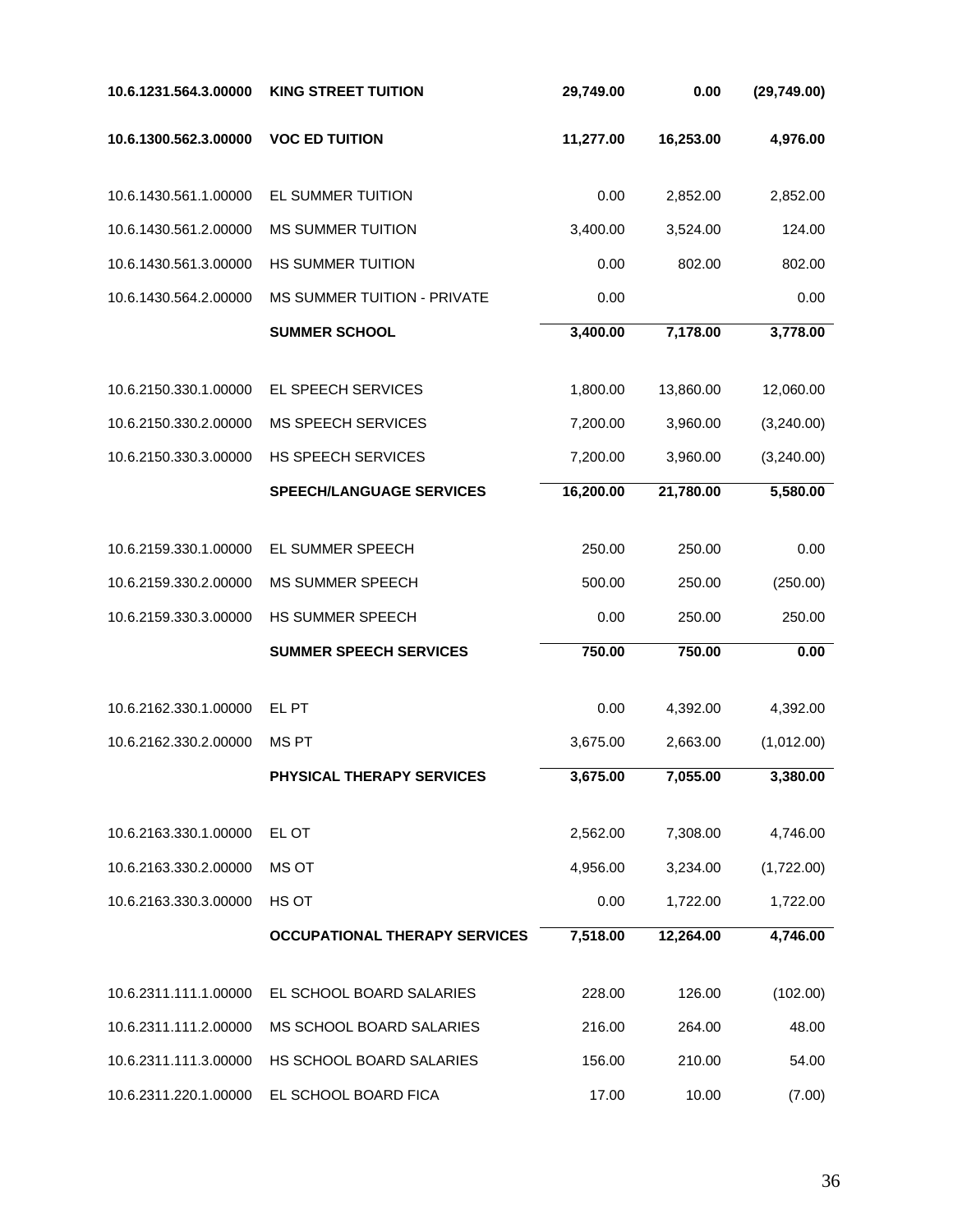| 10.6.2311.220.2.00000 | MS SCHOOL BOARD FICA                           | 17.00    | 20.00    | 3.00     |
|-----------------------|------------------------------------------------|----------|----------|----------|
| 10.6.2311.220.3.00000 | HS SCHOOL BOARD FICA                           | 12.00    | 16.00    | 4.00     |
| 10.6.2311.260.1.00000 | EL SCHOOL BOARD WORKERS' COMP                  | 95.00    | 59.00    | (36.00)  |
| 10.6.2311.260.2.00000 | <b>MS SCHOOL BOARD WORKERS'</b><br><b>COMP</b> | 90.00    | 123.00   | 33.00    |
| 10.6.2311.260.3.00000 | HS SCHOOL BOARD WORKERS' COMP                  | 65.00    | 98.00    | 33.00    |
| 10.6.2311.520.1.00000 | EL SCHOOL BOARD LIABILITY INS                  | 1,186.00 | 630.00   | (556.00) |
| 10.6.2311.520.2.00000 | MS SCHOOL BOARD LIABILITY INS                  | 1,123.00 | 1,320.00 | 197.00   |
| 10.6.2311.520.3.00000 | HS SCHOOL BOARD LIABILITY INS                  | 811.00   | 1,050.00 | 239.00   |
| 10.6.2311.540.1.00000 | EL SCHOOL BOARD ADVERTISING                    | 38.00    | 21.00    | (17.00)  |
| 10.6.2311.540.2.00000 | MS SCHOOL BOARD ADVERTISING                    | 36.00    | 44.00    | 8.00     |
| 10.6.2311.540.3.00000 | HS SCHOOL BOARD ADVERTISING                    | 26.00    | 35.00    | 9.00     |
| 10.6.2311.640.1.00000 | EL SCHOOL BOARD BOOKS                          | 8.00     | 4.00     | (4.00)   |
| 10.6.2311.640.2.00000 | MS SCHOOL BOARD BOOKS                          | 7.00     | 9.00     | 2.00     |
| 10.6.2311.640.3.00000 | HS SCHOOL BOARD BOOKS                          | 5.00     | 7.00     | 2.00     |
| 10.6.2311.810.1.00000 | EL SCHOOL BOARD DUES & FEES                    | 342.00   | 189.00   | (153.00) |
| 10.6.2311.810.2.00000 | MS SCHOOL BOARD DUES & FEES                    | 324.00   | 396.00   | 72.00    |
| 10.6.2311.810.3.00000 | HS SCHOOL BOARD DUES & FEES                    | 234.00   | 315.00   | 81.00    |
|                       | <b>SCHOOL BOARD</b>                            | 5,036.00 | 4,946.00 | (90.00)  |
| 10.6.2313.111.1.00000 | EL TREASURER SALARIES                          | 76.00    | 42.00    | (34.00)  |
| 10.6.2313.111.2.00000 | <b>MS TREASURER SALARIES</b>                   | 72.00    | 88.00    | 16.00    |
| 10.6.2313.111.3.00000 | <b>HS TREASURER SALARIES</b>                   | 52.00    | 70.00    | 18.00    |
| 10.6.2313.220.1.00000 | EL TREASURER FICA                              | 6.00     | 3.00     | (3.00)   |
| 10.6.2313.220.2.00000 | <b>MS TREASURER FICA</b>                       | 7.00     | 7.00     | 0.00     |
| 10.6.2313.220.3.00000 | <b>HS TREASURER FICA</b>                       | 5.00     | 5.00     | (0.01)   |
| 10.6.2313.260.1.00000 | EL TREASURER WORKERS' COMP                     | 31.00    | 20.00    | (11.00)  |
| 10.6.2313.260.2.00000 | <b>MS TREASURER WORKERS' COMP</b>              | 30.00    | 40.00    | 10.00    |
| 10.6.2313.260.3.00000 | HS TREASURER WORKERS' COMP                     | 22.00    | 32.00    | 10.00    |
| 10.6.2313.534.1.00000 | EL TREASURER POSTAGE                           | 11.00    | 7.00     | (4.00)   |
| 10.6.2313.534.2.00000 | <b>MS TREASURER POSTAGE</b>                    | 12.00    | 14.00    | 2.00     |
| 10.6.2313.534.3.00000 | HS TREASURER POSTAGE                           | 8.00     | 11.00    | 3.00     |
| 10.6.2313.610.1.00000 | EL TREASURER SUPPLIES                          | 8.00     | 4.00     | (4.00)   |
| 10.6.2313.610.2.00000 | <b>MS TREASURER SUPPLIES</b>                   | 8.00     | 9.00     | 1.00     |
| 10.6.2313.610.3.00000 | <b>HS TREASURER SUPPLIES</b>                   | 5.00     | 7.00     | 2.00     |
|                       | <b>TREASURER</b>                               | 353.00   | 359.00   | 6.00     |
| 10.6.2314.111.1.00000 | EL DISTRICT MEETING SERVICES                   | 23.00    | 13.00    | (10.00)  |
| 10.6.2314.111.2.00000 | MS DISTRICT MEETING SERVICES                   | 22.00    | 27.00    | 5.00     |
| 10.6.2314.111.3.00000 | HS DISTRICT MEETING SERVICES                   | 16.00    | 21.00    | 5.00     |
| 10.6.2314.220.1.00000 | EL DISTRICT MEETING FICA                       | 2.00     | 1.00     | (1.00)   |
| 10.6.2314.220.2.00000 | MS DISTRICT MEETING FICA                       | 2.00     | 2.00     | (0.00)   |
|                       |                                                |          |          |          |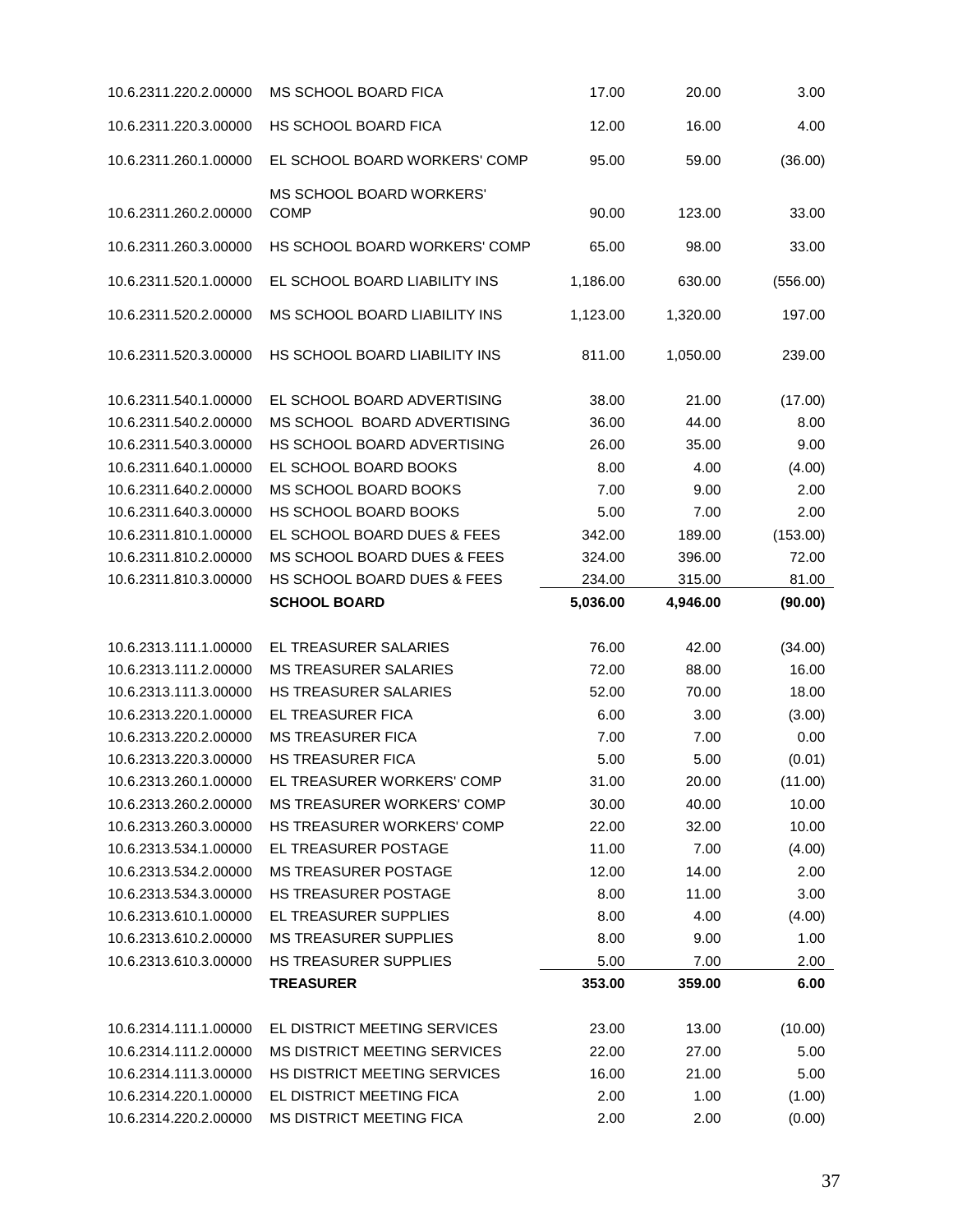|                       | TOTAL EXPENDITURES-GENERAL FUND      | \$688,953.00 | \$743,494.00 | \$ 54,541.00 |
|-----------------------|--------------------------------------|--------------|--------------|--------------|
| 10.6.5252.930.0.00000 | <b>TRANSFER TO EXPEND TRUST FUND</b> | 0.00         | 0.00         | 0.00         |
| 10.6.2723.510.3.00000 | <b>VOCATIONAL TRANSPORTATION</b>     | 1,400.00     | 1,400.00     | 0.00         |
|                       | <b>SPECIAL TRANSPORTATION</b>        | 7,546.00     | 73,968.00    | 66,422.00    |
| 10.6.2722.510.2.00000 | MS SPECIAL TRANSPORTATION            | 6,350.00     | 6,028.00     | (322.00)     |
| 10.6.2722.510.1.00000 | EL SPECIAL TRANSPORTATION            | 1,196.00     | 67,940.00    | 66,744.00    |
|                       | <b>REGULAR TRANSPORTATION</b>        | 32,557.00    | 36,463.00    | 3,906.00     |
| 10.6.2721.510.3.00000 | HS PUPIL TRANSPORTATION              | 7,500.00     | 12,762.00    | 5,262.00     |
| 10.6.2721.510.2.00000 | MS PUPIL TRANSPORTATION              | 12,500.00    | 16,044.00    | 3,544.00     |
| 10.6.2721.510.1.00000 | EL PUPIL TRANSPORTATION              | 12,557.00    | 7,657.00     | (4,900.00)   |
|                       | OFFICE OF SUPERINTENDENT             | 19,096.00    | 22,270.00    | 3,174.00     |
| 10.6.2321.310.3.00000 | HS SAU MGT SERVICES                  | 6,200.00     | 7,794.00     | 1,594.00     |
| 10.6.2321.310.2.00000 | <b>MS SAU MGT SERVICES</b>           | 8,800.00     | 9,799.00     | 999.00       |
| 10.6.2321.310.1.00000 | EL SAU MGT SERVICES                  | 4,096.00     | 4,677.00     | 581.00       |
|                       | <b>LEGAL SERVICES</b>                | 250.00       | 251.00       | 1.00         |
| 10.6.2318.330.3.00000 | <b>HS LEGAL SERVICES</b>             | 65.00        | 88.00        | 23.00        |
| 10.6.2318.330.2.00000 | <b>MS LEGAL SERVICES</b>             | 90.00        | 110.00       | 20.00        |
| 10.6.2318.330.1.00000 | EL LEGAL SERVICES                    | 95.00        | 53.00        | (42.00)      |
|                       | <b>AUDIT SERVICES</b>                | 721.00       | 800.00       | 79.00        |
| 10.6.2317.330.3.00000 | <b>HS AUDITSERVICES</b>              | 187.00       | 280.00       | 93.00        |
| 10.6.2317.330.2.00000 | <b>MS AUDIT SERVICES</b>             | 260.00       | 352.00       | 92.00        |
| 10.6.2317.330.1.00000 | EL AUDIT SERVICES                    | 274.00       | 168.00       | (106.00)     |
|                       | <b>DISTRICT MEETING</b>              | 92.00        | 94.00        | 2.00         |
| 10.6.2314.260.3.00000 | <b>HS DIST MEETING WORKERS' COMP</b> | 7.00         | 10.00        | 3.00         |
| 10.6.2314.260.2.00000 | MS DIST MEETING WORKERS' COMP        | 9.00         | 12.00        | 3.00         |
| 10.6.2314.260.1.00000 | EL DIST MEETING WORKERS' COMP        | 10.00        | 6.00         | (4.00)       |
| 10.6.2314.220.3.00000 | <b>HS DISTRICT MEETING FICA</b>      | 1.00         | 2.00         | 1.00         |

#### **BENTON TAX RATE CALCULATIONS**

| CALENDAR/TAX YEAR       | 2015                           | 2016                           | 2017                              | 2016                               |                |
|-------------------------|--------------------------------|--------------------------------|-----------------------------------|------------------------------------|----------------|
|                         | <b>FY2016</b><br><b>ACTUAL</b> | <b>FY2017</b><br><b>ACTUAL</b> | <b>FY2018</b><br><b>PROJECTED</b> | <b>CURRENT</b><br><b>VALUATION</b> |                |
| Local Property Tax Rate | \$13.44                        | \$17.94                        | \$20.98                           | \$25,065,079                       | Per<br>\$1,000 |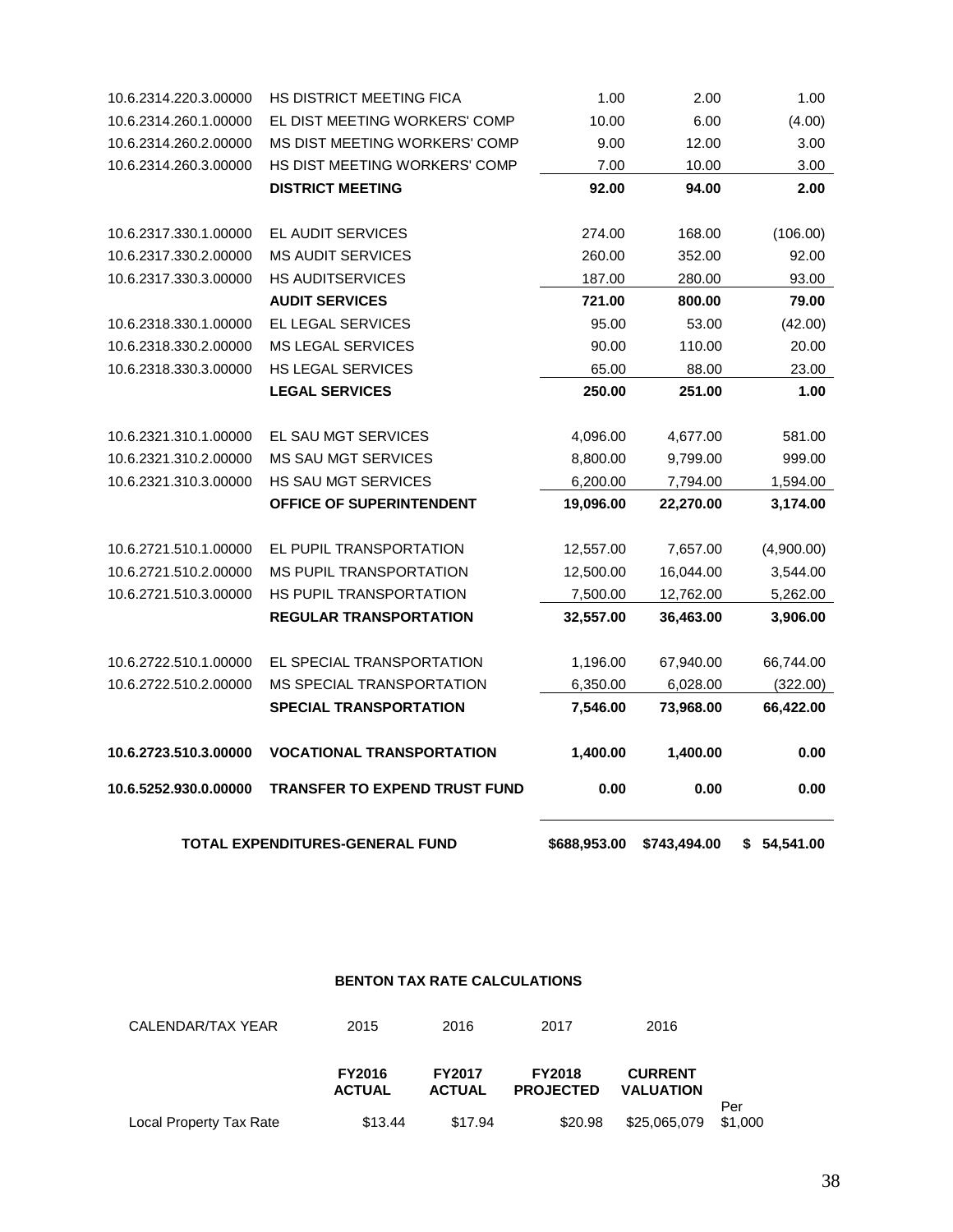| State Property Tax Rate          | \$2.29  | \$2.33  | \$2.38  | \$24,033,879 | Per<br>\$1,000 |
|----------------------------------|---------|---------|---------|--------------|----------------|
| <b>Total School Tax Rate</b>     | \$15.73 | \$20.27 | \$23.35 |              |                |
| INCREASE (DECREASE) FROM PY YEAR |         | \$4.54  | \$3.08  |              |                |
| INCREASE (DECREASE) FROM PY YEAR |         | 28.83%  | 15.22%  |              |                |

2017 figure includes \$21,201 from warrant article 8 2016 figure includes \$4,503 from warrant article 8

#### **SCHOOL ADMINISTRATIVE UNIT #23 REVENUES**

|                                             | 2016-2017<br><b>BUDGET</b> | 2017-2018<br><b>BUDGET</b> | <b>INCREASE/</b><br>(DECREASE) |
|---------------------------------------------|----------------------------|----------------------------|--------------------------------|
| <b>LOCAL REVENUE OTHER THAN ASSESSMENT:</b> |                            |                            |                                |
| FRENCH POND SCHOOL TUITION                  | 184,848                    | 200,503                    | 15,655                         |
| KING STREET SCHOOL TUITION                  | 346,488                    | 370,449                    | 23,961                         |
| <b>SUMMER TRIP TUITION</b>                  | 12,540                     | 13,243                     | 703                            |
| SUMMER SCHOOL TUITION                       | 0                          | 0                          | 0                              |
| <b>TRANSPORTATION FEES</b>                  | $\Omega$                   | 0                          | $\Omega$                       |
| <b>INTEREST ON INVESTMENTS</b>              | 100                        | 100                        | 0                              |
| SALE OF FIXED ASSETS                        | $\Omega$                   | 0                          | $\Omega$                       |
| <b>SERVICES TO LEA'S</b>                    | 347,492                    | 348,541                    | 1,049                          |
| <b>SPEECH SERVICES</b>                      | 327,253                    | 321,378                    | (5,875)                        |
| PHYSICAL THERAPY REVENUE                    | 55,937                     | 34,600                     | (21, 337)                      |
| OCCUPATIONAL THERAPY REVENUE                | 114,615                    | 113,155                    | (1,460)                        |
| <b>REFUND FROM PRIOR YEAR</b>               | 0                          | $\Omega$                   | 0                              |
| OTHER LOCAL REVENUE                         | 0                          | 5,500                      | 5,500                          |
| USE OF FUND BALANCE                         | 170,000                    | 0                          | (170,000)                      |
|                                             |                            |                            | 0                              |
| <b>TOTAL LOCAL REVENUE</b>                  | 1,559,273                  | 1,407,469                  | (151, 804)                     |
| <b>DISTRICT ASSESSMENTS</b>                 | 954,816                    | 1,119,077                  | 164,261                        |
| <b>TOTAL GENERAL FUND REVENUES</b>          | 2,514,089                  | 2,526,546                  | 12,457                         |
| <b>TOTAL GRANT FUND REVENUES</b>            | 250,000                    | 250,000                    | $\Omega$                       |
| <b>TOTAL BUDGET</b>                         | \$2,764,089                | \$<br>2,776,546            | \$<br>12,457                   |

#### **DISTRICT ASSESSMENT SHARES AS DETERMINED BY NH RSA 194-C:9**

|                 | 2016-2017     | 2017-2018     | <b>INCREASE</b> |
|-----------------|---------------|---------------|-----------------|
| <b>DISTRICT</b> | <b>BUDGET</b> | <b>BUDGET</b> | (DECREASE)      |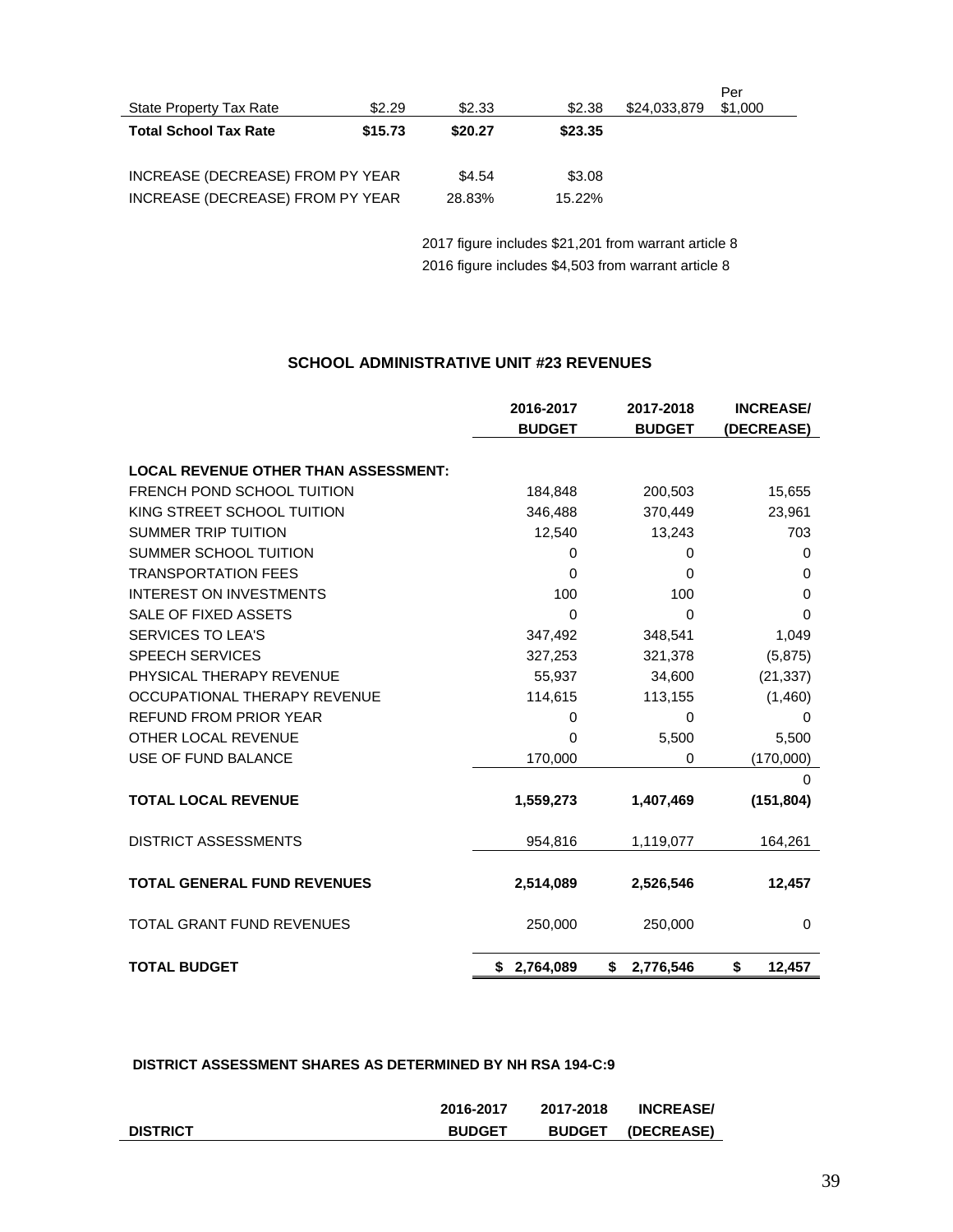| <b>TOTAL DISTRICT ASSESSMENTS</b> | 954,816.00 | 1,119,077.00 | 164,261.00 |
|-----------------------------------|------------|--------------|------------|
| WARREN                            | 88.416.00  | 111.683.88   | 23,267.88  |
| PIERMONT                          | 105,030.00 | 119,069.79   | 14,039.79  |
| HAVERHILL                         | 626,646.00 | 718,447.43   | 91,801.43  |
| <b>BENTON</b>                     | 19.096.00  | 22.269.63    | 3,173.63   |

#### **SCHOOL ADMINISTRATIVE UNIT #23 APPROVED BUDGET - SUMMARY**

| DEPARTMENT NUMBER / DESCRIPTION                        | 2016-2017<br>APPROVED<br><b>BUDGET</b> | 2017-2018<br>APPROVED<br><b>BUDGET</b> | <b>INCREASE/</b><br>(DECREASE) |
|--------------------------------------------------------|----------------------------------------|----------------------------------------|--------------------------------|
| 1100 ITINERANT TEACHERS                                | 206,669                                | 218,369                                | 11,700                         |
| 1230 FRENCH POND PROGRAM                               | 275,540                                | 264,980                                | (10, 560)                      |
| 1231 KING STREET PROGRAM                               | 278,814                                | 286,524                                | 7,710                          |
| 1430 SUMMER SCHOOL                                     | 12,540                                 | 11,707                                 | (833)                          |
| <b>1431 SUMMER TUTORING PROGRAM</b>                    | 2,613                                  | 1,536                                  | (1,077)                        |
| 2120 GUIDANCE                                          | 65,287                                 | 69,084                                 | 3,797                          |
| 2125 DATA MANAGEMENT                                   | 49,915                                 | 53,312                                 | 3,397                          |
| 2150 SPEECH & LANGUAGE SERVICES                        | 321,425                                | 305,782                                | (15, 643)                      |
| 2159 SPEECH SUMMER SERVICES                            | 12,754                                 | 15,596                                 | 2,842                          |
| 2162 PHYSICAL THERAPY                                  | 34,600                                 | 34,600                                 |                                |
| 2163 OCCUPATIONAL THERAPY                              | 113,155                                | 113,155                                |                                |
| 2213 STAFF DEVELOPMENT                                 | 4,000                                  | 4,000                                  |                                |
| 2220 TECHNOLOGY SUPERVISION                            | 139,045                                | 152,957                                | 13,912                         |
| 2311 SCHOOL BOARD                                      | 6,899                                  | 7,475                                  | 576                            |
| 2312 SCHOOL BOARD CLERK                                | 1,163                                  | 1,176                                  | 13                             |
| 2313 DISTRICT TREASURER                                | 2,879                                  | 2,915                                  | 36                             |
| 2317 AUDIT                                             | 7,300                                  | 7,800                                  | 500                            |
| 2318 LEGAL COUNSEL                                     | 800                                    | 800                                    |                                |
| 2321 OFFICE OF THE SUPERINTENDENT                      | 572,980                                | 570,261                                | (2,719)                        |
| 2330 SPECIAL PROGRAMS ADMIN.                           | 226,260                                | 221,280                                | (4,980)                        |
| 2334 OTHER ADMINISTRATIVE PROGRAMS                     | 5,515                                  | 5,671                                  | 156                            |
| 2540 SAU-WIDE PUBLIC RELATIONS<br>2620 BUILDING & RENT | 1,000                                  | 1,000                                  |                                |